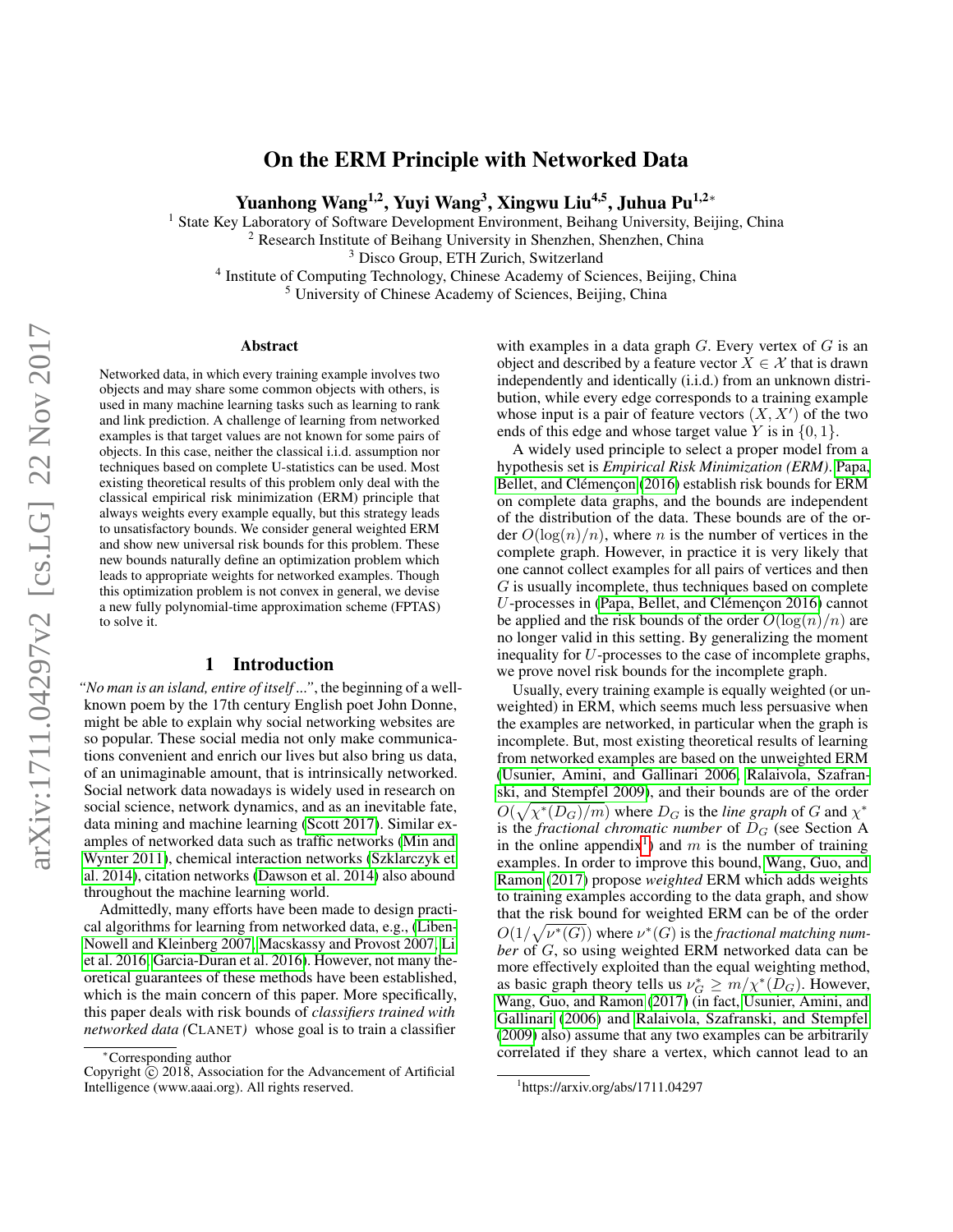$O(\log(n)/n)$  bound when the graph is complete.

We show that the *"low-noise" condition*, also called the *Mammen-Tsybakov noise condition* [\(Mammen and Tsybakov](#page-7-10) [1998\)](#page-7-10), which is commonly assumed in many typical learning problems with networked data, e.g., ranking (Clémençon, [Lugosi, and Vayatis 2008\)](#page-7-11) and graph reconstruction [\(Papa,](#page-7-8) Bellet, and Clémençon 2016), can be used to reasonably bound the dependencies of two examples that share a common vertex and then leads to *tighter* risk bounds.

In summary, in this paper we mainly

- prove new universal risk bounds for CLANET which
	- can be applied to learning from networked data even if the data graph is incomplete;
	- exploit the property of the "low-noise" condition, and then become tighter than previous results;
	- allow non-identical weights on different examples, so it is possible to achieve better learning guarantee by choosing these weights.
- formulate a non-convex optimization problem inspired by our new risk bounds (because our risk bounds depend on the weights added to every training example, and a better weighting scheme leads to a tighter bound), and then we also design a new efficient algorithm to obtain an approximate optimal weighting vector and show that this algorithm is a fully polynomial-time approximation scheme for this non-convex program.

#### 2 Intuitions

<span id="page-1-0"></span>We now have a look at previous works that are closely related to our work, as shown in Table [1,](#page-2-0) and present the merits of our method. [Biau and Bleakley](#page-7-12) [\(2006\)](#page-7-12), Clémençon, Lu[gosi, and Vayatis](#page-7-11) [\(2008\)](#page-7-11) and Papa, Bellet, and Clémencon [\(2016\)](#page-7-8) deal with the case when the graph is complete, i.e., the target value of every pair of vertices is known. In this case, Clémençon, Lugosi, and Vayatis [\(2008\)](#page-7-11) formulate the "low-noise" condition for the ranking problem and demonstrate that this condition can lead to tighter risk bounds by the moment inequality for U-processes. [Papa, Bellet, and](#page-7-8)  $C$ lémençon [\(2016\)](#page-7-8) further consider the graph reconstruction problem introduced by [Biau and Bleakley](#page-7-12) [\(2006\)](#page-7-12) and show this problem always satisfies the "low-noise" condition.

If the graph is incomplete, one can use either Janson's decomposition [\(Janson 2004,](#page-7-13) [Usunier, Amini, and Gallinari](#page-8-0) [2006,](#page-8-0) [Ralaivola, Szafranski, and Stempfel 2009,](#page-7-9) [Ralaivola](#page-7-14) [and Amini 2015\)](#page-7-14) or the fractional matching approach by [Wang, Guo, and Ramon](#page-8-1) [\(2017\)](#page-8-1) to derive risk bounds. The main differences between these two approaches are:

- [Wang, Guo, and Ramon](#page-8-1) [\(2017\)](#page-8-1) consider the data graph G while Janson's decomposition uses only the line graph  $D_G.$
- The fractional matching approach considers weighted ERM while [Janson](#page-7-13) [\(2004\)](#page-7-13), [Usunier, Amini, and Galli](#page-8-0)[nari](#page-8-0) [\(2006\)](#page-8-0), [Ralaivola, Szafranski, and Stempfel](#page-7-9) [\(2009\)](#page-7-9) and [Ralaivola and Amini](#page-7-14) [\(2015\)](#page-7-14) only prove bounds for unweighted ERM.

Though [Wang, Guo, and Ramon](#page-8-1) [\(2017\)](#page-8-1) show improved risk bounds, as far as we know, there is no known tight risk bound on incomplete graphs for tasks such as pairwise ranking and graph reconstruction that satisfy the "low-noise" condition. Under this condition, the method proposed in [\(Wang,](#page-8-1) [Guo, and Ramon 2017\)](#page-8-1) does not work (see Section [6.1\)](#page-6-0).

Before we show new risk bounds and new weighting methods, we present the following three aspects to convey some intuitions.

Line Graphs Compared to Janson's decomposition which is based on line graphs, our method utilizes the additional dependency information in the data graph G. For example, the complete line graph with three vertices (i.e., triangle) corresponds to two different data graphs, as illuminated in Figure [1.](#page-6-1) Hence, line graph based methods ignore some important information in the data graph. This negligence makes it unable to improve bounds, no matter whether considering weighted ERM or not (see Section A.1 in the online appendix). In Section [6.2,](#page-6-2) we show that our bounds are tighter than that of line graph based methods.

Asymptotic Risk As mentioned by [Wang, Guo, and Ra](#page-8-1)[mon](#page-8-1) [\(2017\)](#page-8-1), if several examples share a vertex, then we are likely to put less weight on them because the influence of this vertex to the empirical risk should be bounded. Otherwise, if we treat every example equally, then these dependent examples may dominate the training process and lead to the risk bounds that do not converge to 0 (see the example in Section [6.2\)](#page-6-2).

Uniform Bounds [Ralaivola and Amini](#page-7-14) [\(2015\)](#page-7-14) prove an entropy-base concentration inequality for networked data using Janson's decomposition, but the assumption there is usually too restrictive to be satisfied (see Section A.2 in the online appendix). To circumvent this problem, our method uses the "low-noise" condition (also used in [\(Papa, Bellet, and](#page-7-8)  $Cl$ émençon  $2016$ ) to establish uniform bounds, in absence of any restrictive condition imposed on the data distribution.

#### 3 Preliminaries

In this section, we begin with the detailed probabilistic framework for CLANET, and then give the definition of weighted ERM on networked examples.

#### 3.1 Problem Statement

Consider a graph  $G = (V, E)$  with a vertex set  $V =$  $\{1,\ldots,n\}$  and a set of edges  $E \subseteq \{\{i,j\} : 1 \le i \ne j \le n\}.$ For each  $i \in V$ , a continuous random variable (r.v.)  $X_i$ , taking its values in a measurable space  $X$ , describes features of vertex *i*. The  $X_i$ 's are i.i.d. r.v.'s following some unknown distribution  $P_{\mathcal{X}}$ . Each pair of vertices  $(i, j) \in E$  corresponds to a networked example whose *input* is a pair  $(X_i, X_j)$  and *target* value is  $Y_{i,j} \in \mathcal{Y}$ . We focus on *binary classification* in this paper, i.e.,  $\mathcal{Y} = \{0, 1\}$ . Moreover, the distribution of target values only depends on the features of the vertices it contains but does not depend on features of other vertices,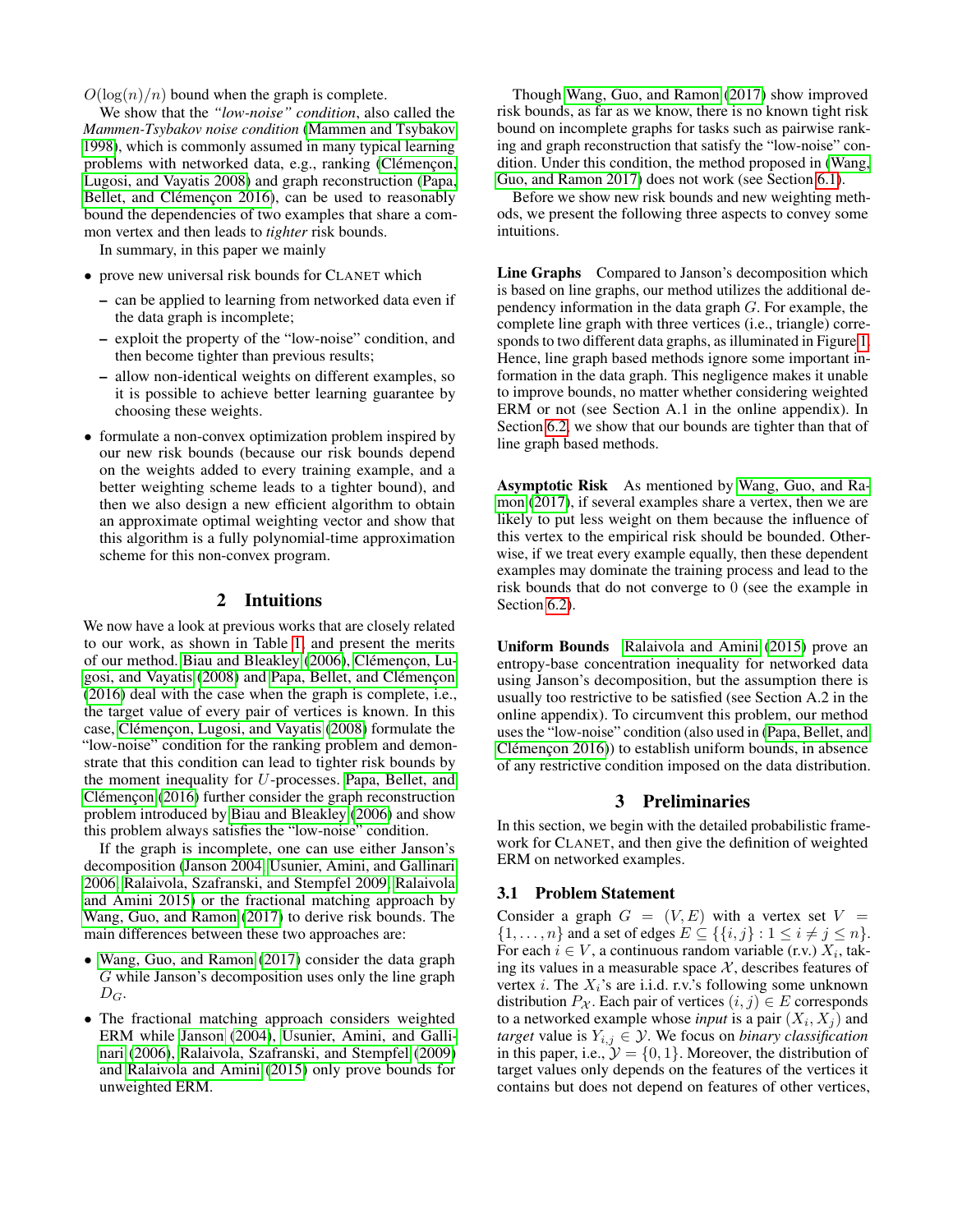<span id="page-2-0"></span>

| Table 1: Summary of methods for CLANET.     |                          |                                                                                                      |                                                                                                          |
|---------------------------------------------|--------------------------|------------------------------------------------------------------------------------------------------|----------------------------------------------------------------------------------------------------------|
| <b>Principles</b>                           | <b>Graph type</b>        | With "low-noise"<br>condition                                                                        | Without "low-noise"<br>condition                                                                         |
| <b>Unweighted ERM</b><br>(equally weighted) | Complete<br>graphs       | Clémençon, Lugosi, and Vay-<br>atis (Ann. Stat. 2008),<br>Papa, Bellet, and Clémençon<br>(NIPS 2016) | Biau and Bleakley<br>(Statistics and Decisions)<br>2006)                                                 |
|                                             | <b>General</b><br>graphs | Ralaivola and Amini (ICML)<br>2015)                                                                  | Usunier, Amini, and Galli-<br>nari (NIPS 2006),<br>Ralaivola, Szafranski, and<br>Stempfel (AISTATS 2009) |
| <b>Weighted ERM</b>                         | <b>General</b><br>graphs | This paper                                                                                           | Wang, Guo, and Ramon<br>(ALT 2017)                                                                       |

that is, there is a probability distribution  $P_{\mathcal{Y}|\mathcal{X}^2}$  such that for every pair  $(i, j) \in E$ , the conditional probability

$$
P[Y_{i,j} = y | x_1, \dots, x_n] = P_{\mathcal{Y} | \mathcal{X}^2} [y, x_i, x_j].
$$

Example 1 (pairwise ranking). *[\(Liu 2009\)](#page-7-15) categorize ranking problems into three groups by their input representations and loss functions. One of these categories is* pairwise ranking *that learns a binary classifier telling which document is better in a given pair of documents. A document can be described by a feature vector from the* X *describing title, volume, . . . The target value (rank) between two documents, that only depends on features of these two documents, is* 1 *if the first document is considered better than the second, and* 0 *otherwise.*

The training set  $\mathbb{S} := \{ (X_i, X_j, Y_{i,j}) \}_{(i,j) \in E}$  is *dependent* copies of a generic random vector  $(X_1, X_2, Y_{1,2})$  whose distribution  $P = P_{\mathcal{X}} \otimes P_{\mathcal{X}} \otimes P_{\mathcal{Y}|\mathcal{X}^2}$  is fully determined by the pair  $(P_{\mathcal{X}}, P_{\mathcal{Y}|\mathcal{X}^2})$ . Let  $\mathcal R$  be the set of all measurable functions from  $\mathcal{X}^2$  to  $\mathcal{Y}$  and for all  $r \in \mathcal{R}$ , the *loss function*  $\ell(r, (x_1, x_2, y_{1,2})) = \mathbb{1}_{y_{1,2} \neq r(x_1, x_2)}$ .

Given a graph G with training examples S and a *hypothesis set*  $R \subseteq \mathcal{R}$ , the CLANET problem is to find a function  $r \in R$ , with risk

<span id="page-2-1"></span>
$$
L(r) := \mathbb{E}[\ell(r, (X_1, X_2, Y_{1,2}))]
$$
 (1)

that achieves a comparable performance to the *Bayes rule*  $r^* = \arg \inf_{r \in \mathcal{R}} L(r) = \mathbb{1}_{\eta(x_1, x_2) \ge 1/2}$ , whose risk is denoted by  $L^*$ , where  $\eta(x_1, x_2) = P_{\mathcal{Y}|\mathcal{X}^2}[1, x_1, x_2]$  is the *regression function*.

The main purpose of this paper is to devise a principle to select a classifier  $\hat{r}$  from the hypothesis set R and establish bounds for its *excess risk*  $L(\hat{r}) - L^*$ .

Definition 1 ("low-noise" condition). *Let us consider a learning problem, in which the hypothesis set is* F *and the Bayes rule is* f ∗ *. With slightly abusing the notation, this problem satisfies the "low-noise" condition if* ∀f ∈  $F, L(f) - L^* \geq C^{\theta}(\mathbb{E}[|f - f^*|])^{\theta}$  where C is a positive *constant.*

As mentioned, the "low-noise" condition can lead to tighter risk bounds. For this problem, we show that the "low-noise" condition for the i.i.d. part of the Hoeffding decomposition

[\(Hoeffding 1948\)](#page-7-16) of its excess risk can be always obtained if the problem is *symmetric* (see Lemma [2\)](#page-4-0).

Definition 2 (symmetry). *A learning problem is symmetric if for every*  $x_i, x_j \in \mathcal{X}$ ,  $y_{i,j} \in \mathcal{Y}$  and  $r \in R$ ,  $\ell(r, (x_i, x_j, y_{i,j})) = \ell(r, (x_j, x_i, y_{j,i})).$ 

Many typical learning problems are symmetric. For example, pairwise ranking problem with symmetric functions  $r$ in the sense that  $r(X_1, X_2) = 1 - r(X_2, X_1)$  satisfies the symmetric condition.

#### 3.2 Weighted ERM

ERM aims to find the function from a hypothesis set that minimizes the empirical estimator of [\(1\)](#page-2-1) on the training examples  $\mathbb{S} = \{(X_i, X_j, Y_{i,j})\}_{(i,j)\in E}$ 

$$
L_m(r) := \frac{1}{m} \sum_{(i,j) \in E} \ell(r, (X_i, X_j, Y_{i,j})).
$$
 (2)

where  $m$  is the number of training examples. In this paper, we consider its weighted version, in which we put weights on the examples and select the minimizer  $r_w$  of the weighted empirical risk

<span id="page-2-2"></span>
$$
L_{\mathbf{w}}(r) := \frac{1}{\|\mathbf{w}\|_1} \sum_{(i,j) \in E} w_{i,j} \ell(r, (X_i, X_j, Y_{i,j})) \qquad (3)
$$

where **w** is a *fractional matching* of G and  $||\mathbf{w}||_1 > 0$ .

Definition 3 (fractional matching). *Given a graph* G = (V, E)*, a* fractional matching w *is a non-negative vector*  $(w_{i,j})_{(i,j)\in E}$  that for every vertex  $i \in V$ ,  $\sum_{j:(i,j)\in E} w_{i,j} \leq$ 1*.*

#### 4 Universal Risk Bounds

<span id="page-2-3"></span>In this section, we use covering numbers as the complexity measurement of hypothesis sets to prove that tighter universal risk bounds are always attained by the minimizers of the weighted empirical risk [\(3\)](#page-2-2).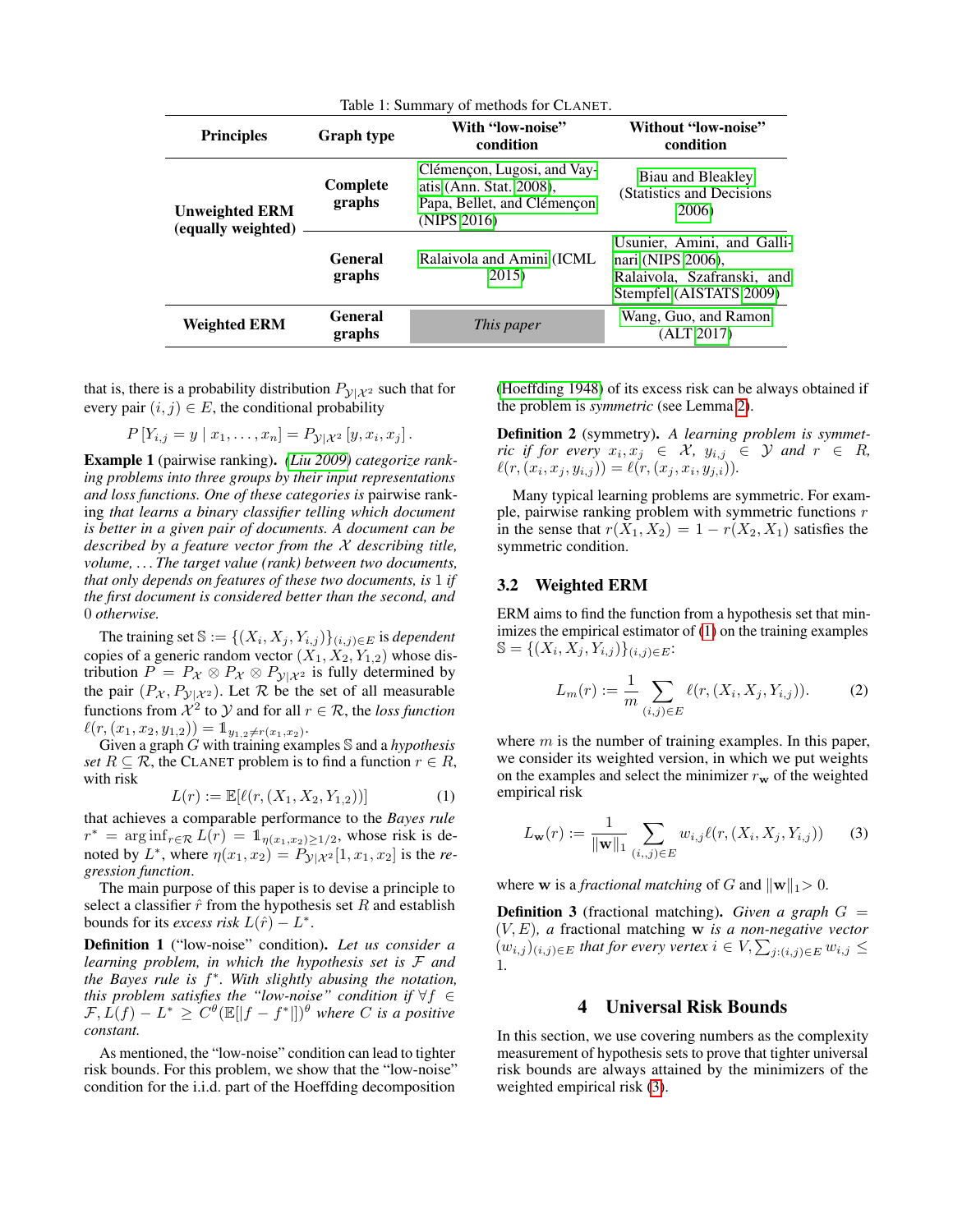#### 4.1 Covering Numbers

The excess risk  $L(r_w) - L^*$  depends on the hypothesis set R whose complexity can be measured by *covering number* [\(Cucker and Zhou 2007\)](#page-7-17). A similar but looser result using VCdimension [\(Vapnik and Chervonenkis 1971\)](#page-8-2) can be obtained as well.

**Definition 4** (covering numbers). Let  $(\mathcal{F}, \mathbb{L}_p)$  be a metric *space with*  $\mathbb{L}_p$ -pseudometric. We define the covering number  $N(\mathcal{F}, \mathbb{L}_p, \epsilon)$  *be the minimal*  $l \in \mathbb{N}$  *such that there exist* l *disks in*  $\bar{F}$  *with radius*  $\epsilon$  *covering*  $\bar{F}$ *. If the context is clear, we simply denote*  $N(\mathcal{F}, \mathbb{L}_p, \epsilon)$  *by*  $N_p(\mathcal{F}, \epsilon)$ *.* 

In this paper, we focus on the  $\mathbb{L}_{\infty}$  covering number  $N_{\infty}(\mathcal{F}, \epsilon)$  and suppose that it satisfies the following assumption.

<span id="page-3-1"></span>**Assumption 1.** *There exists a nonnegative number*  $\beta < 1$ and a constant K such that  $\log N_{\infty}(\mathcal{F}, \epsilon) \leq K \epsilon^{-\beta}$  for all  $\epsilon \in (0, 1]$ .

Similar to (Massart and Nédélec 2006) and [\(Rejchel 2012\)](#page-7-19), we restrict to  $\beta$  < 1, whereas in the empirical process theory this exponent usually belongs to  $[0, 2)$ . This restriction is needed to prove Lemma [1,](#page-3-0) which involves the integral of  $\log N_{\infty}(\mathcal{F}, \epsilon)$  through 0. [Dudley](#page-7-20) [\(1974\)](#page-7-20), [Korostelev and Tsy](#page-7-21)[bakov](#page-7-21) [\(1993\)](#page-7-21) and [Mammen and Tsybakov](#page-7-22) [\(1995\)](#page-7-22) presented various examples of classes  $\mathcal F$  satisfying Assumption [1.](#page-3-1) We also refer interested readers to [\(Mammen and Tsybakov 1998,](#page-7-10) p. 1813) for more concrete examples of hypothesis classes with smooth boundaries satisfying Assumption [1.](#page-3-1)

#### 4.2 Risk Bounds

Now we are ready to show the tighter risk bounds for weighted empirical risk by the following theorem.

<span id="page-3-2"></span>**Theorem 1** (risk bounds). Let  $r_w$  be a minimizer of the *weighted empirical risk* L<sup>w</sup> *over a class* R *that satisfies Assumption [1.](#page-3-1) There exists a constant* C > 0 *such that for all*  $\delta \in (0,1]$ *, with probability at least*  $1 - \delta$ *, the excess risk of* r<sup>w</sup> *satisfies*

$$
L(r_{\mathbf{w}}) - L^* \le 2\left(\inf_{r \in R} L(r) - L^*\right) + \frac{K'C\log(1/\delta)}{(1-\beta)^{2/(\beta+1)}\|\mathbf{w}\|_1}
$$

$$
\left(\|\mathbf{w}\|_1^{\beta/(1+\beta)} + \max\left(\|\mathbf{w}\|_2, \|\mathbf{w}\|_{\max}(\log(1/\delta))\right)^{1/2},\|\mathbf{w}\|_{\infty}(\log(1/\delta))\right)
$$
(4)

where  $\|\mathbf{w}\|_{\text{max}} = \max_{i} \sqrt{\sum_{j:(i,j)\in E} w_{i,j}^2}$  and  $K' =$  $\max(K, \sqrt{K}, K^{1/(1+\beta)}).$ 

According to Theorem [1,](#page-3-2) if the parameter  $\delta$  is greater than the value  $\exp(-\min(||\mathbf{w}||_2/||\mathbf{w}||_{\infty}, ||\mathbf{w}||_2^2/||\mathbf{w}||_{\max}^2)),$ then the risk bounds above are of the order  $O((1/\|\mathbf{w}\|_1)^{1/(1+\beta)} + \|\mathbf{w}\|_2/\|\mathbf{w}\|_1)$ . In this case, our bounds are tighter than  $O(1/\sqrt{\|\mathbf{w}\|_1})$  as  $\|\mathbf{w}\|_2 / \|\mathbf{w}\|_1 \leq 1 / \sqrt{\|\mathbf{w}\|_1}$  (recall that w must be a fractional matching and  $0 < \beta < 1$ ). If G is complete and every example is equally weighted, the bounds of the order  $O((1/n)^{1/(1+\beta)})$  achieve the same results as in [\(Papa,](#page-7-8) Bellet, and Clémençon  $2016)^2$  $2016)^2$ 

Remark. *Theorem [1](#page-3-2) provides universal risk bounds no matter what the distribution of the data is. The factor of* 2 *in front of the approximation error*  $\inf_{r \in R} L(r) - L^*$  *has no special meaning and can be replaced by any constant larger than* 1 *with a cost of increasing the constant* C*. [Wang, Guo, and](#page-8-1) [Ramon](#page-8-1) [\(2017\)](#page-8-1) obtain risk bounds that has a factor* 1 *in front of the approximation error part, but in their result the bound* is  $O(1/\sqrt{\|\mathbf{w}\|_1})$ . Hence, Theorem [1](#page-3-2) improves their results if *the approximation error does not dominate the other terms in the bounds.*

In the rest of this section, we outline the main ideas to obtain this result. We first define

$$
q_r(x_1,x_2,y_{1,2}):=\ell(r,x_1,x_2,y_{1,2})-\ell(r^*,x_1,x_2,y_{1,2})
$$

for every  $(x_1, x_2, y_{1,2}) \in \mathcal{X} \times \mathcal{X} \times \mathcal{Y}$  and let  $\Lambda(r) := L(r) - \Lambda(r)$  $L^* = \mathbb{E}[q_r(X_1, X_2, Y_{1,2})]$  be the excess risk with respect to the Bayes rule. Its empirical estimate by weighted ERM is

$$
\Lambda_{\mathbf{w}}(r) = L_{\mathbf{w}}(r) - L_{\mathbf{w}}(r^*)
$$
  
= 
$$
\frac{1}{\|\mathbf{w}\|_1} \sum_{(i,j) \in E} w_{i,j} q_r(X_i, X_j, Y_{i,j}).
$$

By Hoeffding's decomposition [\(Hoeffding 1948\)](#page-7-16), for all  $r \in \mathcal{R}$ , one can write

<span id="page-3-4"></span>
$$
\Lambda_{\mathbf{w}}(r) = T_{\mathbf{w}}(r) + U_{\mathbf{w}}(r) + \widetilde{U}_{\mathbf{w}}(r),
$$
 (5)

where

$$
T_{\mathbf{w}}(r) = \Lambda(r) + \frac{2}{\|\mathbf{w}\|_1} \sum_{i=1}^n \sum_{j:(i,j)\in E} w_{i,j} h_r(X_i)
$$

is a weighted average of i.i.d. random variables with  $h_r(X_i) = \mathbb{E}[q_r(X_i, X_j, Y_{i,j}) | X_i] - \Lambda(r),$ 

$$
U_{\mathbf{w}}(r) = \frac{1}{\|\mathbf{w}\|_1} \sum_{(i,j) \in E} w_{i,j} (\hat{h}_r(X_i, X_j))
$$

is a weighted *degenerated* (i.e., the symmetric kernel  $\hat{h}_r(x_1, x_2)$  such that  $\mathbb{E}[\hat{h}_r(X_1, X_2) | X_1 = x_1] = 0$  for all  $x_1 \in \mathcal{X}$ ) U-statistic  $\hat{h}_r(X_i, X_j) = \mathbb{E}[q_r(X_i, X_j, Y_{i,j})]$  $[X_i, X_j] - \Lambda(r) - h_r(X_i) - h_r(X_j)$  and

$$
\widetilde{U}_{\mathbf{w}}(r) = \frac{1}{\|\mathbf{w}\|_1} \sum_{(i,j) \in E} w_{i,j} \widetilde{h}_r(X_i, X_j, Y_{i,j})
$$

with a *degenerated* kernel  $\tilde{h}_r(X_i, X_j, Y_{i,j}) = q_r(X_i, X_j)$  $(X_{i,j}) - \mathbb{E}[q_r(X_i, X_j, Y_{i,j}) | X_i, X_j].$  In the following, we bound the three terms  $T_w$ ,  $U_w$  and  $\overline{U}_w$  in [\(5\)](#page-3-4) respectively.

<span id="page-3-0"></span>Lemma 1 (uniform approximation). *Under the same assump-tions as in Theorem [1,](#page-3-2) for any*  $\delta \in (0,1/e)$ *, we have with probability at least*  $1 - \delta$ *,* 

$$
\sup_{r \in R} \lvert U_{\mathbf{w}}(r) \lvert \leq \frac{\max(K, \sqrt{K})C_1}{1-\beta} \max\Big(\frac{\lVert \mathbf{w} \rVert_2 \log(1/\delta)}{\lVert \mathbf{w} \rVert_1},
$$

<span id="page-3-3"></span><sup>2</sup>They consider the same range of  $\delta$ .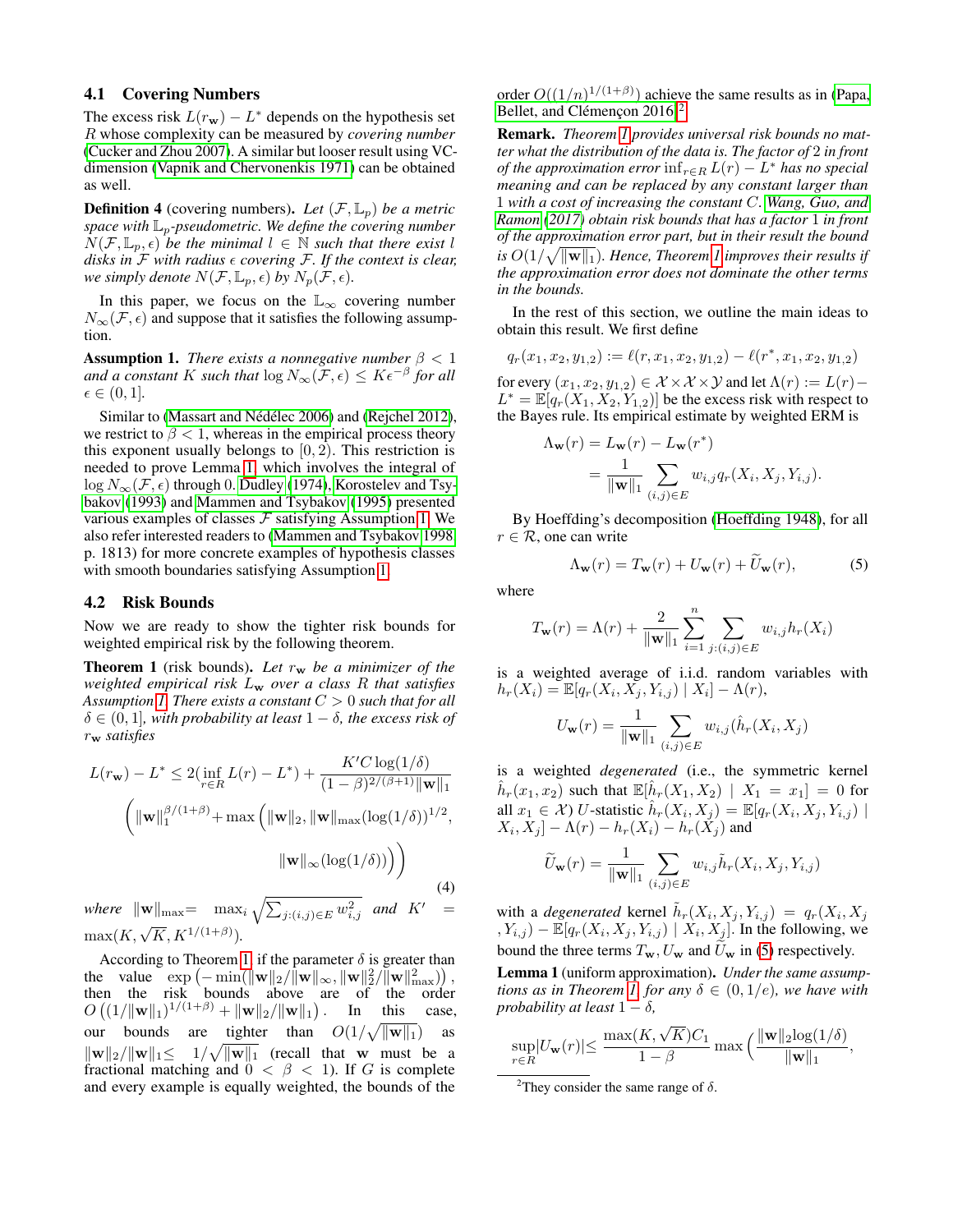$$
\frac{\|\mathbf{w}\|_{\max}(\log(1/\delta))^{3/2}}{\|\mathbf{w}\|_1}, \frac{\|\mathbf{w}\|_{\infty}(\log(1/\delta))^2}{\|\mathbf{w}\|_1}\Big)
$$

*and*

$$
\begin{aligned} \sup_{r\in R} &|\widetilde{U}_{\mathbf{w}}(r)|{\leq}\frac{\max(K,\sqrt{K})C_2}{1-\beta}\bigg(\frac{\|\mathbf{w}\|_2}{\|\mathbf{w}\|_1}\\ &+\max\Big(\frac{\|\mathbf{w}\|_{\max}(\log(1/\delta))^{3/2}}{\|\mathbf{w}\|_1},\frac{\|\mathbf{w}\|_{\infty}(\log(1/\delta))^2}{\|\mathbf{w}\|_1}\Big)\Bigg) \end{aligned}
$$

*where*  $C_1, C_2 < +\infty$  *are constants.* 

To prove Lemma [1,](#page-3-0) we show that  $U_{\mathbf{w}}(r)$  and  $\widetilde{U}_{\mathbf{w}}(r)$  can be bounded by Rademacher chaos using classical symmetrization and randomization tricks combined with the decoupling method. We handle these Rademacher chaos by generalizing the moment inequality for  $U$ -statistics in (Clémençon, Lu[gosi, and Vayatis 2008\)](#page-7-11). Specifically, we utilize the moment inequalities from [\(Boucheron et al.](#page-7-23) 2005) to convert them into a sum of simpler processes, which can be bounded by the metric entropy inequality for Khinchine-type processes (see [Arcones and Gine 1993,](#page-7-24) Proposition 2.6) and Assumption [1.](#page-3-1) The detailed proofs can be found in Section C in the online appendix.

Lemma [1](#page-3-0) shows that the contribution of the degenerated parts  $U_{\mathbf{w}}(r)$  and  $U_{\mathbf{w}}(r)$  to the excess risk can be bounded. This implies that minimizing  $\Lambda_w(r)$  is approximately equivalent to minimizing  $T_{\mathbf{w}}(r)$  and thus  $r_{\mathbf{w}}$  is a  $\rho$ -minimizer of  $T_{\mathbf{w}}(r)$  in the sense that  $T_{\mathbf{w}}(r_{\mathbf{w}}) \leq \rho + \inf_{r \in R} T_{\mathbf{w}}(r)$ . In order to analyze  $T_w(r)$ , which can be treated as a weighted empirical risk on i.i.d. examples, we generalize the results in (Massart and Nédélec 2006) (see Section B in the online appendix). Based on this result, tight bounds for the excess risk with respect to  $T_w(r)$  can be obtained if the variance of the excess risk is controlled by its expected value. By Lemma [2,](#page-4-0)  $T_w(r)$  fulfills this condition, which leads to Lemma [3.](#page-4-1)

<span id="page-4-0"></span>Lemma 2 (condition leads to "low-noise", [\(Papa, Bellet,](#page-7-8) and Clémençon 2016, Lemma 2)). *If the learning problem* CLANET *is symmetric, then*

$$
Var\left[\mathbb{E}[q_r(X_1, X_2, Y_{1,2}) \mid X_1]\right] \le \Lambda(r) \tag{6}
$$

.

*holds for any distribution*  $P$  *and any function*  $r \in R$ *.* 

<span id="page-4-1"></span>Lemma 3 (risk bounds for i.i.d. examples). Suppose that r' *is a p-minimizer of*  $T_{\bf w}(r)$  *in the sense that*  $T_{\bf w}(r') \le \rho +$ infr∈<sup>R</sup> Tw(r) *and* R *satisfies Assumption [1,](#page-3-1) then there exists a constant* C *such that for all*  $\delta \in (0, 1]$ *, with probability at least*  $1 - \delta$ *, the risk of*  $r'$  *satisfies* 

$$
\Lambda(r') \le 2 \inf_{r \in R} \Lambda(r) + 2\rho + \frac{CK^{1/(1+\beta)}\log(1/\delta)}{(\|\mathbf{w}\|_1(1-\beta)^2)^{1/(1+\beta)}}
$$

With Lemma [1](#page-3-0) Lemma [3,](#page-4-1) now we are ready to prove Theorem [1.](#page-3-2)

*Proof of Theorem [1.](#page-3-2)* Let us consider the Hoeffding decom-position [\(5\)](#page-3-4) of  $\Lambda_{\mathbf{w}}(r)$  that is minimized over  $r \in R$ . The idea of this proof is that the degenerate parts  $U_w(r)$  and  $U_{\bf w}(r)$  can be bounded by Lemma [1.](#page-3-0) Therefore,  $r_{\bf w}$  is an approximate minimizer of  $T_w(r)$ , which can be handled by Lemma [3.](#page-4-1)

Let A be the event that

$$
\sup_{r \in R} |U_{\mathbf{w}}(r)| \le \kappa_1,
$$

where

$$
\kappa_1 = \frac{C_1}{1-\beta} \max\left(\frac{\|\mathbf{w}\|_2 \log(1/\delta)}{\|\mathbf{w}\|_1}, \frac{\|\mathbf{w}\|_{\max} (\log(1/\delta))^{3/2}}{\|\mathbf{w}\|_1}, \frac{\|\mathbf{w}\|_{\infty} (\log(1/\delta))^2}{\|\mathbf{w}\|_1}\right),
$$

for an appropriate constant  $C_1$ . Then by Lemma [1,](#page-3-0)  $P[A] \geq$  $1 - \delta/4$ . Similarly, let B be the event that

$$
\sup_{r \in R} |\widetilde{U}_{\mathbf{w}}(r)| \leq \kappa_2.
$$

where

$$
\kappa_2 = \frac{C_2}{1-\beta} \left( \frac{\|\mathbf{w}\|_2}{\|\mathbf{w}\|_1} + \max\left( \frac{\|\mathbf{w}\|_{\max} (\log(1/\delta))^{3/2}}{\|\mathbf{w}\|_1}, \frac{\|\mathbf{w}\|_{\infty} (\log(1/\delta))^2}{\|\mathbf{w}\|_1} \right) \right)
$$

for an appropriate constant  $C_2$ . Then  $P[B] \geq 1 - \delta/4$ .

By [\(5\)](#page-3-4), it is clear that, if both A and B happen,  $r_w$  is a  $\rho$ -minimizer of  $T_w(r)$  over  $r \in R$  in the sense that the difference between the value of this latter quantity at its minimum and  $r_w$  is at most  $(\kappa_1 + \kappa_2)$ . Then, from Lemma [3,](#page-4-1) with probability at least  $1-\delta/2$ ,  $r_w$  is a  $(\kappa_1 + \kappa_2)$ -minimizer of  $T_w(r)$ , which the result follows. П

An intuition obtained from our result is how to choose weights for networked data. By Theorem [1,](#page-3-2) to obtain tight risk bounds, we need to maximize  $\|\mathbf{w}\|_1$  (under the constraint that this weight vector is a fractional matching), which resembles the result of [\(Wang, Guo, and Ramon](#page-8-1) [2017\)](#page-8-1) (but they only need to maximize  $\|\mathbf{w}\|_1$  and this is why they end in the  $O(1/\sqrt{\nu^*(G)})$  bound), while making  $\|\mathbf{w}\|_2$ ,  $\|\mathbf{w}\|_{\text{max}}$ ,  $\|\mathbf{w}\|_{\infty}$  as small as possible, which appears to suggest putting nearly average weights on examples and vertices respectively. These two objectives, maximizing  $||\mathbf{w}||_1$ and minimizing  $\|\mathbf{w}\|_2$ ,  $\|\mathbf{w}\|_{\text{max}}$ ,  $\|\mathbf{w}\|_{\infty}$ , seem to contradict each other. In the next section, we discuss how to solve this problem.

#### 5 Weighting Vector Optimization

In this section, we first formulate the optimization problem that minimizes the risk bounds in Theorem [1.](#page-3-2) Although this optimization problem is not convex unless  $\beta = 0$ , which usually means that there is no general efficient way to solve it, we devise a *fully polynomial-time approximation scheme (FPTAS)* to solve it.

Definition 5 (FPTAS). *An algorithm* A *is a FPTAS for a minimization problem*  $\Pi$ *, if for any input*  $\mathcal I$  *of*  $\Pi$  *and*  $\epsilon > 0$ *,* A *finds a solution* s *in time polynomial in both the size of* I and  $1/\epsilon$  that satisfies  $f_{\Pi}(s) \leq (1+\epsilon) \cdot f_{\Pi}(s^*)$ , where  $f_{\Pi}$  is *the (positive) objective function of* Π *and* s ∗ *is an optimal solution for* I*.*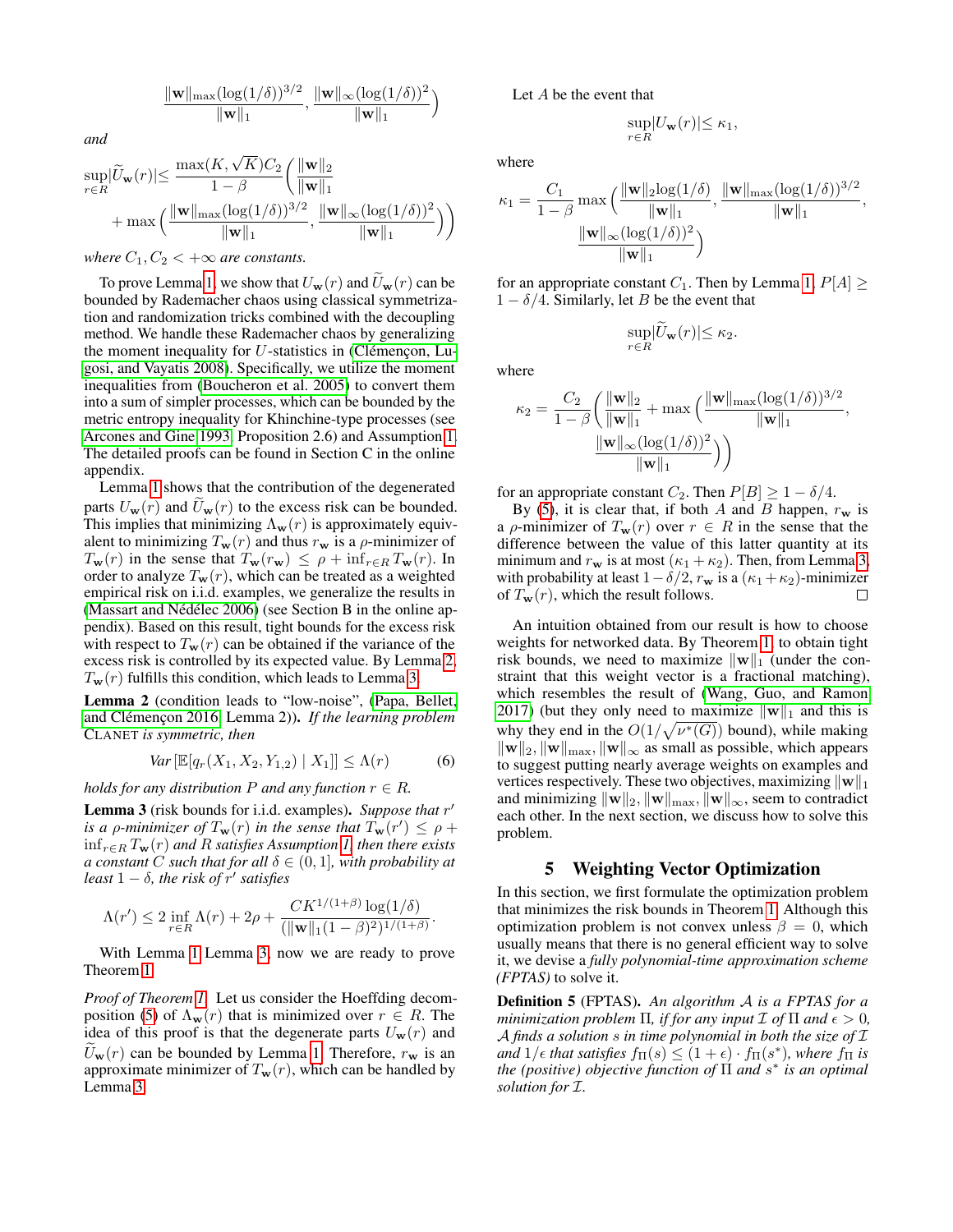#### 5.1 Optimization Problem

According to Theorem [1,](#page-3-2) given a graph  $G, \beta \in (0, 1)$  and  $\delta \in (0, 1]$ , one can find a good weighting vector with tight risk bounds by solving the following program:

<span id="page-5-0"></span>
$$
\min_{\mathbf{w}} \quad \frac{1}{\|\mathbf{w}\|_{1}} \bigg( \|\mathbf{w}\|_{1}^{\beta/(1+\beta)} + \max\left( \|\mathbf{w}\|_{2},
$$
\n
$$
\|\mathbf{w}\|_{\max} (\log(1/\delta))^{1/2}, \|\mathbf{w}\|_{\infty} (\log(1/\delta)) \big) \bigg)
$$
\ns.t.  $\forall (i, j) \in E, w_{i,j} \ge 0$  and  $\forall i, \sum_{j:(i,j) \in E} w_{i,j} \le 1$ \n(7)

To get rid of the fraction of norms in the program above, we consider a distribution **p** on edges  $p_{i,j} := w_{i,j}/\|\mathbf{w}\|_1$ and then  $\|\mathbf{w}\|_1 \leq 1/\max_{i=1,\dots,n} \sum_{j:(i,j)\in E} p_{i,j}$ . Every distribution p corresponds to a valid weighting vector w. By introducing two auxiliary variables  $a$  and  $b$ , solving the original program [\(7\)](#page-5-0) is equivalent to solving

<span id="page-5-1"></span>
$$
\min_{a,b,\mathbf{p}} a^{1/(1+\beta)} + b
$$
\ns.t.  $\forall (i,j) \in E, p_{i,j} \ge 0$   
\n $\forall (i,j) \in E, p_{i,j} \log(1/\delta) - b \le 0$   
\n $\forall i, \sum_{j:(i,j) \in E} p_{i,j} - a \le 0$   
\n $\forall i, \left( \sum_{j:(i,j) \in E} p_{i,j}^2 \log(1/\delta) \right)^{1/2} - b \le 0$   
\n $\|\mathbf{p}\|_2 - b \le 0$  and  $\sum_{(i,j) \in E} p_{i,j} = 1$ 

Note that the constraints are all convex. If  $\beta = 0$ , e.g., the hypothesis set is finite, then the objective function becomes linear and thus [\(8\)](#page-5-1) is a convex optimization problem that can be solved by some convex optimization method (see e.g., [\(Boyd and Vandenberghe 2004\)](#page-7-25)) such as interior-point method.

If  $\beta > 0$ , the objective function is not convex any more. In fact, the program [\(8\)](#page-5-1) becomes a concave problem that may be optimized globally by some complex algorithms [\(Benson](#page-7-26) [1995,](#page-7-26) [Hoffman 1981\)](#page-7-27) that often need tremendous computation. Instead, one may only need to approximate it using some efficient methods, e.g., Concave-Convex Procedure [\(Yuille 2001\)](#page-8-3) and Coordinate Descent [\(Wright 2015\)](#page-8-4). However, these methods lack in complexity analysis and may lead to a local optimum.

#### 5.2 A Fully Polynomial-time Approximation Scheme

To solve the program [\(8\)](#page-5-1) efficiently, we propose Algorithm [1](#page-5-2) and show that it is a fully polynomial-time approximation scheme for [\(8\)](#page-5-1).

Theorem 2. *Algorithm [1](#page-5-2) is a FPTAS for the program* [\(8\)](#page-5-1)*.*

#### <span id="page-5-2"></span>Algorithm 1 FPTAS for weighting vector optimization.

- **Input:**  $\epsilon$ ,  $\beta$ ,  $\delta$  and a graph G that contains n vertices and m edges.
- **Output:** An approximate optimal weighting vector  $\bar{p}$  for the program [\(8\)](#page-5-1).
- 1: Solve the following linear program  $(LP)$  efficiently<sup>[3](#page-5-3)</sup>, and obtain an  $\epsilon$ -approximation  $a_{min}$ ;

<span id="page-5-4"></span>
$$
\min_{a,\mathbf{p}} a
$$
\n
$$
\text{s.t.} \quad \forall (i,j) \in E, p_{i,j} \ge 0
$$
\n
$$
\forall i, \sum_{j:(i,j) \in E} p_{i,j} - a \le 0 \tag{9}
$$
\n
$$
\sum_{(i,j) \in E} p_{i,j} = 1
$$

- 2: Let  $Grid := \{a_{min} + i \cdot \epsilon(1+\beta)/n \mid i \in \mathbb{N} \text{ and } i \leq$  $n(1 - a_{min})/\epsilon(1 + \beta)$  and  $Solutions := \emptyset$ .
- 3: for  $a \in Grid$  do
- 4: Use some efficient interior-point method to obtain an  $\epsilon$ -approximation of the following program and add the solution  $(a, b, p)$  into Solutions.

<span id="page-5-5"></span>
$$
\min_{b,\mathbf{p}} b
$$
\n
$$
\text{s.t. } \forall (i,j) \in E, p_{i,j} \ge 0
$$
\n
$$
\forall (i,j) \in E, p_{i,j} \log(1/\delta) - b \le 0
$$
\n
$$
\forall i, \sum_{j:(i,j) \in E} p_{i,j} - a \le 0
$$
\n
$$
\forall i, \left( \sum_{j:(i,j) \in E} p_{i,j}^2 \log(1/\delta) \right)^{1/2} - b \le 0
$$
\n
$$
\|\mathbf{p}\|_2 - b \le 0 \quad \text{and} \quad \sum_{(i,j) \in E} p_{i,j} = 1
$$
\n(10)

5: **return** the vector  $\bar{p}$  which makes  $a^{1/(1+\beta)} + b$  smallest from Solutions.

*Proof.* We first analyze the running time of this algorithm.

Note that  $1/n \le a \le 1$  if the graph is not empty. In Algorithm [1,](#page-5-2) we first divide the problem into at most

$$
\frac{1 - 1/n}{\epsilon (1 + \beta)/n} = \frac{n - 1}{\epsilon (1 + \beta)}
$$

convex programs, each of which produces an  $\epsilon$ -approximate solution by some interior-point method. Since interior-point method is FPTAS for convex problems [\(Boyd and Vanden](#page-7-25)[berghe 2004\)](#page-7-25), solving each of these programs needs polynomial time in the problem size  $m + n$  and  $1/\epsilon$ . Thus, the complexity of Algorithm [1](#page-5-2) is also polynomial in  $m + n$  and  $1/\epsilon$ .

Now we show that this algorithm indeed results in an  $\epsilon$ approximation of this optimal solution.

For any optimal solution  $(a^*, b^*, \mathbf{p}^*)$ , if  $a^*$  achieves min-imum for the program [\(9\)](#page-5-4), we can find  $a'$  in  $Grid$  (actually

<span id="page-5-3"></span><sup>&</sup>lt;sup>3</sup>For example, some interior-point method.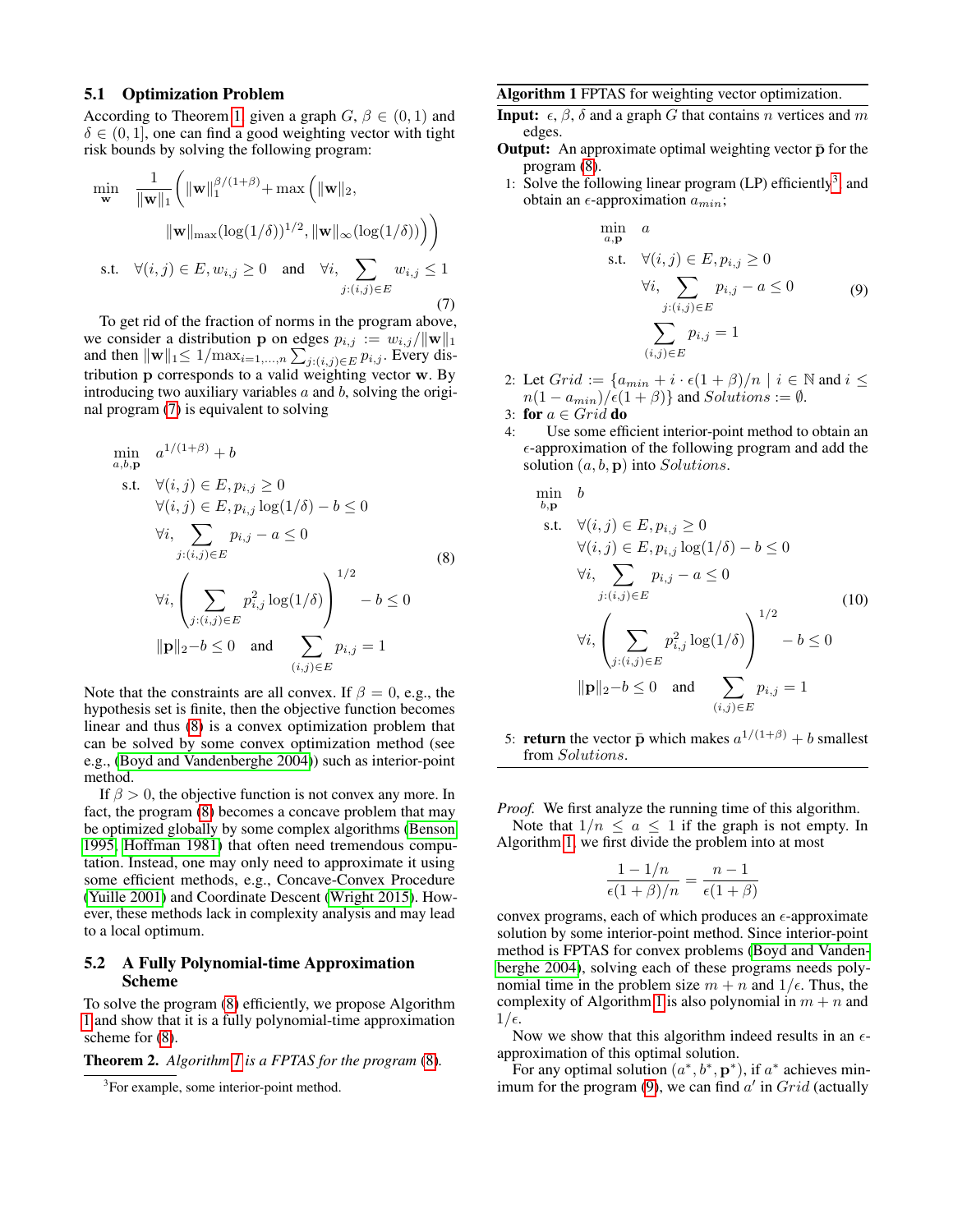$a_{min}$ ) such that

<span id="page-6-3"></span>
$$
(a')^{1/(1+\beta)} \le (1+\epsilon)^{1/(1+\beta)} (a^*)^{1/(1+\beta)}
$$
  
\n
$$
\le (1+\epsilon)(a^*)^{1/(1+\beta)}.
$$
\n(11)

Otherwise, we can also find a' in  $Grid$  such that  $a^* \le a' <$  $a^* + \epsilon(1+\beta)/n$  and thus

<span id="page-6-4"></span>
$$
(a')^{1/(1+\beta)} \le (a^* + \epsilon(1+\beta)/n)^{1/(1+\beta)}
$$
  
\n
$$
\le (a^*)^{1/(1+\beta)} + \epsilon(1+\beta)/n
$$
  
\n
$$
\frac{1}{1+\beta}(a^*)^{-\beta/(1+\beta)}
$$
(12)  
\n
$$
\le (1+\epsilon)(a^*)^{1/(1+\beta)}
$$

The third inequality follows from the fact that  $1/n \leq a^*$ . We assume that the optimal solution for the program [\(10\)](#page-5-5) is  $b = b'$  when we fix  $a = a'$ . Because  $(a^*, b^*)$  is feasible and  $a' > a^*$ ,  $(a', b^*)$  is always a feasible solution for the program [\(10\)](#page-5-5), which leads to  $b' \leq b^*$ . Besides, interior-point method can produce an  $\epsilon$ -approximate solution b'' such that

<span id="page-6-5"></span>
$$
b'' \le (1 + \epsilon)b' \le (1 + \epsilon)b^*.
$$
 (13)

Finally, we select the best approximate weighting vector  $\bar{p}$ from all solutions in Solutions. Combining [\(11\)](#page-6-3), [\(12\)](#page-6-4) and [\(13\)](#page-6-5), we have the objective value for  $\bar{p}$ 

$$
(a_{\bar{\mathbf{p}}})^{1/(1+\beta)} + b_{\bar{\mathbf{p}}} \leq (a')^{1/(1+\beta)} + b''
$$
  
 
$$
\leq (1+\epsilon)((a^*)^{1/(1+\beta)} + b^*).
$$

#### 6 Discussion

In this section, we first show that, according to our bounds, equal weighting is indeed the best weighting scheme for complete graphs. Then, we discuss the performance of this equal weighting scheme when the graph is incomplete.

#### <span id="page-6-0"></span>6.1 Complete Graphs

When graph  $G$  is complete, weighting all examples equally gives the best risk bound, as all the terms  $\max_{i=1,...,n}\sum_{j:(i,j)\in E}p_{i,j},\|p\|_2,\|p\|_{\max}$  and  $\|p\|_{\infty}$ achieve minimum. Compared to the results in [\(Wang, Guo,](#page-8-1) [and Ramon 2017\)](#page-8-1), our theory puts additional constrains on  $\|\mathbf{p}\|_2$ ,  $\|\mathbf{p}\|_{\text{max}}$  and  $\|\mathbf{p}\|_{\infty}$  which encourages weighting examples fairly in this case, as illustrated in Figure [1.](#page-6-1) Besides, this scheme, which coincides with U-statistics that *average* the basic estimator applied to all sub-samples, produces the smallest variance among all unbiased estimators [\(Hoeffding](#page-7-16) [1948\)](#page-7-16).

#### <span id="page-6-2"></span>6.2 Equal Weighting

Let us discuss further the equal weighting scheme that gives every example the same weight. Denote by  $\Delta(G)$  the maximum degree of  $G$  (note that this is not the maximum degree of  $D_G$ ) and let  $p_{i,j} = 1/m$  (recall that m is the number of examples) for all  $(i, j) \in E$ . According to program [\(8\)](#page-5-1), using equal weighting scheme, the risk bounds are of the order

<span id="page-6-6"></span>
$$
O\left((\frac{\Delta(G)}{m})^{1/(1+\beta)} + \frac{1}{\sqrt{m}}\right),\tag{14}
$$



<span id="page-6-1"></span>Figure 1: (a) and (b) are two different data graphs, but both of them correspond to the same line graph (a triangle). (c) and (d) are two weighting schemes for a complete graph formed by points  $X_1, X_2, X_3, X_4$ . Solid line means its weight  $p > 0$ while dash line means  $p = 0$ . (c): Weight every example equally. (d): Only the two examples in an independent subset get equally non-zero weights and other weights are 0 (dashed line). Note that  $\max_{i=1,...,n} \sum_{j:(i,j) \in E} p_{i,j}$  of these two weighting schemes are the same, but (c) has the tighter risk bounds, as  $\|\mathbf{p}\|_2$ ,  $\|\mathbf{p}\|_{\text{max}}$  and  $\|\mathbf{p}\|_{\infty}$  of (c) are smaller than that of (d) respectively.

if  $\delta \in (\exp(-m/\Delta(G)), 1]$ . In some cases, such as bounded degree graphs and complete graphs, this scheme provides reasonable risk bounds. Note that  $\Delta(G)$  is smaller than the maximum size of cliques in its corresponding line graph  $D<sub>G</sub>$ and  $\chi^*(D_G)$  is larger than the maximum size of cliques in  $D_G$ , these bounds above are always better than the bounds of the order  $O(\sqrt{\chi^*(D_G)/m})$  built by Janson's decomposition.

However, as argued in Section [2,](#page-1-0) one can construct examples to illustrate that if we use the equal weighting strategy when  $\Delta(G)$  is large (e.g., if it is linear to m), the risk bounds [\(14\)](#page-6-6) are very large and do not converge to 0, while this problem can be solved by simply using a better weighting strategy.

**Example 2.** Consider a data graph with  $|E|=m \gg 1$  and E *consists of* m/2 *disjoint edges and* m/2 *edges sharing a common vertex, then*  $\Delta(G) = m/2$ *. Using the equal weighting scheme, the risk bounds are of the order* O(1) *that is meaningless. A much better weighting scheme of this case is to weight the examples of disjoint edges with*  $2/(m+2)$  *while weight the examples of adjacent edges with*  $4/m(m+2)$ *, which provides risk bounds of the order*  $O\left((1/m)^{1/(1+\beta)} + \sqrt{1/m}\right)$ .

#### 7 Conclusion

In this paper, we consider weighted ERM of the symmetric CLANET problem and establish new universal risk bounds under the "low-noise" condition. These new bounds are tighter in the case of incomplete graphs and can be degenerate to the known tightest bound when graphs are complete. Based on this result, one can train a classifier with a better risk bound by putting proper weights on training examples. We propose an efficient algorithm to obtain the approximate optimal weighting vector and prove that the algorithm is a FPTAS for the weighting vector optimization problem. Finally, we discuss two cases to show the merits of our new risk bounds.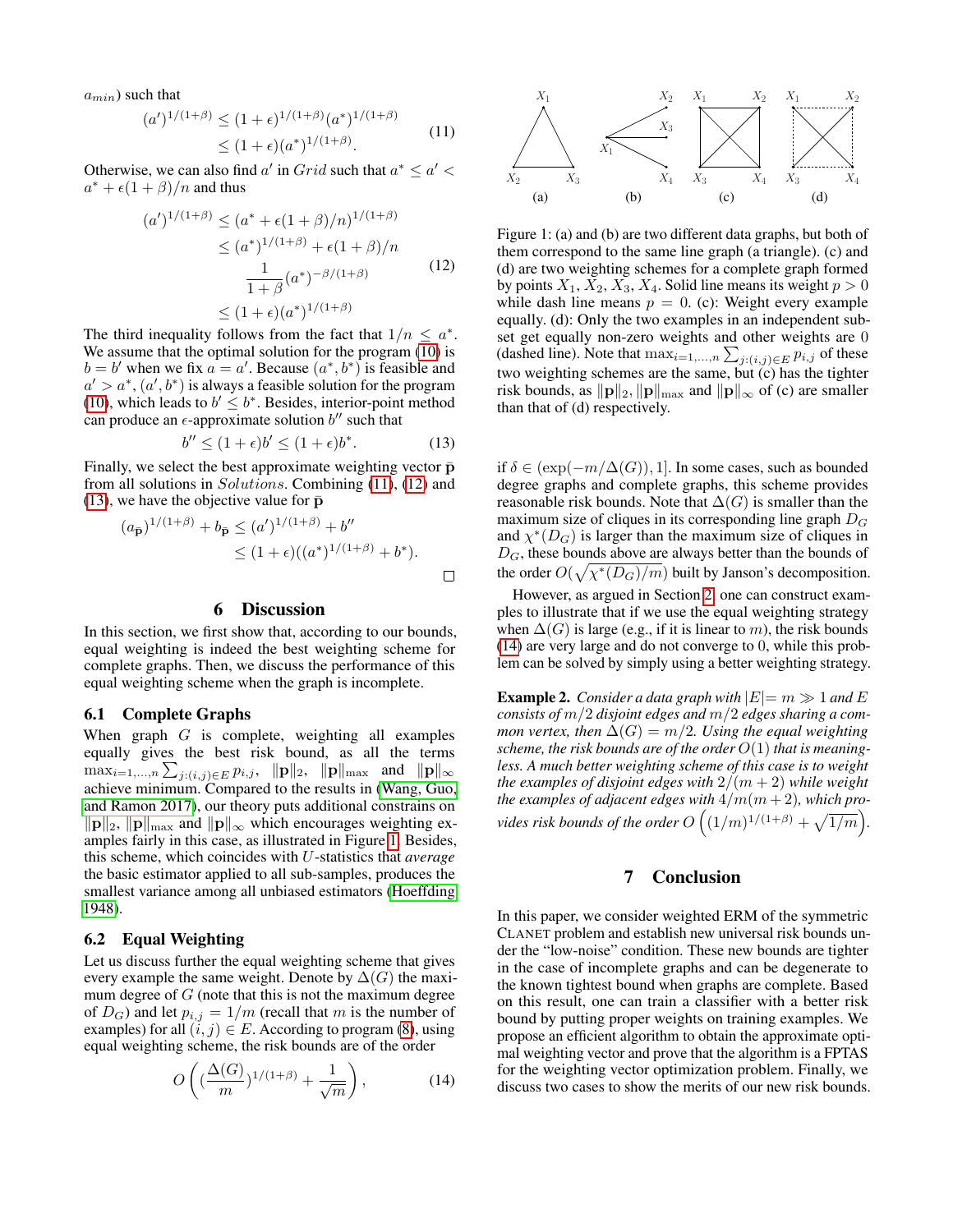#### Acknowledgments

The authors would like to thank the anonymous reviewers for their helpful comments. This work was supported by Guangdong Shannon Intelligent Tech. co., Ltd., National Key R&D Program of China (2017YFC0803700), National Natural Science Foundation of China (61502320, 61420106013, 61521092) and Science Foundation of Shenzhen City in China (JCYJ20160419152942010).

#### References

- <span id="page-7-24"></span>[Arcones and Gine 1993] Arcones, M. A., and Gine, E. 1993. Limit theorems for u-processes. *The Annals of Probability* 1494–1542.
- <span id="page-7-26"></span>[Benson 1995] Benson, H. P. 1995. *Concave Minimization: Theory, Applications and Algorithms*. Springer US.
- <span id="page-7-12"></span>[Biau and Bleakley 2006] Biau, G., and Bleakley, K. 2006. Statistical inference on graphs. *Statistics & Decisions* 24(2):209–232.
- <span id="page-7-23"></span>[Boucheron et al. 2005] Boucheron, S.; Bousquet, O.; Lugosi, G.; Massart, P.; et al. 2005. Moment inequalities for functions of independent random variables. *The Annals of Probability* 33(2):514–560.
- <span id="page-7-28"></span>[Bousquet 2002] Bousquet, O. 2002. A bennett concentration inequality and its application to suprema of empirical processes. *Comptes Rendus Mathematique* 334(6):495–500.
- <span id="page-7-25"></span>[Boyd and Vandenberghe 2004] Boyd, S., and Vandenberghe, L. 2004. *Convex optimization*. Cambridge university press.
- <span id="page-7-11"></span>[Clémençon, Lugosi, and Vayatis 2008] Clémençon, S.; Lugosi, G.; and Vayatis, N. 2008. Ranking and empirical minimization of u-statistics. *Annals of Statistics* 36(2):844– 874.
- <span id="page-7-17"></span>[Cucker and Zhou 2007] Cucker, F., and Zhou, D. X. 2007. *Learning theory: an approximation theory viewpoint*, volume 24. Cambridge University Press.
- <span id="page-7-3"></span>[Dawson et al. 2014] Dawson, S.; Gašević, D.; Siemens, G.; and Joksimovic, S. 2014. Current state and future trends: A citation network analysis of the learning analytics field. In *Proceedings of the Fourth International Conference on Learning Analytics and Knowledge*, 231–240.
- <span id="page-7-29"></span>[De la Pena and Giné 2012] De la Pena, V., and Giné, E. 2012. *Decoupling: from dependence to independence*. Springer Science & Business Media.
- <span id="page-7-20"></span>[Dudley 1974] Dudley, R. M. 1974. Metric entropy of some classes of sets with differentiable boundaries. *Journal of Approximation Theory* 10(3):227–236.
- <span id="page-7-7"></span>[Garcia-Duran et al. 2016] Garcia-Duran, A.; Bordes, A.; Usunier, N.; and Grandvalet, Y. 2016. Combining two and three-way embedding models for link prediction in knowledge bases. *Journal of Artificial Intelligence Research* 55:715–742.
- <span id="page-7-16"></span>[Hoeffding 1948] Hoeffding, W. 1948. A class of statistics with asymptotically normal distribution. *The Annals of Mathematical Statistics* 293–325.
- <span id="page-7-27"></span>[Hoffman 1981] Hoffman, K. L. 1981. A method for globally minimizing concave functions over convex sets. *Mathematical Programming* 20(1):22–32.
- <span id="page-7-13"></span>[Janson 2004] Janson, S. 2004. Large deviations for sums of partly dependent random variables. *Random Structures & Algorithms* 24(3):234–248.
- <span id="page-7-21"></span>[Korostelev and Tsybakov 1993] Korostelev, A. P., and Tsybakov, A. B. 1993. *Minimax Theory of Image Reconstruction*. Springer-Verlag.
- <span id="page-7-6"></span>[Li et al. 2016] Li, J.; Hu, X.; Wu, L.; and Liu, H. 2016. Robust unsupervised feature selection on networked data. In *Proceedings of the 2016 SIAM International Conference on Data Mining*, 387–395.
- <span id="page-7-4"></span>[Liben-Nowell and Kleinberg 2007] Liben-Nowell, D., and Kleinberg, J. 2007. The link-prediction problem for social networks. *Journal of the Association for Information Science and Technology* 58(7):1019–1031.
- <span id="page-7-15"></span>[Liu 2009] Liu, T.-Y. 2009. Learning to rank for information retrieval. Foundations and Trends<sup>(R)</sup> in Information Retrieval 3(3):225–331.
- <span id="page-7-5"></span>[Macskassy and Provost 2007] Macskassy, S. A., and Provost, F. 2007. Classification in networked data: A toolkit and a univariate case study. *Journal of Machine Learning Research* 8(May):935–983.
- <span id="page-7-22"></span>[Mammen and Tsybakov 1995] Mammen, E., and Tsybakov, A. B. 1995. Asymptotical minimax recovery of sets with smooth boundaries. *Annals of Statistics* 23(2):502–524.
- <span id="page-7-10"></span>[Mammen and Tsybakov 1998] Mammen, E., and Tsybakov, A. B. 1998. Smooth discrimination analysis. *Annals of Statistics* 27(6):1808–1829.
- <span id="page-7-18"></span>[Massart and Nédélec 2006] Massart, P., and Nédélec, É. 2006. Risk bounds for statistical learning. *Annals of Statistics* 2326–2366.
- <span id="page-7-1"></span>[Min and Wynter 2011] Min, W., and Wynter, L. 2011. Realtime road traffic prediction with spatio-temporal correlations. *Transportation Research Part C: Emerging Technologies* 19(4):606–616.
- <span id="page-7-8"></span>[Papa, Bellet, and Clémencon 2016] Papa, G.; Bellet, A.; and Clémencon, S. 2016. On graph reconstruction via empirical risk minimization: Fast learning rates and scalability. In *Advances in Neural Information Processing Systems*, 694– 702.
- <span id="page-7-14"></span>[Ralaivola and Amini 2015] Ralaivola, L., and Amini, M.-R. 2015. Entropy-based concentration inequalities for dependent variables. In *International Conference on Machine Learning*, 2436–2444.
- <span id="page-7-9"></span>[Ralaivola, Szafranski, and Stempfel 2009] Ralaivola, L.; Szafranski, M.; and Stempfel, G. 2009. Chromatic pac-bayes bounds for non-iid data. In *Artificial Intelligence and Statistics*, 416–423.
- <span id="page-7-19"></span>[Rejchel 2012] Rejchel, W. 2012. On ranking and generalization bounds. *Journal of Machine Learning Research* 13(May):1373–1392.
- <span id="page-7-0"></span>[Scott 2017] Scott, J. 2017. *Social network analysis*. Sage.
- <span id="page-7-2"></span>[Szklarczyk et al. 2014] Szklarczyk, D.; Franceschini, A.; Wyder, S.; Forslund, K.; Heller, D.; Huerta-Cepas, J.; Simonovic, M.; Roth, A.; Santos, A.; Tsafou, K. P.; et al. 2014. String v10: protein–protein interaction networks, integrated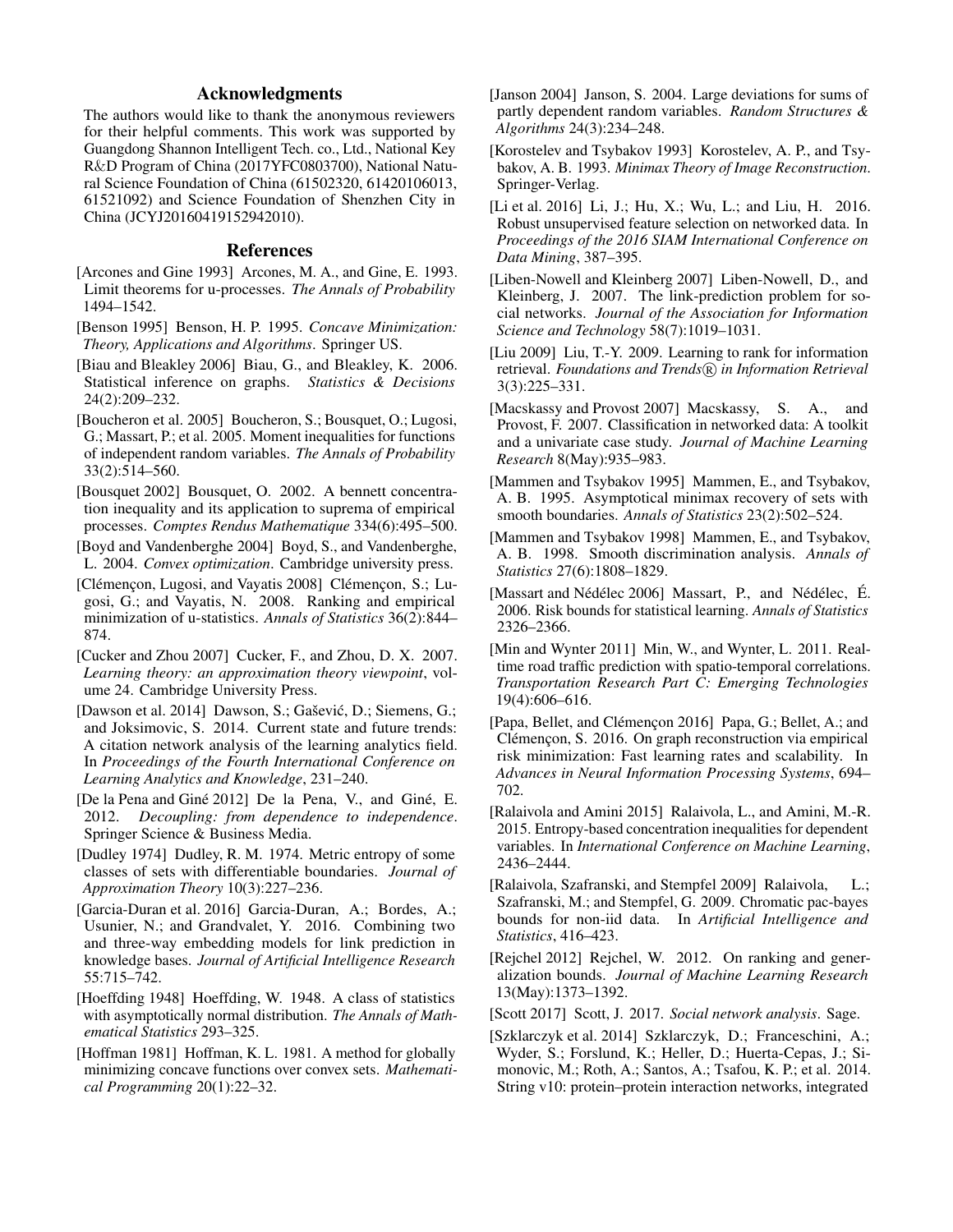over the tree of life. *Nucleic Acids Research* 43(D1):D447– D452.

- <span id="page-8-7"></span>[Tsybakov 2004] Tsybakov, A. B. 2004. Optimal aggregation of classifiers in statistical learning. *Annals of Statistics* 135– 166.
- <span id="page-8-0"></span>[Usunier, Amini, and Gallinari 2006] Usunier, N.; Amini, M.-R.; and Gallinari, P. 2006. Generalization error bounds for classifiers trained with interdependent data. In *Advances in neural information processing systems*, 1369–1376.
- <span id="page-8-2"></span>[Vapnik and Chervonenkis 1971] Vapnik, V., and Chervonenkis, A. Y. 1971. On the uniform convergence of relative frequencies of events to their probabilities. *Theory of Probability & Its Applications* 16(2):264–280.
- <span id="page-8-1"></span>[Wang, Guo, and Ramon 2017] Wang, Y.; Guo, Z.-C.; and Ramon, J. 2017. Learning from networked examples. In *Proceedings of the 28th International Conference on Algorithmic Learning Theory*, to appear.
- <span id="page-8-4"></span>[Wright 2015] Wright, S. J. 2015. Coordinate descent algorithms. *Mathematical Programming* 151(1):3–34.
- <span id="page-8-3"></span>[Yuille 2001] Yuille, A. L. 2001. The concave-convex procedure (cccp). In *Advances in Neural Information Processing Systems 14*, 915 – 936.

#### Appendix

This appendix is organized as follows. Section [A](#page-8-5) provides new risk bounds for weighted ERM following the Janson's decomposition and show that it cannot improve prior results. Section [B](#page-9-0) establishes universal risk bounds for weighted ERM on i.i.d. examples under the "low-noise" condition and proves upper bounds involved in covering number for weighted empirical processes. Section [C](#page-10-0) presents the classical symmetrization and randomization tricks and decoupling inequality for degenerated weighted  $U$ -processes and the degenerated part  $U_{\bf w}(r)$ . Then, some useful inequalities including the moment inequality are proved for weighted Rademacher chaos. We mainly use these inequalities to bound  $U_{\bf w}(r)$  and  $U_{\mathbf{w}}(r)$ . Section [D](#page-11-0) provides technical proofs omitted from the main track and the appendix. For the sake of completeness, we present the Khinchine inequality and the metric entropy inequality for Rademacher chaos in Section [E.](#page-18-0)

#### A Janson's Decomposition

<span id="page-8-5"></span>There are literatures that use Janson's decomposition derived from [\(Janson 2004\)](#page-7-13) to study the problem learning from networked examples [\(Usunier, Amini, and Gallinari](#page-8-0) [2006,](#page-8-0) [Biau and Bleakley 2006,](#page-7-12) [Ralaivola, Szafranski, and](#page-7-9) [Stempfel 2009,](#page-7-9) [Ralaivola and Amini 2015\)](#page-7-14). They usually model the networked data with the line graph of G.

**Definition 6** (line graph). Let  $G = (V, E)$  be a data graph *we consider in the main track. We define the line graph of* G as a graph  $D_G = (D_V, D_E)$ , in which  $D_V = E$  and  $\{i, j\} \in D_E$  *if and only if*  $e_i \cap e_j \neq \emptyset$  *in* G.

This framework differs from our setting and detains less information from the data graph, as argued in Section [2.](#page-1-0) One can analyze this framework by the fractional coloring and the Janson's decomposition.

**Definition 7** (fractional coloring). Let  $D_G = (D_V, D_E)$  be *a graph.*  $\mathcal{C} = \{(\mathcal{C}_j, q_j)\}_{j \in (1, ..., J)}$ , for some positive integer *J, with*  $C_j \subseteq D_V$  *and*  $q_j \in [0,1]$  *is an fractional coloring of*  $D_G$ , if

- $\forall j, C_j$  *is an independent set, i.e., there is no connection between vertices in*  $C_j$ *.*
- *it is an exact cover of G:*  $\forall v \in D_V$ ,  $\sum_{j:v \in C_j} q_j = 1$ .

The weight  $W(C)$  of C is given by  $W(C) = \sum_{j=1}^{J} q_j$  and the minimum weight  $\chi^*(D_G) = \min_{\mathcal{C}} W(\mathcal{C})$  over the set of all fractional colorings is the *fractional chromatic number* of  $D_G$ . By the Janson's decomposition, one splits all examples into several independent sets according to a fractional coloring of  $D_G$  and then analyze each set using the standard method for i.i.d. examples.

In particular, Theorem [3](#page-8-6) (also see [Usunier, Amini, and Gal](#page-8-0)[linari 2006,](#page-8-0) Theorem 2) provides a variation of McDiarmid's theorem using the Janson's decomposition. For simplicity, let  $\mathbb{S} = \{z_i\}_{i=1}^m$  be the training examples drawn from  $\mathcal{Z}^m$  and  $\mathbb{S}_{\mathcal{C}_j}$  be the examples included in  $\mathcal{C}_j$ . Also, let  $k_j^i$  be the index of the *i*-th example of  $C_j$  in the training set S.

<span id="page-8-6"></span>**Theorem 3.** Using the notations defined above, let  $C =$  $\{(\mathcal{C}_j, q_j)\}_{j=1}^J$  be a fractional coloring of  $D_G$ . Let  $f : \mathcal{Z}^m \to$ R *such that*

- *there exist J functions*  $\mathcal{Z}^{|\mathcal{C}_j|} \to \mathbb{R}$  *which satisfy*  $\forall S \in \mathcal{Z}^m$ *,*  $f(S) = \sum_{j=1}^{J} q_j f_j(S_{C_j}).$
- there exist  $c_i, \ldots, c_m \in \mathbb{R}_+$  such that  $\forall j, \forall S_{\mathcal{C}_j}, S_{\mathcal{C}_j}^k$  such that  $\mathbb{S}_{\mathcal{C}_j}$  and  $\mathbb{S}^k_{\mathcal{C}_j}$  differ only in the k-th example,  $|f_j(\dot{S}_{\mathcal{C}_j})$  $f_j(S^k_{\mathcal{C}_j}) \leq c_{k^i_j}.$

*Then, we have*

$$
P[f(S) - \mathbb{E}[f(S)] \ge \epsilon] \le \exp\left(-\frac{2\epsilon^2}{\chi^*(D_G)\sum_{i=1}^m c_i^2}\right).
$$

#### A.1 Weighted ERM

Using the above theorem, we show that the risk bounds for weighted ERM derived from the Janson's decomposition cannot improve the results of [\(Usunier, Amini, and Gallinari](#page-8-0) [2006\)](#page-8-0), as shown in the following theorem.

<span id="page-8-8"></span>**Theorem 4.** Consider a minimizer  $r_w$  of the weighted empiri*cal risk*  $L_w$  *over a class R. For all*  $\delta \in (0, 1]$ *, with probability at least*  $1 - \delta$ *, we have* 

$$
L(r) - L_{\mathbf{w}}(r) \leq \mathfrak{R}_{\mathbf{w}}^*(R, S) + \sqrt{\chi^*(D_G) \log(1/\delta)} \frac{\|\mathbf{w}\|_2}{\|\mathbf{w}\|_1}
$$

*where*

$$
\mathfrak{R}_{\mathbf{w}}^*(R, S) = \frac{2}{N} \mathbb{E}_{\sigma} \left[ \sum_{j=1}^J q_j \sup_{r \in R} \sum_{i \in C_j} w_{k_j^i} \sigma_i r(z_{k_j^i}) \right].
$$

*is the weighted empirical fractional Rademacher complexity of*  $R$  *with respect to*  $D_G$ *.* 

In this setting, although the weights w are no limit to the fractional matching, the risk bounds cannot improve the results of [\(Usunier, Amini, and Gallinari 2006\)](#page-8-0), which is of the order  $\sqrt{\chi^*(D_G)/m}$ , as  $\|\mathbf{w}\|_2/\|\mathbf{w}\|_1 \leq 1/\sqrt{m}$ .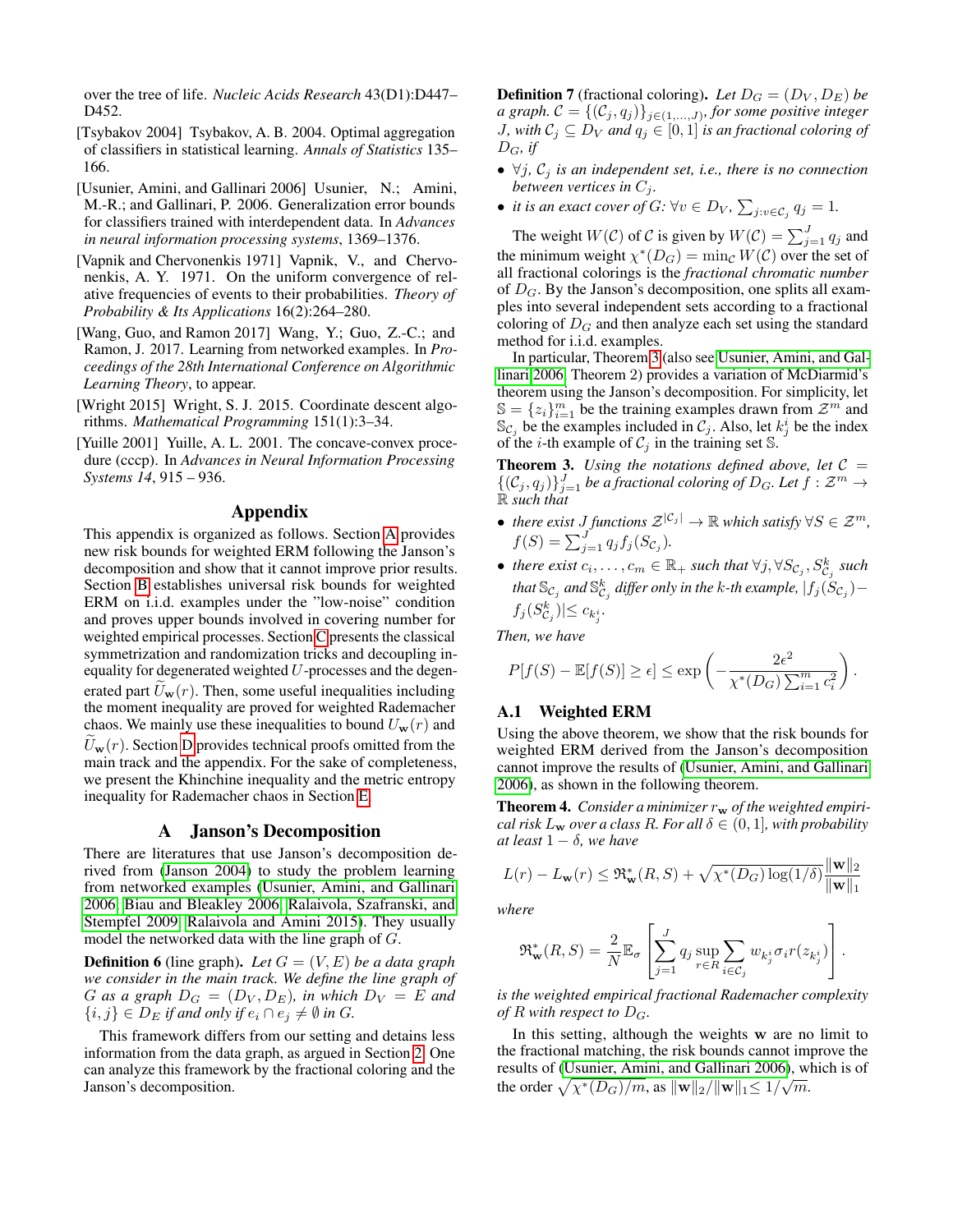#### A.2 "Low-noise" Condition

If we considering the complete graph with equal weighting scheme, by the Janson's decomposition, the empirical risk  $L_m(L)$  can be represented as an average of sums of i.i.d. r.v.'s

<span id="page-9-1"></span>
$$
\frac{1}{m!} \sum_{\pi \in \mathcal{G}_n} \frac{1}{\lfloor m/2 \rfloor} \sum_{i=1}^{\lfloor m/2 \rfloor} \ell(r, (X_{\pi(i)}, X_{\pi(i)+\lfloor m/2 \rfloor}, X_{\pi(i),\pi(i)+\lfloor m/2 \rfloor})) \tag{15}
$$

where the sum is taken over all permutations of  $\mathcal{G}_m$ , the symmetric group of order  $m$ , and  $\lfloor u \rfloor$  denotes the integer part of any  $u \in \mathbb{R}$ . From [\(Biau and Bleakley 2006\)](#page-7-12), the bounds for excess risk of [\(15\)](#page-9-1) are of the order  $O(1/\sqrt{n})$ . Moreover, by the result in [\(Ralaivola and Amini 2015\)](#page-7-14), tighter risk bounds may be obtained under the following assumption which can lead to "low-noise" condition [\(Tsybakov 2004,](#page-8-7) [Massart and](#page-7-18) Nédélec 2006).

**Assumption 2.** *There exists*  $C > 0$  *and*  $\theta \in [0, 1]$  *such that for all*  $\epsilon > 0$ *,* 

$$
P\left[|\eta(X_1, X_2) - \frac{1}{2}| \le \epsilon\right] \le C\epsilon^{\theta/(1-\theta)}
$$

.

The risk bounds of the order  $O(\log(n)/n)$  may be achieved if  $\theta = 1$  (Massart and Nédélec 2006), which however is very restrictive. We can use the example in [Papa,](#page-7-8) Bellet, and Clémencon [\(2016\)](#page-7-8) to show this.

Example 3. *Let* N *be a positive integer. For each vertex*  $i \in \{1, \ldots, n\}$ , we observe  $X_i = (X_i^1, X_i^2)$  where  $X_i^1$  and  $X_i^2$  are two distinct elements drawn from  $\{1,\ldots,N\}$ . This *may, for instance, correspond to the two preferred items of a user* i *among a list of* N *items. Consider now the case that two nodes are likely to be connected if they share common preference, e.g.,*  $Y_{i,j} \sim Ber(\#(X_i \cap X_j)/2)$ *. One can easily check that*  $P[|\eta(X_1, X_2) - 1/2| = 0] > 0$ *, so tight risk bounds cannot be obtained for minimizers of* [\(15\)](#page-9-1)*.*

#### <span id="page-9-0"></span>B Universal Risk Bounds for Weighted ERM on i.i.d. Examples

In section 3, the excess risk is split into two types of processes: the weighted empirical process of i.i.d. examples and two degenerated processes. In this section, we prove general risk bounds for the weighted empirical process of i.i.d. examples. The main idea is similar to (Massart and Nédélec 2006) that tighter bounds for the excess risk can be obtained if the variance of the excess risk is controlled by its expected value.

#### B.1 Bennett Concentration Inequality

First, we prove a concentration inequality for the supremum of weighted empirical processes derived from [\(Bousquet](#page-7-28) [2002\)](#page-7-28).

<span id="page-9-2"></span>**Theorem 5.** Assume the  $(X_1, \ldots, X_i)$  are i.i.d. random vari*able according to* P*. Let* F *be a countable set of functions from*  $X$  *to*  $\mathbb R$  *and assume that all functions*  $f$  *in*  $F$  *are*  $P$ *measurable and square-integrable. If*  $\sup_{f \in \mathcal{F}} |f| \leq b$ *, we denote*

$$
Z = \sup_{f \in \mathcal{F}} \frac{1}{\|\mathbf{w}\|_1} \sum_{i=1}^n w_i (f(X_i) - \mathbb{E}[f(X_i)]).
$$

which  $\{w_i\}_{i=1}^n$  are bounded weights such that  $0 \leq w_i \leq 1$ *for*  $i = 1, \ldots, n$  *and*  $\|\mathbf{w}\|_1 > 0$ *. Let*  $\sigma$  *be a positive real number such that*  $\sigma^2 \geq \sup_{f \in \mathcal{F}} Var[f(X)]$  *almost surely, then for all*  $x \geq 0$ *, we have* 

$$
P\left[Z - \mathbb{E}[Z] \ge \sqrt{\frac{2(\frac{\|\mathbf{w}\|_2^2}{\|\mathbf{w}\|_1}\sigma^2 + 4b\mathbb{E}[Z])x}{\|\mathbf{w}\|_1}} + \frac{2bx}{3\|\mathbf{w}\|_1}\right] \le e^{-x}.
$$
\n(16)

It is a variant of Theorem 2.3 of [\(Bousquet 2002\)](#page-7-28) by just applying Theorem 2.1 of [\(Bousquet 2002\)](#page-7-28) with the weighted empirical process. Then, by Theorem [5,](#page-9-2) we can generalize the results of (Massart and Nédélec 2006) to weighted ERM. We start by describing the probabilistic framework adapts to our problem.

#### B.2 General Upper Bounds

Suppose that one observes independent variable  $\xi_1, \ldots, \xi_n$ taking their values in some measurable space  $\mathcal Z$  with common distribution P. For every *i*, the variable  $\xi_i = (X_i, Y_i)$  is a copy of a pair of random variables  $(X, Y)$  where X take its values in measurable space  $\mathcal X$ . Think of  $\mathcal R$  as being the set of all measurable functions from  $\mathcal X$  to  $\{0, 1\}$ . Then we consider some *loss* function

$$
\gamma: \mathcal{R} \times \mathcal{Z} \to [0, 1]. \tag{17}
$$

Basically one can consider some set  $R$ , which is known to contain the *Bayes classifier* r ∗ that achieves the best (smallest) *expected loss*  $P[\gamma(r, \cdot)]$  when r varies in R. The *relative expected loss*  $\ell$  is defined by

$$
\bar{\ell}(r^*, r) = P[\gamma(r, \cdot) - \gamma(r^*, \cdot)], \forall r \in \mathcal{R} \tag{18}
$$

Since the empirical process on i.i.d. examples split from the excess risk is with non-negative weights on all examples, we define the *weighted loss* as

$$
\gamma_{\mathbf{w}}(r) = \frac{1}{\|\mathbf{w}\|_1} \sum_{i=1}^{n} w_i \gamma(r, \xi_i)
$$
 (19)

where P here  $0 \le w_i \le 1$  for all  $i = 1, ..., n$  and  $||\mathbf{w}||_1 =$ <br> $\sum_{i=1}^{n} w_i > 0$ . Weighted ERM approach aims to find a minimizer of the weighted empirical loss  $\hat{r}$  in the hypothesis set  $R \subset \mathcal{R}$  to approximate  $r^*$ .

We introduce the *weighted centered empirical process*  $\overline{\gamma_w}$ defined by

$$
\overline{\gamma_{\mathbf{w}}}(r) = \gamma_{\mathbf{w}}(r) - P[\gamma(r, \cdot)]. \tag{20}
$$

In addition to the relative expected loss function  $\overline{\ell}$ , we shall need another way to measure the closeness between the elements of R. Let d be some pseudo-distance on  $\mathcal{R} \times \mathcal{R}$  such that

<span id="page-9-3"></span>
$$
\text{Var}[\gamma(r,\cdot) - \gamma(r^*,\cdot)] \le d^2(r,r^*), \forall r \in \mathcal{R}.\tag{21}
$$

A tighter risk bound for weighted ERM is derived from Theorem [5](#page-9-2) which combines two different moduli of uniform continuity: the stochastic modulus of uniform continuity of  $\overline{\gamma_w}$  over R with respect to d and the modulus of uniform continuity of d with respect to  $\ell$ .

Next, we need to specify some mild regularity conditions functions that we shall assume to be verified by the moduli of continuity involved in the following result.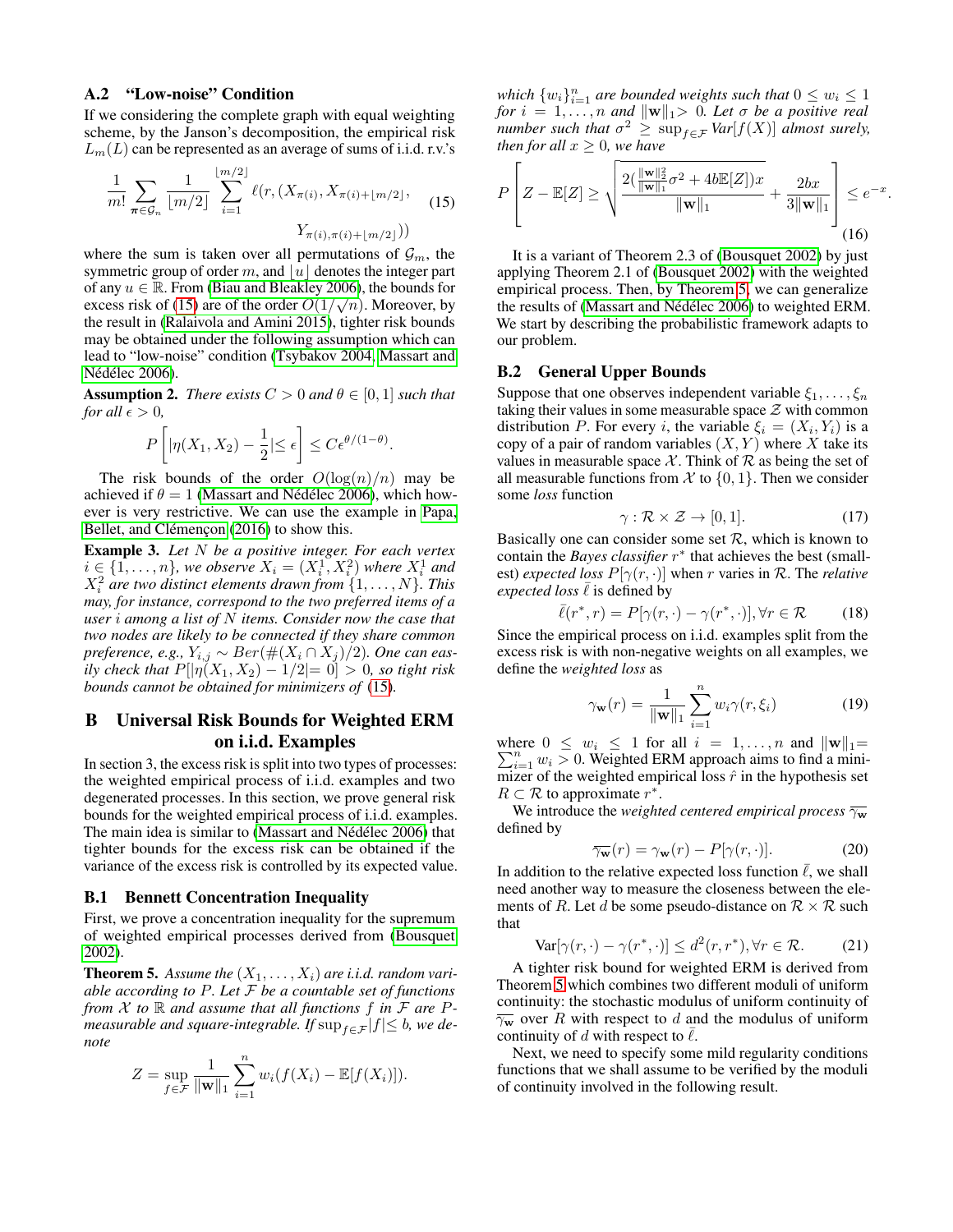Definition 8. *We denote by* D *the class of nondecreasing and continuous functions*  $\psi$  *from*  $\mathbb{R}_+$  *to*  $\mathbb{R}_+$  *such that*  $x \to$  $\psi(x)/x$  *is nonincreasing on*  $(0, +\infty)$  *and*  $\psi(1) \geq 1$ *.* 

In order to avoid measurability problems, we need to consider some separability condition on  $R$ . The following one will be convenient.

<span id="page-10-1"></span>**Assumption 3.** *There exists some countable subset*  $R'$  *of*  $R$ *such that, for every*  $r \in R$ *, there exists some sequence*  $\{r_k\}$ *of elements of*  $R'$  *such that, for every*  $\xi \in \mathcal{Z}$ ,  $\gamma(r_k, \xi)$  *tends to*  $\gamma(r,\xi)$  *as k tends to infinity.* 

The upper bound for the relative expected loss of any empirical risk minimizer on some given model  $R$  will depend on the bias term  $\bar{\ell}(r^*, R) = \inf_{r \in R} \bar{\ell}(r^*, r)$  and the fluctuations of the empirical process  $\overline{\gamma_w}$  on R. As a matter of fact, we shall consider some slightly more general estimators. Namely, given some nonnegative number  $\rho$ , we consider some  $\rho$ -empirical risk minimizer, that is, any estimator  $r$ taking its values in R such that  $\gamma_{\mathbf{w}}(\hat{r}) \leq \rho + \inf_{r \in R} \gamma_{\mathbf{w}}(r)$ .

<span id="page-10-5"></span>**Theorem 6** (risk bound for weighted ERM). *Let*  $\gamma$  *be a loss function such* r <sup>∗</sup> *minimizes* P[γ(r, ·)] *when* r *varies in* R*. Let* φ *and* ψ *belong to the class of functions* D *defined above and let* R *be a subset of* R *satisfying the separability Assumption [3.](#page-10-1) Assume that, on the one hand,*

<span id="page-10-6"></span>
$$
d(r^*,r) \le \frac{\sqrt{\|\mathbf{w}\|_1}}{\|\mathbf{w}\|_2} \psi(\sqrt{\bar{\ell}(r^*,r)}), \forall r \in \mathcal{R},
$$
 (22)

and that, on the other hand, one has, for every  $r \in R'$ ,

<span id="page-10-7"></span>
$$
\sqrt{\|\mathbf{w}\|_{1}} \mathbb{E}\left[\sup_{r' \in R', \frac{\|\mathbf{w}\|_{2}}{\sqrt{\|\mathbf{w}\|_{1}}} d(r', r) \leq \sigma} [\overline{\gamma_{\mathbf{w}}}(r') - \overline{\gamma_{\mathbf{w}}}(r)] \leq \phi(\sigma) \right]
$$
(23)

*for every positive*  $\sigma$  *such that*  $\phi(\sigma) \leq \sqrt{\|\mathbf{w}\|_1} \sigma^2$ , where  $R'$  is given by Assumption [3.](#page-10-1) Let  $\epsilon_*$  be the unique positive *solution of the equation*

<span id="page-10-8"></span>
$$
\sqrt{\|\mathbf{w}\|_1}\epsilon_*^2 = \phi(\psi(\epsilon_*)).
$$
\n(24)

*Then there exists an absolute constant* K *such that, for every*  $y \geq 1$ , the following inequality holds:

$$
P\left[\bar{\ell}(r^*,\hat{r}) > 2\rho + 2\bar{\ell}(r^*,R) + Ky\epsilon_*^2\right] \le e^{-y}.\tag{25}
$$

#### B.3 Maximal Inequality for Weighted Empirical Processes

Next, we present the maximal inequality involved in covering number for weighted empirical processes. Let us fix some notation. We consider i.i.d. random variables  $\xi_1, \ldots, \xi_n$  with values in some measurable space  $Z$  and common distribution P. For any P-integrable function f on Z, we define  $P_w(f)$  =  $\frac{1}{\|\mathbf{w}\|_1} w_i \sum_{i=1}^n f(\xi_i)$  and  $v_{\mathbf{w}}(f) = P_{\mathbf{w}}(f) - P(f)$  where  $0 \leq w_i \leq 1$  for all  $i = 1, \ldots, n$  and  $\|\mathbf{w}\|_1 = \sum_{i=1}^n w_i >$ 0. Given a collection  $F$  of P-integrable functions  $f$ , our purpose is to control the expectation of  $\sup_{f \in \mathcal{F}} v_{\mathbf{w}}(f)$  or  $\sup_{f \in \mathcal{F}} -v_{\mathbf{w}}(f).$ 

<span id="page-10-4"></span>Lemma 4. *Let* F *be a countable collection of measurable functions such that*  $f \in [0, 1]$  *for every*  $f \in \mathcal{F}$ *, and let*  $f_0$ *be a measurable function such that*  $f_0 \in [0, 1]$ *. Let*  $\sigma$  *be a positive number such that*  $P[|f - f_0|] \le \sigma^2$  for every  $f \in \mathcal{F}$ . *Then, setting*

$$
\varphi(\sigma)=\int_0^\sigma (\log N_\infty(\mathcal{F},\epsilon^2))^{1/2}d\epsilon,
$$

*the following inequality is available:*

$$
\sqrt{\|\mathbf{w}\|_1} \max(\mathbb{E}[\sup_{f \in \mathcal{F}} v_{\mathbf{w}}(f_0 - f)], \mathbb{E}[\sup_{f \in \mathcal{F}} v_{\mathbf{w}}(f - f_0)])
$$
  

$$
\leq 12\varphi(\sigma).
$$

*provided that*  $4\varphi(\sigma) \leq \sigma^2 \sqrt{\|\mathbf{w}\|_1}.$ 

## **C** Inequalities for  $U_{\mathbf{w}}(r)$  and  $\widetilde{U}_{\mathbf{w}}(r)$

<span id="page-10-0"></span>In this section, we first show the classical symmetrization and randomization tricks for the degenerated weighted U-statistics  $U_{\mathbf{w}}(r)$  and the degenerated part  $U_{\mathbf{w}}(r)$ . Then we establish general exponential inequalities for weighted Rademacher chaos. This result is generalized from (Clémençon, Lugosi, and Vayatis 2008) based on moment inequalities obtained for empirical processes and Rademacher chaos in [\(Boucheron et al.](#page-7-23) 2005). With this moment inequality, we prove the inequality for weighted Rademacher chaos, which involves the  $\mathbb{L}_{\infty}$  covering number of the hypothesis set.

<span id="page-10-2"></span>**Lemma 5** (decoupling and undecoupling). Let  $(X_i')_{i=1}^n$  be an independent copy of the sequence  $(X_i)_{i=1}^n$ . Then, for all  $q \geq 1$ *, we have:* 

$$
\mathbb{E}[\sup_{f_{i,j}\in\mathcal{F}}|\sum_{(i,j)\in E}w_{i,j}f_{i,j}(X_i,X_j)|^q]
$$
\n
$$
\leq 4^q \mathbb{E}[\sup_{f_{i,j}\in\mathcal{F}}|\sum_{(i,j)\in E}w_{i,j}f_{i,j}(X_i,X_j')|^q] \tag{26}
$$

*If the functions* fi,j *are symmetric in the sense that for all*  $X_i, X_j,$ 

$$
f_{i,j}(X_i, X_j) = f_{j,i}(X_j, X_i)
$$

*and*  $(w_{i,j})_{(i,j)\in E}$  *is symmetric, then the inequality can be reversed, that is,*

$$
\mathbb{E}[\sup_{f_{i,j}\in\mathcal{F}}|\sum_{(i,j)\in\mathbb{E}}w_{i,j}f_{i,j}(X_i,X_j')|^q]
$$
\n
$$
\leq 4^q \mathbb{E}[\sup_{f_{i,j}\in\mathcal{F}}|\sum_{(i,j)\in E}w_{i,j}f_{i,j}(X_i,X_j)|^q] \tag{27}
$$

<span id="page-10-3"></span>**Lemma 6** (randomization). Let  $(\sigma_i)_{i=1}^n$  and  $(\sigma_i')_{i=1}^n$  be two *independent sequences of i.i.d. Radermacher variables, in*dependent from the  $(X_i, X'_i)$ 's. If f is degenerated, we have *for all*  $q \geq 1$ *,* 

$$
\mathbb{E}[\sup_{f \in \mathcal{F}} \Big| \sum_{(i,j) \in E} w_{i,j} f(X_i, X'_j)|^q]
$$
  
 
$$
\leq 4^q \mathbb{E}[\sup_{f \in \mathcal{F}} \Big| \sum_{(i,j) \in E} \sigma_i \sigma'_j w_{i,j} f(X_i, X'_j)|^q]
$$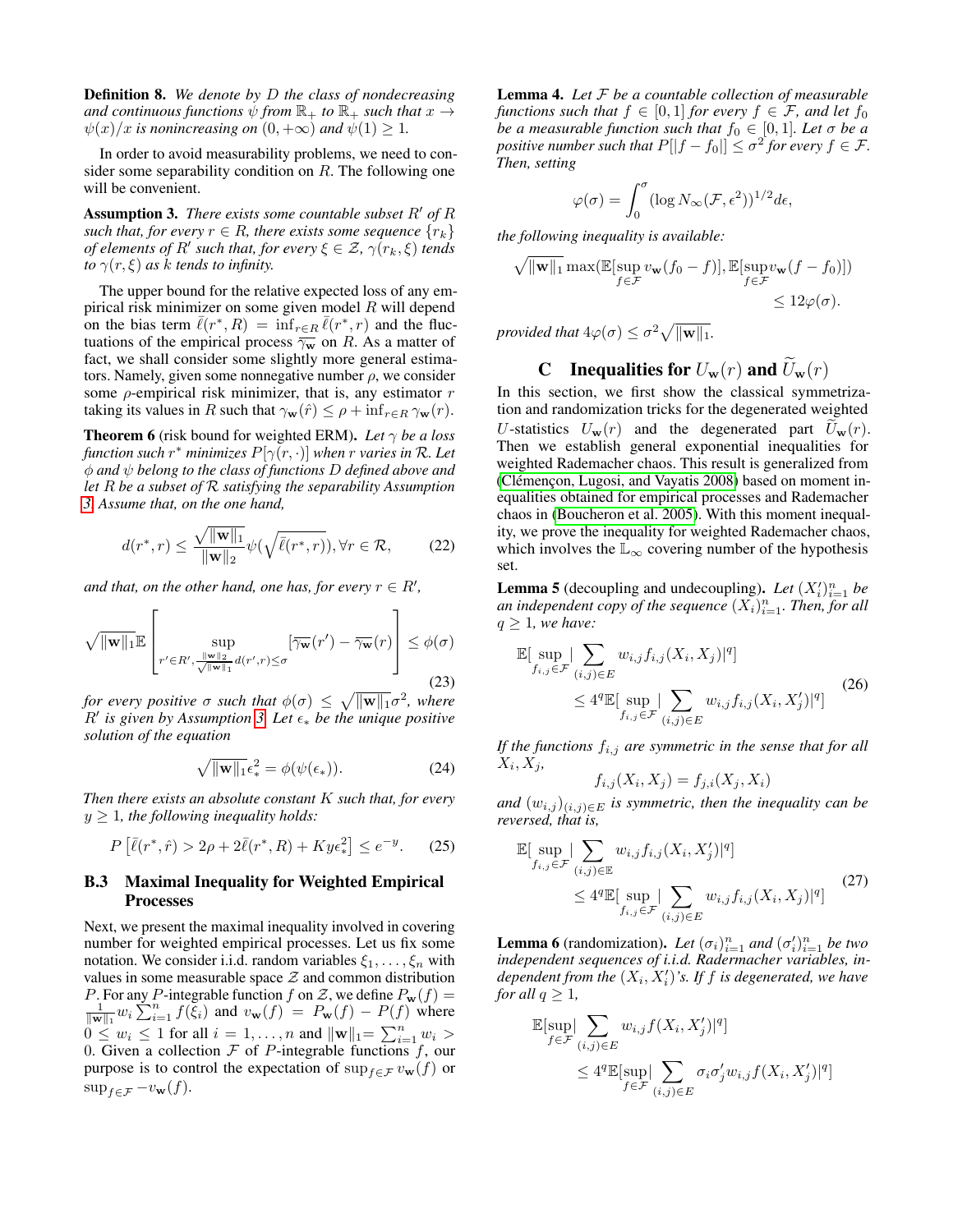<span id="page-11-1"></span>**Lemma 7.** Let  $(X_i')_{i=1}^n$  be an independent copy of the sequence  $(X_i)_{i=1}^n$ . Consider random variables valued in  $\{0,1\}$ ,  $(\tilde{Y}_{i,j})_{(i,j)\in E}$ , conditionally independent given the  $X_i'$ 's and *the*  $X_i$ 's and such that  $P[\tilde{Y}_{i,j} = 1 \mid X_i, X'_j] = \eta(X_i, X'_j)$ . *We have for all*  $q \geq 1$ *,* 

<span id="page-11-5"></span>
$$
\mathbb{E}[\sup_{r \in R} |\sum_{(i,j) \in E} w_{i,j} \tilde{h}_r(X_i, X_j, Y_{i,j})|^q] \leq 4^q \mathbb{E}[\sup_{r \in R} |\sum_{(i,j) \in E} w_{i,j} \tilde{h}_r(X_i, X'_j, \tilde{Y}_{i,j})|^q]
$$
(28)

*and the inequality can be reversed,*

<span id="page-11-6"></span>
$$
\mathbb{E}[\sup_{r \in R} \left| \sum_{(i,j) \in \mathbb{E}} w_{i,j} \tilde{h}_r(X_i, X'_j, \tilde{Y}_{i,j}) \right|^q] \leq 4^q \mathbb{E}[\sup_{r \in R} \left| \sum_{(i,j) \in E} w_{i,j} \tilde{h}_r(X_i, X_j, Y_{i,j}) \right|^q] \tag{29}
$$

<span id="page-11-2"></span>**Lemma 8.** Let  $(\sigma_i)_{i=1}^n$  and  $(\sigma_i')_{i=1}^n$  be two independent se*quences of i.i.d. Radermacher variables, independent from the*  $(X_i, X'_i, Y_{i,j}, \tilde{Y}_{i,j})$ 's. Then, we have for all  $q \geq 1$ ,

$$
\mathbb{E}[\sup_{r \in R} \sum_{(i,j) \in E} w_{i,j} \tilde{h}_r(X_i, X'_j, \tilde{Y}_{i,j})|^q]
$$
  
 
$$
\leq 4^q \mathbb{E}[\sup_{r \in R} \sum_{(i,j) \in E} \sigma_i \sigma'_j w_{i,j} \tilde{h}_r(X_i, X'_j, \tilde{Y}_{i,j})|^q]
$$

Lemma [5](#page-10-2) and [6](#page-10-3) are applications of Theorem 3.1.1 and Theorem 3.5.3 of (De la Pena and Giné 2012) respectively, providing decoupling and randomization inequalities for degenerated weighted U-statistics of order 2. Lemma [7](#page-11-1) and [8](#page-11-2) are the variants of Lemma [5](#page-10-2) and [6](#page-10-3) respectively, which is suitable for the degenerated part  $\tilde{U}_{\mathbf{w}}(r)$ .

<span id="page-11-3"></span>**Theorem 7** (moment inequality). Let  $X, X_1, \ldots, X_n$  be i.i.d. *random variables and let* F *be a class of kernels. Consider a* weighted Rademacher chaos  $Z_{\sigma}$  of order 2 on the graph  $G = (V, E)$  *indexed by F*,

$$
Z = \sup_{f \in \mathcal{F}} \left| \sum_{(i,j) \in E} w_{i,j} f(X_i, X_j) \right|
$$

*where*  $\mathbb{E}[f(X,x)] = 0$  *for all*  $x \in \mathcal{X}, f \in \mathcal{F}$ . Assume also  $for \ all \ x, x' \in [\mathcal{X}, f(x, x') = f(x', x) \ (symmetric) \ and$  $\sup_{f \in \mathcal{F}} \|f\|_{\infty} = F$ . Let  $(\sigma_i)_{i=1}^n$  be i.i.d. Rademacher ran*dom variables and introduce the random variables*

$$
Z_{\sigma} = \sup_{f \in \mathcal{F}} \left| \sum_{(i,j) \in E} w_{i,j} \sigma_i \sigma_j f(X_i, X_j) \right|
$$
  

$$
U_{\sigma} = \sup_{f \in \mathcal{F}} \sup_{\alpha : ||\alpha||_2 \le 1} \sum_{(i,j) \in \mathbb{E}} w_{i,j} \sigma_i \alpha_j f(X_i, X_j)
$$
  

$$
M = \sup_{f \in \mathcal{F}, k=1,...,n} \left| \sum_{i:(i,k) \in E} w_{i,k} \sigma_i f(X_i, X_k) \right|
$$

*Then exists a universal constant* C *such that for all* n *and*  $t > 0$ ,

$$
P[Z \geq C \mathbb{E}[Z_{\sigma}] + t]
$$

$$
\leq \exp\bigg(-\frac{1}{C}\min\Big(\big(\frac{t}{\mathbb{E}[U_{\sigma}]}\big)^{2}, \frac{t}{\mathbb{E}[M] + F\|\mathbf{w}\|_{2}}, \frac{t}{\|\mathbf{w}\|_{\mathbf{w}\mathbf{x}F}}\big)^{2/3}, \sqrt{\frac{t}{\|\mathbf{w}\|_{\infty}F}}\bigg)\bigg)
$$
\n
$$
\leq \exp\bigg(-\frac{t}{\|\mathbf{w}\|_{\mathbf{w}\mathbf{x}F}}\big)^{2/3}, \sqrt{\frac{t}{\|\mathbf{w}\|_{\infty}F}}\bigg)
$$

 $where \|\mathbf{w}\|_{\text{max}} = \max_{i} \sqrt{\sum_{j:(i,j)\in E} w_{i,j}^2}$ .

If the hypothesis set F is a subset of  $\mathscr{L}_{\infty}(\mathcal{X}^2)$  (upper bounds on the uniform covering number with  $\mathbb{L}_{\infty}$  metric can be calculated [\(Cucker and Zhou 2007\)](#page-7-17)), we show  $\mathbb{E}[Z_{\sigma}],$  $\mathbb{E}[U_{\sigma}]$  and  $\mathbb{E}[M]$  can be bounded by  $N_{\infty}(\mathcal{F}, \epsilon)$  since all these Rademacher random variables satisfy the Khinchine inequality (see Section [E\)](#page-18-0). Following the metric entropy inequality for Khinchine-type processes (see Section [E\)](#page-18-0), it is easy to get the following Corollary.

<span id="page-11-4"></span>**Corollary 1.** With the same setting of Theorem [7,](#page-11-3) if  $\mathcal{F} \subset$  $\mathscr{L}_{\infty}(\mathcal{X}^{2})$ , we have for any  $\delta < 1/e$ ,

$$
P[Z \le \kappa] \ge 1 - \delta
$$

*where*

$$
\kappa \leq C \bigg( \|\mathbf{w}\|_2 \int_0^{2F} \log N_{\infty}(\mathcal{F}, \epsilon) d\epsilon + \max \left( \|\mathbf{w}\|_2 \log(1/\delta) \int_0^{2F} \sqrt{\log N_{\infty}(\mathcal{F}, \epsilon)} d\epsilon, \right. (\log(1/\delta))^{3/2} \|\mathbf{w}\|_{\max}, (\log(1/\delta))^2 \|\mathbf{w}\|_{\infty} \bigg) \bigg).
$$

<span id="page-11-0"></span>*with a universal constant* C*.*

# D Technical Proofs

## D.1 Proofs Omitted in Section [4](#page-2-3)

*Proof of Lemma [1.](#page-3-0)* Since  $R \subset \mathscr{L}_{\infty}(\mathcal{X}^2)$  (Assumption [1\)](#page-3-1), by Corollary [1,](#page-11-4) the weighted degenerated  $U$ -process  $\sup_{r \in R} |U_{\mathbf{w}}(r)|$  can be bounded by the  $\mathbb{L}_{\infty}$  covering number of R, that is, for any  $\delta \in (0, 1/e)$ , we have

$$
P[\sup_{r \in R} |U_{\mathbf{w}}(r)| \le \kappa] \ge 1 - \delta
$$

where

$$
\kappa \leq \frac{C_1}{\|\mathbf{w}\|_1} \left( \|\mathbf{w}\|_2 \int_0^1 \log N_\infty(R, \epsilon) d\epsilon + \max \left( \|\mathbf{w}\|_2 \log(1/\delta) \int_0^1 \sqrt{\log N_\infty(R, \epsilon)} d\epsilon, \right. (\log(1/\delta))^{3/2} \|\mathbf{w}\|_{\max}, (\log(1/\delta))^2 \|\mathbf{w}\|_\infty \right) \right)
$$

.

with a universal constant  $C_1 < \infty$ . Then the first inequality for  $\sup_{r \in R} |U_{\mathbf{w}}(r)|$  follows the fact that R satisfies Assumption [1.](#page-3-1) Similarly, by Lemma [7](#page-11-1) and Lemma [8,](#page-11-2) we can convert the moment of  $\sup_{r\in R}|\widetilde{U}_{\mathbf{w}}(r)|$  to the moment of Rademacher chaos

$$
4^q\mathbb{E}[\sup_{r\in R}|\sum_{(i,j)\in E}\sigma_i\sigma'_j w_{i,j}\tilde{h}_r(X_i,X'_j,\tilde{Y}_{i,j})|^q]
$$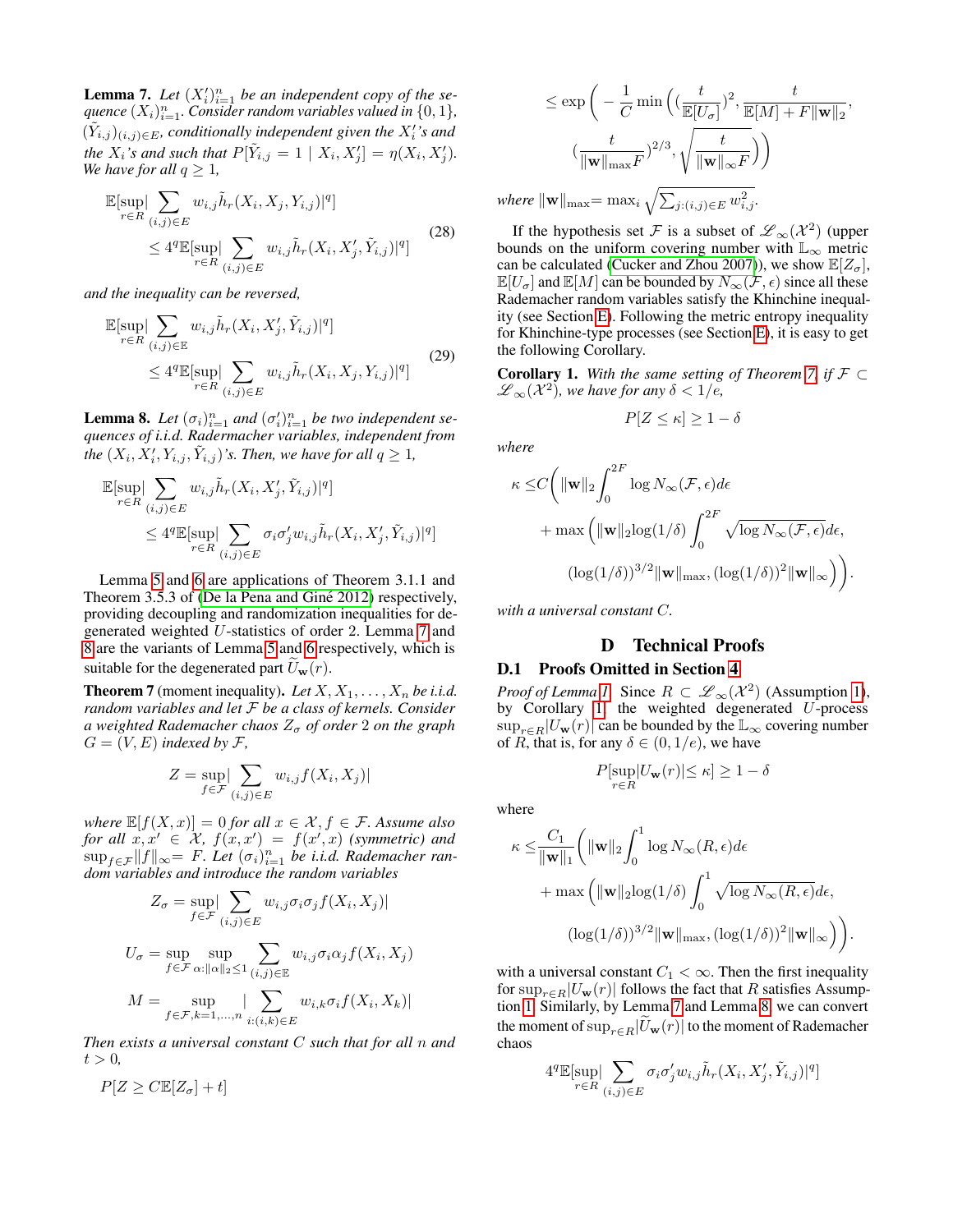which can be handled by the by-products of Theorem [7.](#page-11-3) More specifically, using  $(46)$  and  $(47)$  combined with the arguments in Corollary [1](#page-11-4) and Assumption [1](#page-3-1) will gives the second inequality for  $\sup_{r \in B}|\tilde{U}_{\mathbf{w}}(r)|$ .  $\Box$ 

*Proof of Lemma* [2.](#page-4-0) For any function  $r \in \mathcal{R}$ , observe first that

$$
\mathbb{E}[q_r(X_1, X_2, Y_{1,2}) | X_1]
$$
  
=  $\mathbb{E}[\mathbb{E}[q_r(X_1, X_2, Y_{1,2}) | X_1, X_2] | X_1]$   
=  $\mathbb{E}[|1 - 2\eta(X_1, X_2)|1_{r(X_1, X_2) \neq r^*(X_1, X_2)} | X_1]$ 

Then observing that

$$
|1 - 2\eta(X_1, X_2)|^2 \le |1 - 2\eta(X_1, X_2)|
$$

almost sure, and combining with Jensen inequality, we have

$$
\operatorname{Var}[\mathbb{E}[q_r(X_1, X_2, Y_{1,2}) | X_1]]
$$
  
\n
$$
\leq \mathbb{E}[(\mathbb{E}[q_r(X_1, X_2, Y_{1,2}) | X_1])^2]
$$
  
\n
$$
\leq \mathbb{E}[|1 - 2\eta(X_1, X_2)|1_{r(X_1, X_2) \neq r^*(X_1, X_2)}]
$$
  
\n
$$
= \Lambda(r).
$$

*Proof of Lemma [3.](#page-4-1)* First, we introduce some notations of weighted ERM of the i.i.d. case. We denote  $\{\bar{w}_i =$  $\sum_{j:(i,j)\in E} w_{i,j}$ :  $i = 1, ..., n$ } the weights on vertices and introduce the "loss function"

$$
\gamma(r, X) = 2h_r(X) + \Lambda(r)
$$

and the weighted empirical loss of vertices

$$
\gamma_{\bar{\mathbf{w}}}(r) = \frac{1}{\|\bar{\mathbf{w}}\|_1} \sum_{i=1}^n \bar{w}_i \gamma(r, X_i) = T_{\mathbf{w}}(r).
$$

Define centered empirical process

$$
\overline{\gamma_{\bar{\mathbf{w}}}}(r) = \frac{1}{\|\bar{\mathbf{w}}\|_1} \sum_{i=1}^n \bar{w}_i(\gamma(r, X_i) - \Lambda(r))
$$

and the pseudo-distance

$$
d(r,r') = \frac{\sqrt{\|\bar{\mathbf{w}}\|_1}}{\|\bar{\mathbf{w}}\|_2} \left( \mathbb{E}[(\gamma(r,X) - \gamma(r',X))^2] \right)^{1/2}
$$

for every  $r, r' \in R$ . Let  $\phi$  be

$$
\phi(\sigma) = 12 \int_0^{\sigma} (\log N_{\infty}(R, \epsilon^2))^{1/2} d\epsilon.
$$
 (30)

From the definition of "loss function"  $\gamma$ , we have the excess risk of r is

$$
\bar{\ell}(r,r^*) = \Lambda(r) - \Lambda(r^*) = \Lambda(r).
$$

According to Lemma [1,](#page-3-0) as  $\Lambda^2(r) \leq \Lambda(r)$ , we have for every  $r \in R$ ,

$$
d(r,r^*) \leq \frac{\sqrt{\|\bar{\mathbf{w}}\|_1}}{\|\bar{\mathbf{w}}\|_2} \sqrt{5\bar{\ell}(r,r^*)}
$$

which implies that the modulus of continuity  $\psi$  can be taken as

$$
\psi(\epsilon) = \sqrt{5}\epsilon. \tag{31}
$$

Then from Lemma [4,](#page-10-4) we have

 $\Gamma$ 

$$
\sqrt{\|\bar{\mathbf{w}}\|_1} \mathbb{E}\left[\sup_{r' \in R, \frac{\|\bar{\mathbf{w}}\|_2}{\sqrt{\|\bar{\mathbf{w}}\|_1}} d(r,r') \leq \sigma} |\overline{\gamma_{\bar{\mathbf{w}}}}(r) - \overline{\gamma_{\bar{\mathbf{w}}}}(r')|\right] \leq \phi(\sigma).
$$

provided that  $\phi(\sigma)/3 \leq \sqrt{\|\bar{\mathbf{w}}\|_1} \sigma^2$ . It remains to bound the excess risk of  $r_w$  by the tight bounds for weighted ERM on i.i.d. examples by Theorem [6.](#page-10-5) For any  $\delta \in (0,1)$ , we have with probability at least  $1 - \delta$ ,

$$
L(r_{\mathbf{w}}) - L^* \le 2\left(\inf_{r \in R} L(r) - L^*\right) + 2\rho
$$
  
+  $K \log(1/\delta) \epsilon_*^2$  (32)

where C is a universal constant and  $\epsilon_*$  is the unique positive solution of the equation

$$
\sqrt{\|\bar{\mathbf{w}}\|_1}\epsilon_*^2 = \phi(\psi(\epsilon_*)).
$$

When  $R$  satisfies Assumption [1,](#page-3-1) there exists a universal constant  $C'$  such that

$$
\epsilon_*^2 \le C' K^{1/(1+\beta)} \left( \frac{1}{(1-\beta)^2 \|\bar{\mathbf{w}}\|_1} \right)^{1/(1+\beta)}
$$

 $\Box$ 

which completes the proof.

 $\Box$ 

#### D.2 Proof Omitted in Section [A](#page-8-5)

*Proof of Theorem [4.](#page-8-8)* We write, for all  $r \in R$ ,

$$
L(r) - L_{\mathbf{w}}(r) \le \sup_{r \in R} \left[ \mathbb{E}[\ell(r, z)] - \frac{1}{\|\mathbf{w}\|_1} \sum_{i=1}^m w_i \ell(r, z_i)] \right]
$$
  

$$
\le \sum_{j=1}^J p_j \left[ \sup_{r \in R} \sum_{i \in C_j} \frac{w_{k_j^i}}{\|\mathbf{w}\|_1} (\mathbb{E}[\ell(r, z)] - \ell(r, z_{k_j^i})) \right].
$$
(33)

Now, consider, for each  $j$ ,

$$
f_j(S_{\mathcal{C}_j}) = \sup_{r \in R} \sum_{i \in \mathcal{C}_j} \frac{w_{k_j^i}}{\|\mathbf{w}\|_1} (\mathbb{E}[\ell(r, z)] - \ell(r, z_{k_j^i})).
$$

Let f is defined by, for all training set  $\mathbb{S}$ ,  $f(\mathbb{S})$  =  $\sum_{j=1}^{J} p_j f_j(S_{\mathcal{C}_j})$ , then f satisfies the conditions of Theo-rem [3](#page-8-6) with, for any  $i \in \{1, \ldots, m\}$ ,  $\beta_i \leq w_i / ||\mathbf{w}||_1$ . Therefore, we can claim that, with probability at least  $1 - \delta$ ,

$$
L(r) - L_{\mathbf{w}}(r) \leq \mathbb{E}\left[\sup_{r \in R} \left[\mathbb{E}[\ell(r, z)] - \frac{1}{\|\mathbf{w}\|_1} \sum_{i=1}^m w_i \ell(r, z_i)]\right]\right]
$$

$$
+ \sqrt{\chi^*(D_G) \log(1/\delta)} \frac{\|\mathbf{w}\|_2}{\|\mathbf{w}\|_1}
$$

Then, using the standard symmetrization technique (see [Usunier, Amini, and Gallinari 2006,](#page-8-0) Theorem 4), one can bound the first item in the right hand side by  $\mathfrak{R}^*_{\mathbf{w}}(R,S)$  which completes the proof.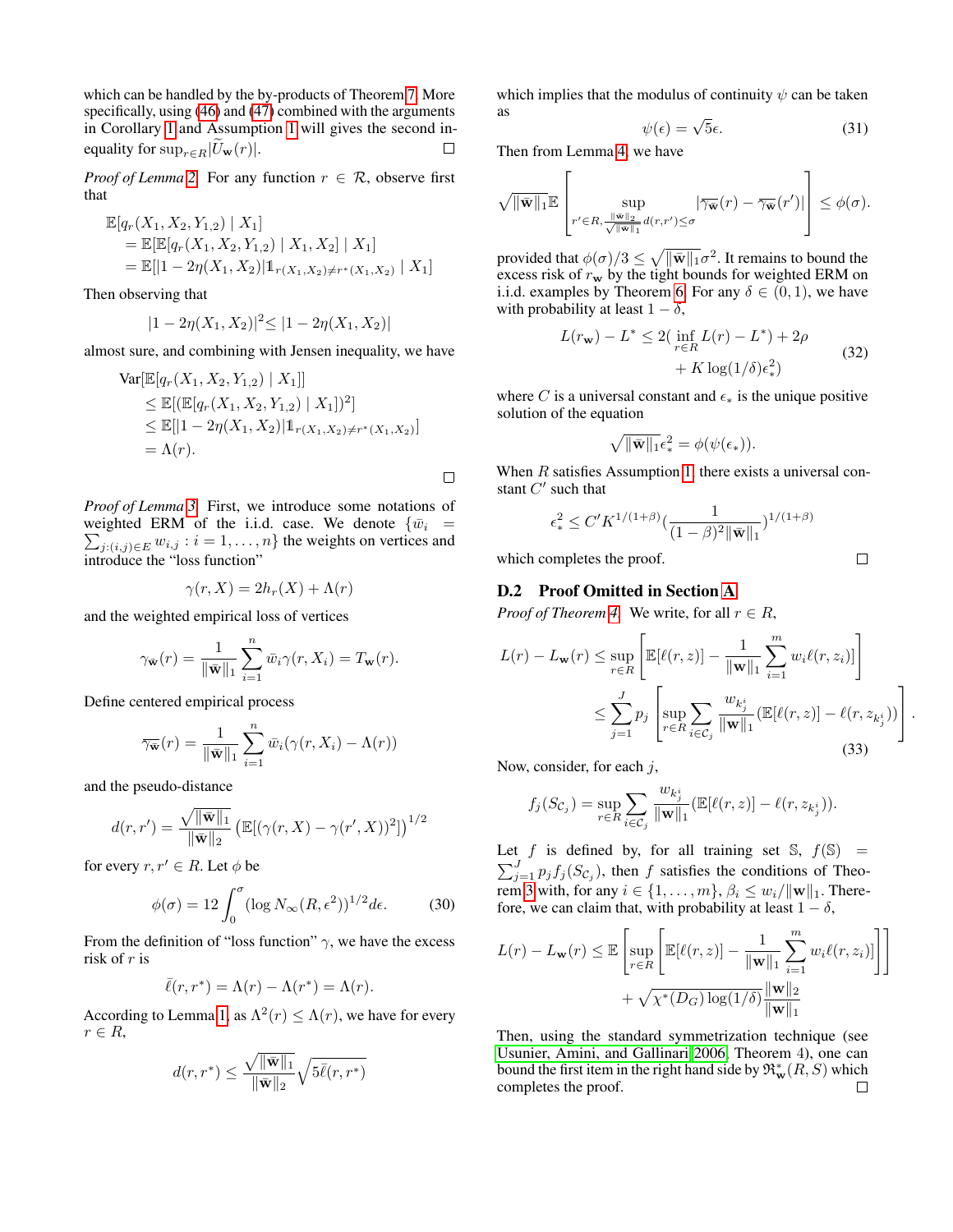#### D.3 Proofs Omitted in Section [B](#page-9-0)

*Proof of Theorem [5.](#page-9-2)* We use an auxiliary random variable

$$
\widetilde{Z} = \frac{\|\mathbf{w}\|_1}{2b}Z = \sup_{f \in \mathcal{F}} \frac{1}{2b} \sum_{i=1}^n w_i (f(X_i) - \mathbb{E}[f(X_i)]).
$$

We denote by  $f_k$  a function such that

$$
f_k = \frac{1}{2b} \sup_{f \in \mathcal{F}} \sum_{i \neq k} w_i (f(X_i) - \mathbb{E}[f(X_i)]).
$$

We introduce following auxiliary random variables for  $k =$  $1, \ldots, n$ ,

$$
Z_k = \frac{1}{2b} \sup_{f \in \mathcal{F}} \sum_{i \neq k} w_i (f(X_i - \mathbb{E}[f(X_i)]))
$$

and

$$
Z'_{k} = \frac{1}{2b} w_i (f(X_k) - \mathbb{E}[f(X_k)]).
$$

Denoting by  $f_0$  the function achieving the maximum in  $Z$ , we have

$$
\widetilde{Z} - Z_k \le \frac{1}{2b} w_i (f_0(X_k) - \mathbb{E}[f_0(X_k)]) \le 1 \ a.s.,
$$
  

$$
\widetilde{Z} - Z_k - Z'_k \ge 0
$$

and

$$
\mathbb{E}[Z_k']=0.
$$

The first inequality is derived from  $w_i \leq 1$  and  $\sup_{f \in \mathcal{F}, X \in \mathcal{X}} f(X) - \mathbb{E}[f(X)] \leq 2b$ . Also, we have

$$
(n-1)\widetilde{Z} = \sum_{k=1}^{n} \frac{1}{2b} \sum_{i \neq k} w_i (f_0(X_i) - \mathbb{E}[f_0(X_i)])
$$
  

$$
\leq \sum_{k=1}^{n} Z_k,
$$

and

$$
\sum_{k=1}^{n} \mathbb{E}_{n}^{k}[Z_{k}^{'2}] = \frac{1}{2b} \sum_{k=1}^{n} \mathbb{E}[w_{i}^{2}(f_{k}(X_{k}) - \mathbb{E}[f_{k}(X_{k})])^{2}]
$$
  

$$
\leq \frac{1}{4b^{2}} ||\mathbf{w}||_{2}^{2} \sup_{f \in \mathcal{F}} \text{Var}[f(X)]
$$
  

$$
\leq \frac{1}{4b^{2}} ||\mathbf{w}||_{2}^{2} \sigma^{2}.
$$

where  $\sigma^2 \ge \sup_{f \in \mathcal{F}} \text{Var}[f(X)]$ . Notice that we use the fact the  $X_i$  have identical distribution. Applying Theorem 1 of [\(Bousquet 2002\)](#page-7-28) with  $v = 2 \mathbb{E}[\widetilde{Z}] + \frac{\|\mathbf{w}\|_2^2}{4b^2} \sigma^2$  will give

$$
P[\widetilde{Z} - \mathbb{E}[\widetilde{Z}] \ge \sqrt{2vx} + \frac{x}{3}] \le e^{-x},
$$

and then

$$
P\left[\frac{\|\mathbf{w}\|_1}{2b}(Z - \mathbb{E}[Z]) \ge \sqrt{2x(\frac{\|\mathbf{w}\|_1}{b}\mathbb{E}[Z] + \frac{\|\mathbf{w}\|_2^2}{4b^2}\sigma^2)} + \frac{x}{3}\right] \le e^{-x}
$$

which proves the inequality.

*Proof of Theorem [6.](#page-10-5)* Since R satisfies Condition [3,](#page-10-1) we notice that, by dominated convergence, for every  $r \in R$ , considering the sequence  $\{r_k\}$  provided by Condition [3,](#page-10-1) one has  $P[\gamma(\cdot, r_k)]$  that tends to  $P[\gamma(\cdot, r)]$  as k tends to infinity. Denote the bias term of loss  $\bar{\ell}(r^*, R) = \inf_{r \in R} \bar{\ell}(r^*, r)$ . Hence,  $\bar{\ell}(r^*, R) = \bar{\ell}(r^*, R')$ , which implies that there exists some point  $\pi(r^*)$  (which may depend on  $\epsilon_*$ ) such that  $\pi(r^*) \in R'$ and

<span id="page-13-0"></span>
$$
\bar{\ell}(r^*, \pi(r^*)) \le \bar{\ell}(r^*, R) + \epsilon_*^2.
$$
 (34)

We start from the identity

$$
\bar{\ell}(r^*,\hat{r}) = \bar{\ell}(r^*,\pi(r^*)) + \gamma_{\mathbf{w}}(\hat{r}) - \gamma_{\mathbf{w}}(\pi(r^*)) \\ + \overline{\gamma_{\mathbf{w}}}(\pi(r^*)) - \overline{\gamma_{\mathbf{w}}}(\hat{r})
$$

which, by definition of  $\hat{r}$ , implies that

$$
\bar{\ell}(r^*,\hat{r}) \leq \rho + \bar{\ell}(r,\pi(r^*)) + \overline{\gamma_{\mathbf{w}}}(\pi(r^*)) - \overline{\gamma_{\mathbf{w}}}(\hat{r}).
$$

Let  $x = \sqrt{K'y} \epsilon_*$ , where  $K'$  is a constant to be chosen later such that  $K' \geq 1$  and

$$
V_x = \sup_{r \in R} \frac{\overline{\gamma_{\mathbf{w}}}(\pi(r^*)) - \overline{\gamma_{\mathbf{w}}}(r)}{\overline{\ell}(r^*, r) + \epsilon^* + x^2}.
$$

Then,

$$
\bar{\ell}(r^*, \hat{r}) \leq \rho + \bar{\ell}(r^*, \pi(r^*)) + V_x(\bar{\ell}(r^*, \hat{r}) + x^2 + \epsilon_*^2)
$$

and therefore, on the event  $V_x < 1/2$ , one has

$$
\bar{\ell}(r^*, \hat{r}) \le 2(\rho + \bar{\ell}(r^*, \pi(r^*))) + \epsilon_*^2 + x^2,
$$

yielding

<span id="page-13-2"></span>
$$
P[\bar{\ell}(r^*, \hat{r}) \le 2(\rho + \bar{\ell}(r^*, \pi(r^*))) + 3\epsilon_*^2 + x^2] \le P[V_x \ge \frac{1}{2}].
$$
 (35)

Since  $\ell$  is bounded by 1, we may always assume x (and thus  $\epsilon$ <sup>\*</sup>) to be not larger than 1. Assuming that  $x \le 1$ , it remains to control the variable  $V_x$  via Theorem [5.](#page-9-2) In order to use Theorem [5,](#page-9-2) we first remark that, by Condition [3,](#page-10-1)

$$
V_x = \sup_{r \in R'} \frac{\overline{\gamma_{\mathbf{w}}}(\pi(r^*)) - \overline{\gamma_{\mathbf{w}}}(r)}{\overline{\ell}(r^*, r) + \epsilon^* + x^2}
$$

which means that we indeed have to deal with a countably indexed empirical process. Note that the triangle inequality implies via [\(21\)](#page-9-3), [\(34\)](#page-13-0) and [\(22\)](#page-10-6) that

<span id="page-13-1"></span>
$$
(\text{Var}[\gamma(r,\cdot) - \gamma(\pi(r^*),\cdot)])^{\frac{1}{2}} \leq d(r^*,r) + d(r^*,\pi(r^*))
$$
  

$$
\leq 2 \frac{\sqrt{\|\mathbf{w}\|_1}}{\|\mathbf{w}\|_2} \psi(\sqrt{\bar{\ell}(r^*,r) + \epsilon_*^2})
$$
  
(36)

Since  $\gamma$  takes its values in [0, 1], introducing the functions  $\psi_1 = \min(1, 2\psi)$  and, we derive from [\(36\)](#page-13-1) that

$$
\sup_{r \in R} \text{Var}[\frac{\overline{\gamma_{\mathbf{w}}}(\pi(r^*)) - \overline{\gamma_{\mathbf{w}}}(t)}{\overline{\ell}(r^*, t) + \epsilon^* + x^2}] \leq \sup_{\epsilon \geq 0} \frac{(\frac{\sqrt{\|\mathbf{w}\|_1}}{\|\mathbf{w}\|_2} \psi_1(\epsilon))^2}{(\epsilon^2 + x^2)^2} \leq \frac{\|\mathbf{w}\|_1}{\|\mathbf{w}\|_2^2 x^2} \sup_{\epsilon \geq 0} (\frac{\psi_1(\epsilon)}{\max(\epsilon, x)})^2.
$$

$$
\Box
$$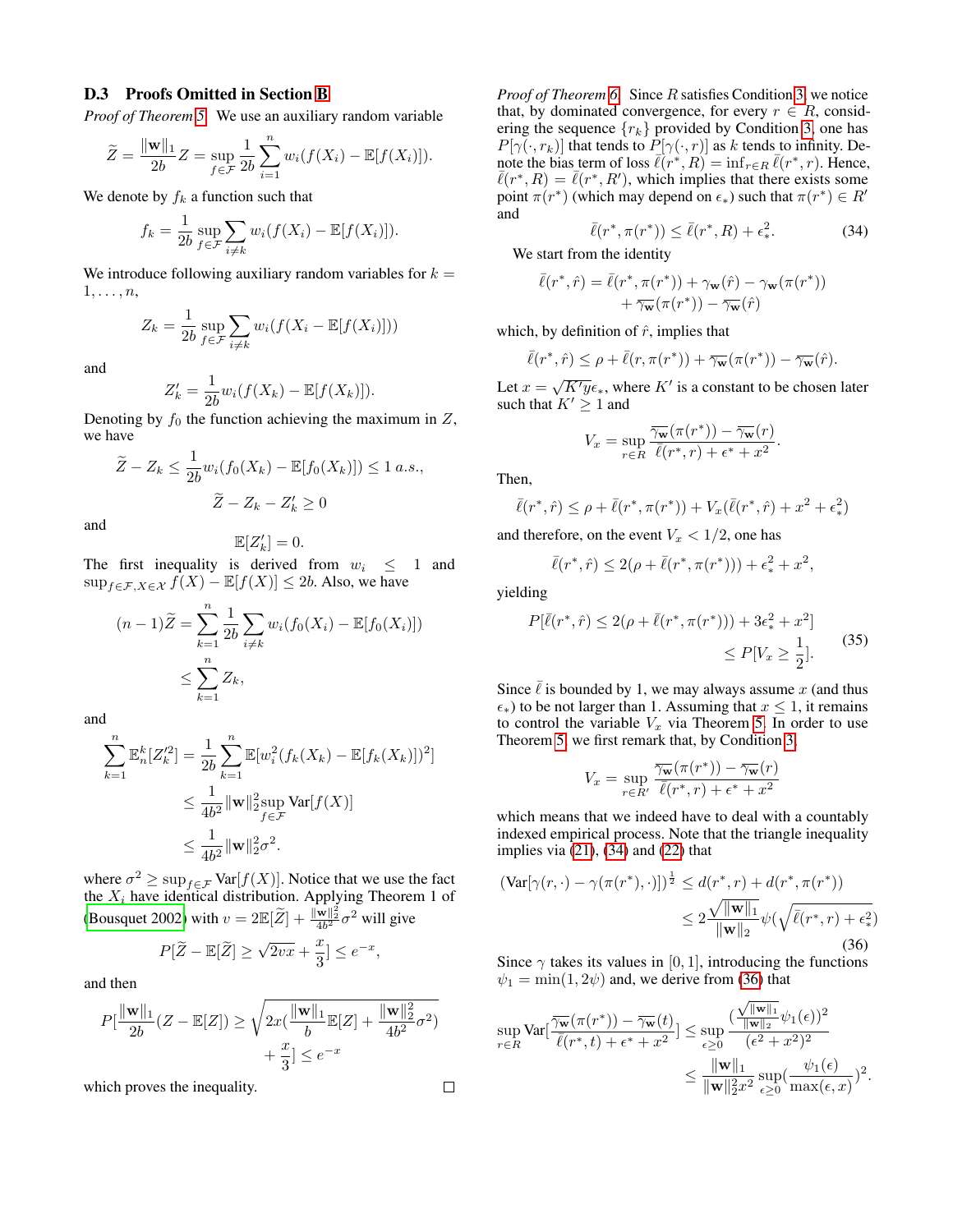Now the monotonicity assumptions on  $\psi$  imply that either  $\psi(\epsilon) \leq \psi(x)$  if  $x \geq \epsilon$  or  $\psi(\epsilon)/\epsilon \leq \psi(x)/x$  if  $x \leq \epsilon$ . Hence, one has in any case  $\psi(\epsilon)/(\max(\epsilon, x)) \leq \psi(x)/x$ , which finally yields

$$
\sup_{r\in R} \text{Var}[\frac{\overline{\gamma_{\mathbf{w}}}(\pi(r^*)) - \overline{\gamma_{\mathbf{w}}}(r)}{\overline{\ell}(r^*, r) + \epsilon^* + x^2}] \le \frac{\|\mathbf{w}\|_1 \psi_1^2(x)}{\|\mathbf{w}\|_2^2 x^4}.
$$

On the other hand, since  $\gamma$  takes its values in [0, 1], we have

$$
\sup_{r\in R}\lVert\frac{\gamma(r,\cdot)-\gamma(\pi(r^*),\cdot)}{\bar{\ell}(r^*,r)+x^2}\rVert_\infty\leq\frac{1}{x^2}.
$$

We can therefore apply Theorem [5](#page-9-2) with  $v = \psi_1^2(x) x^{-4}$  and  $b = x^{-2}$ , which gives that, on a set  $\Omega_y$  with probability larger than  $1 - \exp(-y)$ , the inequality

<span id="page-14-1"></span>
$$
V_x < \mathbb{E}[V_x] + \sqrt{\frac{2y(\psi_1^2(x)x^{-2} + 4\mathbb{E}[V_x])}{\|\mathbf{w}\|_1 x^2}} + \frac{2y}{3\|\mathbf{w}\|_1 x^2}.
$$
\n(37)

Now since  $\epsilon_*$  is assumed to be not larger than 1, one has  $\psi(\epsilon_*) \geq \epsilon_*$  and therefore, for every  $\sigma \geq \psi(\epsilon_*)$ , the following inequality derives from the definition of  $\epsilon_*$  by monotonicity:

$$
\frac{\phi(\sigma)}{\sigma^2} \leq \frac{\phi(\psi(\epsilon_*))}{w^2(\epsilon_*)} \leq \frac{\phi(\psi(\epsilon_*))}{\epsilon_*^2} = \sqrt{\|\mathbf{w}\|_1}.
$$

Thus, [\(23\)](#page-10-7) holds for every  $\sigma \geq \psi(\epsilon_*)$ . In order to control  $\mathbb{E}[V_x]$ , we intend to use Lemma A.5 of [\(Mas](#page-7-18)sart and Nédélec 2006). For every  $r \in R'$ , we introduce  $a^2(r) = \max(\bar{\ell}(r^*, \pi(r^*)), \bar{\ell}(r^*, r))$ . Then by [\(34\)](#page-13-0),  $\overline{\ell}(r^*, r) \le a^2(r) \le \overline{\ell}(r^*, r) + \epsilon_*^2$ . Hence, we have, on the one hand, that

$$
\mathbb{E}[V_x] \leq \mathbb{E}[\sup_{r \in R'} \frac{\overline{\gamma_{\mathbf{w}}}(\pi(r^*)) - \overline{\gamma_{\mathbf{w}}}(r)}{a^2(r) + x^2}].
$$

and, on the other hand, that, for every  $\epsilon \geq \epsilon_*,$ 

$$
\mathbb{E}[\sup_{r \in R', a(r) \leq \epsilon} \overline{\gamma_{\mathbf{w}}}(\pi(r^*)) - \overline{\gamma_{\mathbf{w}}}(r)] \n\leq \mathbb{E}[\sup_{r \in R', \bar{\ell}(r^*, r) \leq \epsilon^2} \overline{\gamma_{\mathbf{w}}}(\pi(r^*)) - \overline{\gamma_{\mathbf{w}}}(r)].
$$

Now by [\(34\)](#page-13-0) if there exists some  $r \in R'$  such that  $\bar{\ell}(r^*, r) \leq$  $\epsilon^2$ , then  $\overline{\ell}(r^*, \pi(r^*)) \leq \epsilon^2 + \epsilon_*^2 \leq 2\epsilon^2$  and therefore, by assumption [\(22\)](#page-10-6) and monotonicity of  $\theta \to \psi(\theta)/\theta$ ,  $d(\pi(r^*), r) \leq 2 \frac{\sqrt{\|w\|_1}}{\|w\|_2}$  $\frac{m}{\|\mathbf{w}\|_2}\psi($ √  $2\epsilon$ )  $\leq 2$ √  $\sqrt{2}\frac{\sqrt{\|\mathbf{w}\|_1}}{\|\mathbf{w}\|_2}$  $\frac{1}{2}\psi(\sqrt{2}\epsilon) \leq 2\sqrt{2} \frac{\sqrt{\|\mathbf{w}\|_1}}{\|\mathbf{w}\|_2} \psi(\epsilon)$ , then  $\frac{\|\mathbf{w}\|_2}{\sqrt{2\pi}}$  $\frac{\|\mathbf{w}\|_2}{\|\mathbf{w}\|_1} d(\pi(r^*), r) \leq 2\sqrt{2}\psi(\epsilon)$ . Thus, we derive from [\(23\)](#page-10-7) that, for every  $\epsilon > \epsilon_*$ ,

$$
\mathbb{E}[\sup_{r \in R', \bar{\ell}(r^*, r) \leq \epsilon^2} \overline{\gamma_{\mathbf{w}}}(\pi(r^*)) - \overline{\gamma_{\mathbf{w}}}(r)] \leq \phi(2\sqrt{2}\psi(\epsilon))
$$

and since  $\theta \to \phi(2\sqrt{2}\psi(\theta))/\theta$  is nonincreasing, we can use Lemma A.5 of (Massart and Nédélec 2006) to get

$$
\mathbb{E}[V_x] \le 4\phi(2\sqrt{2}\psi(x))/(\sqrt{\|\mathbf{w}\|_1}x^2),
$$

and by monotonicity of  $\theta \to \phi(\theta)/\theta$ ,

$$
\mathbb{E}[V_x] \le 8\sqrt{2}\phi(\psi(x))/(\sqrt{\|\mathbf{w}\|_1}x^2).
$$

Thus, using the monotonicity of  $\theta \to \phi(\psi(\theta))/\theta$ , and the definition of  $\epsilon_{*}$ , we derive that

<span id="page-14-0"></span>
$$
\mathbb{E}[V_x] \le \frac{8\sqrt{2}\phi(\psi(\epsilon_*))}{\sqrt{\|\mathbf{w}\|_1}x\epsilon_*} = \frac{8\sqrt{2}\epsilon_*}{x} \le \frac{8\sqrt{2}}{\sqrt{K'y}} \le \frac{8\sqrt{2}}{\sqrt{K'}}\tag{38}
$$

provided that  $x \geq \epsilon_*$ , which holds since  $K' \geq 1$ . Now, the monotonicity of  $\theta \to \psi_1(\theta)/\theta$  implies that  $x^{-2}\psi_1^2(x) \leq$  $\epsilon_*^{-2}\psi_1^2(\epsilon_*),$  but since  $\phi(\theta)/\theta \ge \phi(1) \ge 1$  for every  $\theta \in$ [0, 1], we derive from [\(24\)](#page-10-8) and the monotonicity of  $\phi$  and  $\ddot{\theta} \rightarrow \phi(\theta)/\theta$  that

$$
\frac{\psi_1^2(\epsilon_*)}{\epsilon_*^2} \le \frac{\phi^2(\psi_1(\epsilon_*) )}{\epsilon_*^2} \le \frac{\phi^2(2\psi(\epsilon_*) )}{\epsilon_*^2} \le 4\frac{\phi^2(\psi(\epsilon_*) )}{\epsilon_*^2}
$$

and, therefore,  $x^{-2}\psi_1^2(x) \le 4\|\mathbf{w}\|_1 \epsilon_*^2$ . Plugging this inequal-ity together with [\(38\)](#page-14-0) into [\(37\)](#page-14-1) implies that, on the set  $\Omega_y$ ,

$$
V_x < \frac{8\sqrt{2}}{\sqrt{K'}} + \sqrt{\frac{2y(4\|\mathbf{w}\|_1\epsilon_*^2 + 32/\sqrt{K'})}{\|\mathbf{w}\|_1 x^2}} + \frac{2y}{3\|\mathbf{w}\|_1 x^2}.
$$

It remains to replace  $x^2$  by its value  $K' y \epsilon_*^2$  to derive that, on the set  $\Omega_y$ , the following inequality holds:

$$
V_x < \frac{8\sqrt{2}}{\sqrt{K'}} + \sqrt{\frac{8(1+4(\|\mathbf{w}\|_1\epsilon_*^2\sqrt{K'})^{-1})}{K'}} + \frac{2}{3\|\mathbf{w}\|_1 K'\epsilon_*^2}.
$$

Taking into account that  $\phi(\psi(\theta)) \geq \phi(\min(1, \psi(\theta))) \geq \theta$ for every  $\theta \in [0, 1]$ , we deduce from the definition of  $\epsilon_*$ that  $\|\mathbf{w}\|_{1}\epsilon_{*}^{2} \geq 1$  and, therefore, the preceding inequality becomes, on  $\Omega_u$ ,

$$
V_x < \frac{8\sqrt{2}}{\sqrt{K'}} + \sqrt{\frac{8(1 + 4/\sqrt{K'})}{K'}} + \frac{2}{3K'}
$$

.

Hence, choosing  $K'$  as a large enough numerical constant guarantee that  $V_x < 1/2$  on  $\Omega_y$  and, therefore, [\(35\)](#page-13-2) yields

$$
P[\bar{\ell}(r^*,\hat{r}) \le 2(\rho + \bar{\ell}(r^*, \pi(r^*))) + 3\epsilon_*^2 + x^2] \le P[\Omega_y^c] \le e^{-y}.
$$

We get the required probability bound [\(6\)](#page-10-5) by setting  $K =$  $K' + 3$ .  $\Box$ 

*Proof of Lemma [4.](#page-10-4)* We first perform the control of  $\mathbb{E}[\sup_{f \in \mathcal{F}} v_{\mathbf{w}}(f - f_0)].$  For simplicity, we denote  $H_{\infty}(\mathcal{F}, \epsilon) = \log N_{\infty}(\mathcal{F}, \epsilon)$ . For any integer j, we set  $\sigma_j = \sigma 2^{-j}$  and  $H_j = H_{\infty}(\mathcal{F}, \sigma_j^2)$ . By definition of  $H_j = H_{\infty}(\mathcal{F}, \sigma_j^2)$ , for any integer  $j \ge 1$ , we can define a mapping  $\Pi_i$  from  $\mathcal F$  to some finite collection of functions such that  $\log \# \{ \Pi_i \mathcal{F} \} \leq H_i$  (39)

and

<span id="page-14-4"></span>
$$
\mathcal{L}^{\mathcal{L}}(\mathcal{L}^{\mathcal{L}}(\mathcal{L}^{\mathcal{L}}))
$$

<span id="page-14-2"></span>
$$
\Pi_j f \le f \text{ with } P(f - \Pi_j f) \le \sigma_j^2, \forall f \in \mathcal{F}.
$$
 (40)

For  $j = 0$ , we choose  $\Pi_0$  to be identically equal to  $f_0$ . For this choice of  $\Pi_0$ , we still have

<span id="page-14-3"></span>
$$
P(|f - \Pi_0 f|) = P[|f - f_0|] \le \sigma_0^2 = \sigma \tag{41}
$$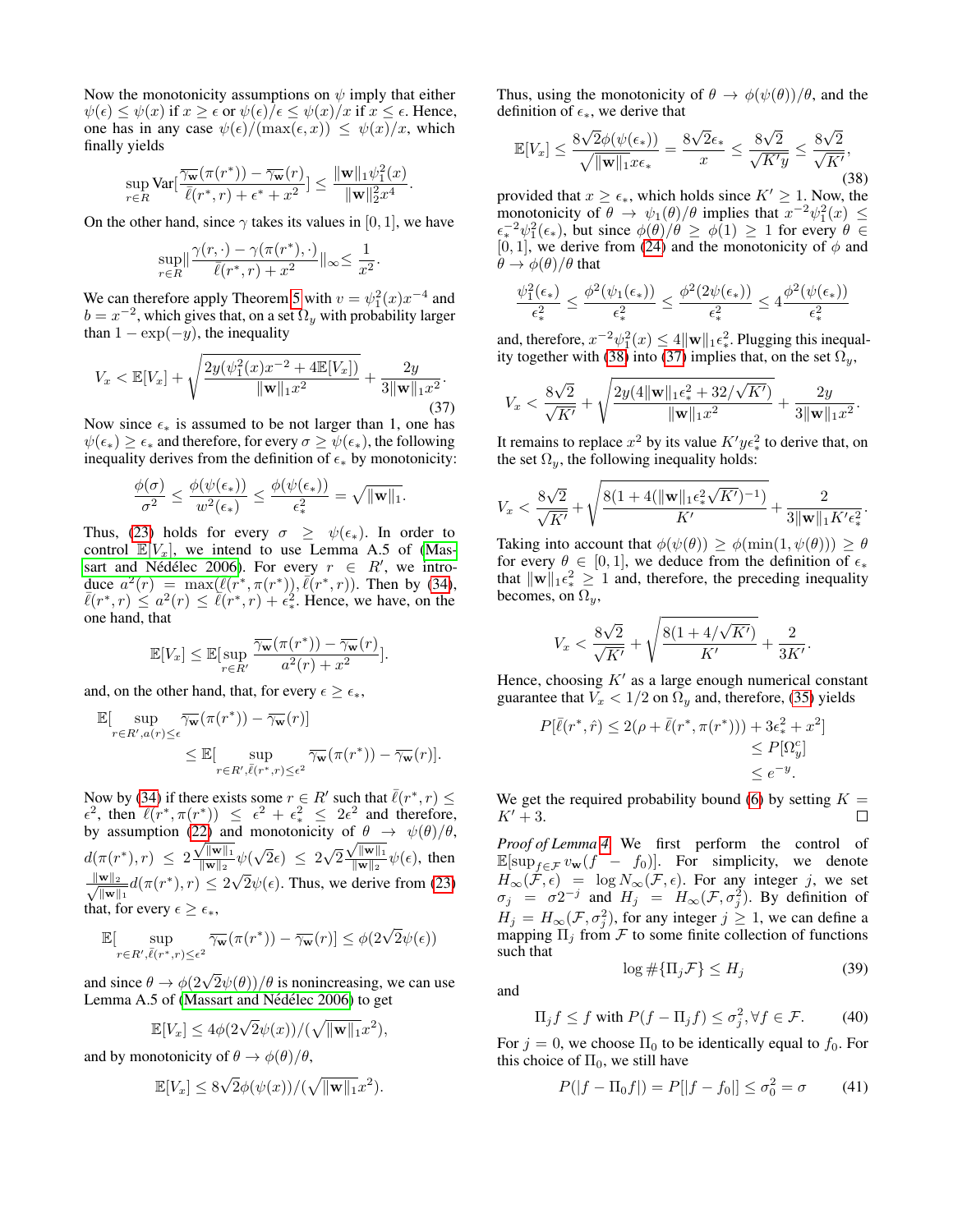for every  $f \in \mathcal{F}$ . Furthermore, since we may always assume that the extremities of the balls used to cover  $\mathcal F$  take their values in  $[0, 1]$ , we also have for every integer j that

$$
0 \le \Pi_j f \le 1.
$$

Noticing that since  $u \to H_{\infty}(\mathcal{F}, u^2)$  is nonincreasing,

$$
H_1 \le \sigma_1^{-2} \varphi^2(\sigma),
$$

and under the condition  $4\varphi(\sigma) \leq \sigma^2 \sqrt{\|\mathbf{w}\|_1}$ , one has  $H_1 \leq$  $\sigma_1^2 \|\mathbf{w}\|_1$ . Thus, since  $j \to H_j \sigma_j^{-2}$  increases to infinity, the set  $\{j \geq 0 : H_j \leq \sigma_j^2 \|\mathbf{w}\|_1\}$  is a nonvoid interval of the form

$$
\{j \ge 0 : H_j \le \sigma_j^2 \|\mathbf{w}\|_1\} = [0, J],
$$

with  $J \geq 1$ . For every  $f \in \mathcal{F}$ , starting from the decomposition

$$
-v_{\mathbf{w}}(f) = \sum_{j=0}^{J-1} v_{\mathbf{w}}(\Pi_j f) - v_{\mathbf{w}}(\Pi_{j+1} f)
$$

$$
+ v_{\mathbf{w}}(\Pi_J f) - v_{\mathbf{w}}(f),
$$

we derive, since  $\Pi_J(f) \leq f$  and  $P(f - \Pi_j(f)) \leq \sigma_J^2$ , that

$$
-v_{\mathbf{w}}(f) = \sum_{j=0}^{J-1} v_{\mathbf{w}}(\Pi_j f) - v_{\mathbf{w}}(\Pi_{j+1} f) + \sigma_J^2
$$

and, therefore,

<span id="page-15-0"></span>
$$
\mathbb{E}[\sup_{f \in \mathcal{F}} [-v_{\mathbf{w}}(f)]]
$$
\n
$$
\leq \sum_{j=0}^{J-1} \mathbb{E}[\sup_{f \in \mathcal{F}} v_{\mathbf{w}}(\Pi_j f) - v_{\mathbf{w}}(\Pi_{j+1} f)] + \sigma_j^2.
$$
\n(42)

Now, it follows from [\(40\)](#page-14-2) and [\(41\)](#page-14-3) that, for every integer  $j$ and every  $f \in \mathcal{F}$ , one has

$$
P[|\Pi_j f - \Pi_{j+1} f|] \le \sigma_j^2 + \sigma_{j+1}^2 = 5\sigma_{j+1}^2
$$

and, therefore, since  $|\Pi_j f - \Pi_{j+1} f| \leq 1$ ,

$$
P[|\Pi_j f - \Pi_{j+1} f|^2] \le 5\sigma_{j+1}^2.
$$

Moreover, [\(39\)](#page-14-4) ensures that the number of functions of the form  $\Pi_i f - \Pi_{i+1} f$  when varies in F is not larger than  $\exp(H_i + H_{i+1}) \leq \exp(2H_{i+1})$ , Hence, we derive from the maximal inequality for random vectors (see [Massart and](#page-7-18) Nédélec 2006, Lemma A.1) and the by-product of the proof of Bernstein's inequality for the weighted sum of networked random variables (see [Wang, Guo, and Ramon 2017,](#page-8-1) Lemma 16) that

$$
\sqrt{\|\mathbf{w}\|_1} \mathbb{E}[\sup_{f \in \mathcal{F}} [v_{\mathbf{w}}(\Pi_j f) - v_{\mathbf{w}}(\Pi_{j+1} f)]]
$$
  

$$
\leq 2[\sigma_{j+1} \sqrt{5H_{j+1}} + \frac{1}{3\sqrt{\|\mathbf{w}\|_1}} H_{j+1}]
$$

because  $w_i \leq 1, \forall i \in 1, \ldots, n$ , and [\(42\)](#page-15-0) becomes

<span id="page-15-1"></span>
$$
\sqrt{\|\mathbf{w}\|_{1}}\mathbb{E}[\sup_{f\in\mathcal{F}} -v_{\mathbf{w}}(f)]
$$
  
\n
$$
\leq 2\sum_{j=1}^{J} [\sigma_{j}\sqrt{5H_{j}} + \frac{1}{3\sqrt{\|\mathbf{w}\|_{1}}}H_{j}] + 4\sqrt{\|\mathbf{w}\|_{1}}\sigma_{J+1}^{2}.
$$
\n(43)

It follows from the definition of J that, on the one hand, for every  $j \leq J$ ,

$$
\frac{1}{3\sqrt{\|\mathbf{w}\|_1}}H_j \leq \frac{1}{3}\sqrt{H_j}
$$

and, on the other hand,

$$
4\sqrt{\|\mathbf{w}\|_1}\sigma_{J+1}^2 \le 4\sigma_{J+1}\sqrt{H_{J+1}}.
$$

Hence, plugging these inequalities in [\(43\)](#page-15-1) yields

$$
\sqrt{\|\mathbf{w}\|_1}\mathbb{E}[\sup_{f\in\mathcal{F}} -v_{\mathbf{w}}(f)] \leq 6\sum_{j=1}^{J+1}\sigma_j\sqrt{H_j},
$$

and the result follows. The control of  $\mathbb{E}[\sup_{f \in \mathcal{F}} v_{\mathbf{w}}(f - f_0)]$ can be performed analogously.

#### D.4 Proofs Omitted in Section [C](#page-10-0)

*Proof of Lemma [7.](#page-11-1)* This Lemma is derived from Lemma [5,](#page-10-2) thus we can follow the similar arguments that can be found in (De la Pena and Giné 2012).

For any random variable X, we denote by  $\mathcal{L}(X)$  its distribution. We denote by  $\Sigma$  (respectively  $\Sigma'$ ) the sigma-filed generated by  $\{X_1, \ldots, X_n\}$  (respectively  $\{X'_1, \ldots, X'_n\}$ ). Let  $(Y'_{i,j})_{(i,j)\in E}$  be Bernoulli random variables such that  $P[Y'_{i,j} = 1 \mid \Sigma, \Sigma'] = \eta(X'_i, X'_j)$ . Let  $(\sigma_i)_{i=1}^n$  be independent Rademacher variables and define:

$$
Z_i = X_i \text{ if } \sigma_i = 1 \text{, and } X'_i \text{ otherwise,}
$$
  

$$
Z'_i = X'_i \text{ if } \sigma_i = 1 \text{, and } X'_i \text{ otherwise.}
$$

Conditionally upon the  $X_i$  and  $X'_i$ , the random vector  $(Z_i, Z'_i)$  takes the values  $(X_i, X'_i)$  or  $(X'_i, X_i)$ , each with probability 1/2. In particular, we have:

<span id="page-15-2"></span>
$$
\mathcal{L}(X_1, \dots, X_n, X'_1, \dots, X'_n) =
$$
  

$$
\mathcal{L}(Z_1, \dots, Z_n, Z'_1, \dots, Z'_n)
$$
 (44)

and

<span id="page-15-3"></span>
$$
\mathcal{L}(X_1,\ldots,X_n)=\mathcal{L}(Z_1,\ldots,Z_n). \hspace{1cm} (45)
$$

Let  $\{\tilde{Y}_{i,j}\}_{(i,j)\in E}$  be Bernoulli random variables such that  $P[\tilde{Y}_{i,j} = 1 | \Sigma, \Sigma'] = \eta(X_i, X_j')$  and define for  $(i, j) \in E$ ,

$$
\hat{Y}_{i,j} = \begin{cases} Y_{i,j} & \text{if } \sigma_i = 1 \text{ and } \sigma_j = -1 \\ Y'_{i,j} & \text{if } \sigma_i = -1 \text{ and } \sigma_j = 1 \\ \tilde{Y}_{i,j} & \text{if } \sigma_i = 1 \text{ and } \sigma_j = 1 \\ \tilde{Y}_{i,j} & \text{if } \sigma_i = -1 \text{ and } \sigma_j = -1 \end{cases}
$$

Notice that for all  $f$ ,

$$
\mathbb{E}_{\sigma}[\tilde{h}_r(Z_i, Z'_j, \tilde{Y}_{i,j})]
$$
  
=  $\frac{1}{4}(\tilde{h}_r(X_i, X_j, Y_{i,j}) + \tilde{h}_r(X'_i, X_j, \tilde{Y}_{i,j})$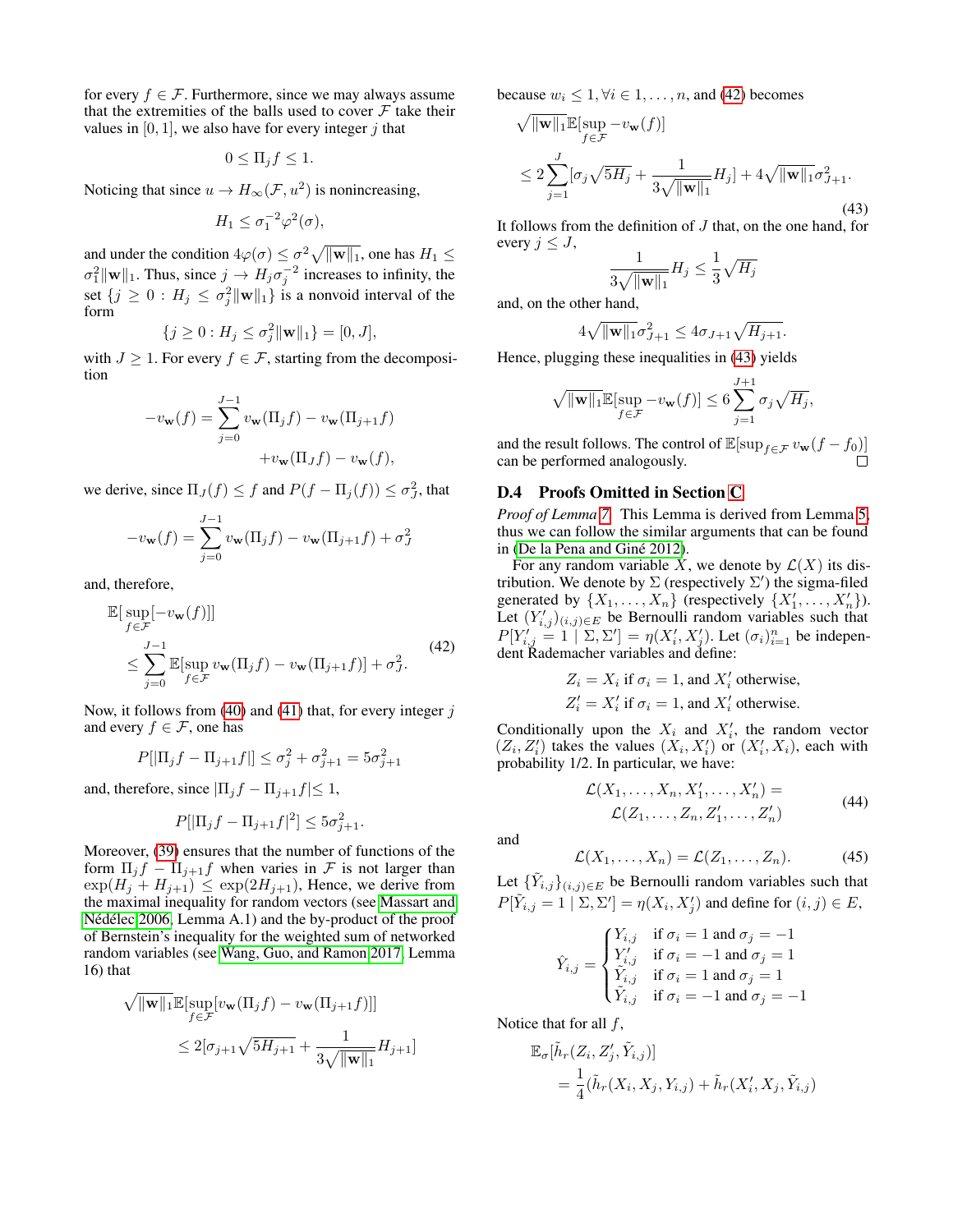$$
+\tilde{h}_r(X_i,X_j',\tilde{Y}_{i,j})+\tilde{h}_r(X_i',X_j',Y_{i,j}'))
$$

where  $\mathbb{E}_{\sigma}$  denotes the expectation taken with respect to  $\{\sigma_i\}_{i=1}^n$ . Moreover, using

$$
\mathbb{E}[\tilde{h}_r(X_i', X_j', Y_{i,j}') | \Sigma] = 0
$$

and (degenerated)

$$
\mathbb{E}[\tilde{h}_r(X_i, X'_j, \tilde{Y}_{i,j}) | \Sigma] = 0
$$
  

$$
\mathbb{E}[\tilde{h}_r(X'_i, X_j, \tilde{Y}_{i,j}) | \Sigma] = 0
$$

we easily get

$$
\tilde{h}_r(X_i, X_j, Y_{i,j}) = 4\mathbb{E}[\tilde{h}_r(Z_i, Z'_j, \hat{Y}_{i,j}) | \Sigma]
$$

For all  $q \geq 1$ , we therefore have

$$
\mathbb{E}[\sup_{r \in R} \sum_{(i,j) \in E} w_{i,j} \tilde{h}_r(X_i, X_j, Y_{i,j})|^q]
$$
\n
$$
= \mathbb{E}[\sup_{r \in R} \sum_{(i,j) \in E} 4w_{i,j} \mathbb{E}[\tilde{h}_r(Z_i, Z'_j, \tilde{Y}_{i,j}) | \Sigma]|^q]
$$
\n
$$
\leq 4^q \mathbb{E}[\sup_{r \in R} \sum_{(i,j) \in E} w_{i,j} \tilde{h}_r(Z_i, Z'_j, \tilde{Y}_{i,j})|^q]
$$

derived from the facts that the supreme and  $|x|^p (p \ge 1)$  are convex functions and the Jansen inequality. According to [\(44\)](#page-15-2) and the fact that the distribution of  $\hat{Y}_{i,j}$  only depends on the realization  $Z_i$ ,  $Z'_j$ , i.e.  $P[\hat{Y}_{i,j} | Z_i, Z'_j] = \eta(Z_i, Z'_j)$ , we obtain

$$
4q \mathbb{E}[ \sup_{r \in R} \Big| \sum_{(i,j) \in E} w_{i,j} \hat{h}_r(Z_i, Z'_j, \tilde{Y}_{i,j}) \Big|^{q} ]
$$
  
= 
$$
4q \mathbb{E}[ \sup_{r \in R} \Big| \sum_{(i,j) \in E} w_{i,j} \tilde{h}_r(X_i, X'_j, \tilde{Y}_{i,j}) \Big|^{q} ]
$$

which concludes the proof of [\(28\)](#page-11-5).

By the symmetry of  $\tilde{h}_r$  in the sense that  $\tilde{h}_r(X_i, X_j, Y_{i,j}) = \tilde{h}_r(X_j, X_i, Y_{j,i})$ , we have

$$
\mathbb{E}[\sup_{r \in R} \sum_{(i,j) \in E} w_{i,j} \tilde{h}_r(X_i, X'_j)|^q]
$$
\n
$$
= \mathbb{E}[\sup_{r \in R} \left| \frac{1}{2} \sum_{(i,j) \in E} w_{i,j}(\tilde{h}_r(X_i, X'_j, \tilde{Y}_{i,j}) + \tilde{h}_r(X'_i, X_i, X_j, \tilde{Y}_{i,j})) \right|^{q}]
$$
\n
$$
= \mathbb{E}[\sup_{r \in R} \left| \frac{1}{2} \sum_{(i,j) \in E} w_{i,j}(\tilde{h}_r(X_i, X'_j, \tilde{Y}_{i,j}) + \tilde{h}_r(X'_i, X_j, X'_i, \tilde{Y}_{i,j}) + \tilde{h}_r(X'_i, X_j, Y'_i, \tilde{Y}_{i,j}) + \tilde{h}_r(X'_i, X'_j, Y'_{i,j})\right]
$$
\n
$$
- \frac{1}{2} \sum_{(i,j) \in E} w_{i,j} \tilde{h}_r(X_i, X_j, Y_{i,j})
$$
\n
$$
- \frac{1}{2} \sum_{(i,j) \in E} w_{i,j} \tilde{h}_r(X'_i, X'_j, Y'_{i,j})|^{q}]
$$

(Triangle's Inequality and the convexity of  $\sup | \cdot |^q)$  $r{\in}R$ 

$$
\leq \frac{1}{2} \mathbb{E}[\sup_{r \in R} \Big| \sum_{(i,j) \in E} w_{i,j} (\tilde{h}_r(X_i, X'_j, \tilde{Y}_{i,j}) \n+ \tilde{h}_r(X'_i, X_j, \tilde{Y}_{i,j}) + \tilde{h}_r(X_i, X_j, Y_{i,j}) \n+ \tilde{h}_r(X'_i, X'_j, Y'_{i,j})|^q] \n+ \frac{1}{4} \mathbb{E}[\sup_{r \in R} \Big| 2 \sum_{(i,j) \in E} w_{i,j} \tilde{h}_r(X_i, X_j, Y_{i,j})|^q] \n+ \frac{1}{4} \mathbb{E}[\sup_{r \in R} \Big| 2 \sum_{(i,j) \in E} w_{i,j} \tilde{h}_r(X'_i, X'_j, Y'_{i,j})|^q] \n= \frac{1}{2} \mathbb{E}[\sup_{r \in R} \Big| 4 \sum_{(i,j) \in E} w_{i,j} \mathbb{E}_{\sigma}[\tilde{h}_r(Z_i, Z_j, \tilde{Y}_{i,j})]^q] \n+ \frac{1}{2} \mathbb{E}[\sup_{r \in R} \Big| 2 \sum_{(i,j) \in E} w_{i,j} \tilde{h}_r(X_i, X_j, Y_{i,j})|^q] \n+ \frac{1}{2} \mathbb{E}[\sup_{r \in R} \Big| 2 \sum_{(i,j) \in E} w_{i,j} \tilde{h}_r(X_i, X_j, Y_{i,j})|^q] \n+ \frac{1}{2} \mathbb{E}[\sup_{r \in R} \Big| 2 \sum_{(i,j) \in E} w_{i,j} \tilde{h}_r(X_i, X_j, Y_{i,j})|^q] \n+ \frac{1}{2} \mathbb{E}[\sup_{r \in R} \Big| 2 \sum_{(i,j) \in E} w_{i,j} \tilde{h}_r(X_i, X_j, Y_{i,j})|^q] \n+ \frac{1}{2} \mathbb{E}[\sup_{r \in R} \Big| 2 \sum_{(i,j) \in E} w_{i,j} \tilde{h}_r(X_i, X_j, Y_{i,j})|^q] \n+ \frac{1}{2} \mathbb{E}[\sup_{r \in R} \Big| 2 \sum_{(i,j) \in E} w_{i,j} \tilde{h}_r(X_i, X
$$

(Jansen's Inequality and the convexity of  $\sup | \cdot |^q$ ) r∈R

$$
\leq \frac{1}{2} \mathbb{E}[\sup_{r \in R} |4 \sum_{(i,j) \in E} w_{i,j} \tilde{h}_r(Z_i, Z_j, \tilde{Y}_{i,j})|^q] + \frac{1}{2} \mathbb{E}[\sup_{r \in R} |2 \sum_{(i,j) \in E} w_{i,j} \tilde{h}_r(X_i, X_j, Y_{i,j})|^q]
$$

(According to [\(45\)](#page-15-3))

$$
= \frac{1}{2} \mathbb{E}[\sup_{r \in R} \left| 4 \sum_{(i,j) \in E} w_{i,j} \tilde{h}_r(X_i, X_j, Y_{i,j}) \right|^q]
$$
  
+ 
$$
\frac{1}{2} \mathbb{E}[\sup_{r \in R} \left| 2 \sum_{(i,j) \in E} w_{i,j} \tilde{h}_r(X_i, X_j, Y_{i,j}) \right|^q]
$$
  
= 
$$
4^q \mathbb{E}[\sup_{r \in R} \left| \sum_{(i,j) \in E} w_{i,j} \tilde{h}_r(X_i, X_j, Y_{i,j}) \right|^q]
$$

which [\(29\)](#page-11-6) follows.

 $\Box$ 

*Proof of Lemma [8.](#page-11-2)* Re-using the notations used in the proof of Lemma [5,](#page-10-2) we further introduce  $(X_i'')_{i=1}^n$ , a copy of  $(X_i')_{i=1}^n$ , independent from  $\Sigma$ ,  $\Sigma'$ , and denote by  $\Sigma''$  its sigmafield. Let  $(\tilde{Y}''_{i,j})_{(i,j)\in E}$  Bernoulli random variables such that  $P[\tilde{Y}''_{i,j} = 1 | \Sigma, \Sigma', \Sigma''] = \eta(X_i, X_j'')$ . We now use classic randomization techniques and introduce our "ghost" sample:

$$
\mathbb{E}[\sup_{r \in R} \Big| \sum_{(i,j) \in E} w_{i,j} \tilde{h}_r(X_i, X'_j, \tilde{Y''}_{i,j}) \Big|^q]
$$
  
( $\tilde{h}_r$  is degenerated)

$$
= \mathbb{E}[\sup_{r \in R} |\sum_{(i,j) \in E} w_{i,j}(\tilde{h}_r(X_i, X'_j, \tilde{Y}''_{i,j})
$$

$$
- \mathbb{E}_{\Sigma''}[\tilde{h}_r(X_i, X''_j, \tilde{Y}''_{i,j})])|^q]
$$

(Jansen's Inequality)

$$
\leq \mathbb{E}[\sup_{r \in R} |\sum_{(i,j) \in E} w_{i,j}(\tilde{h}_r(X_i, X'_j, \tilde{Y}''_{i,j}) - \tilde{h}_r(X_i, X''_j, \tilde{Y}''_{i,j}))|^q]
$$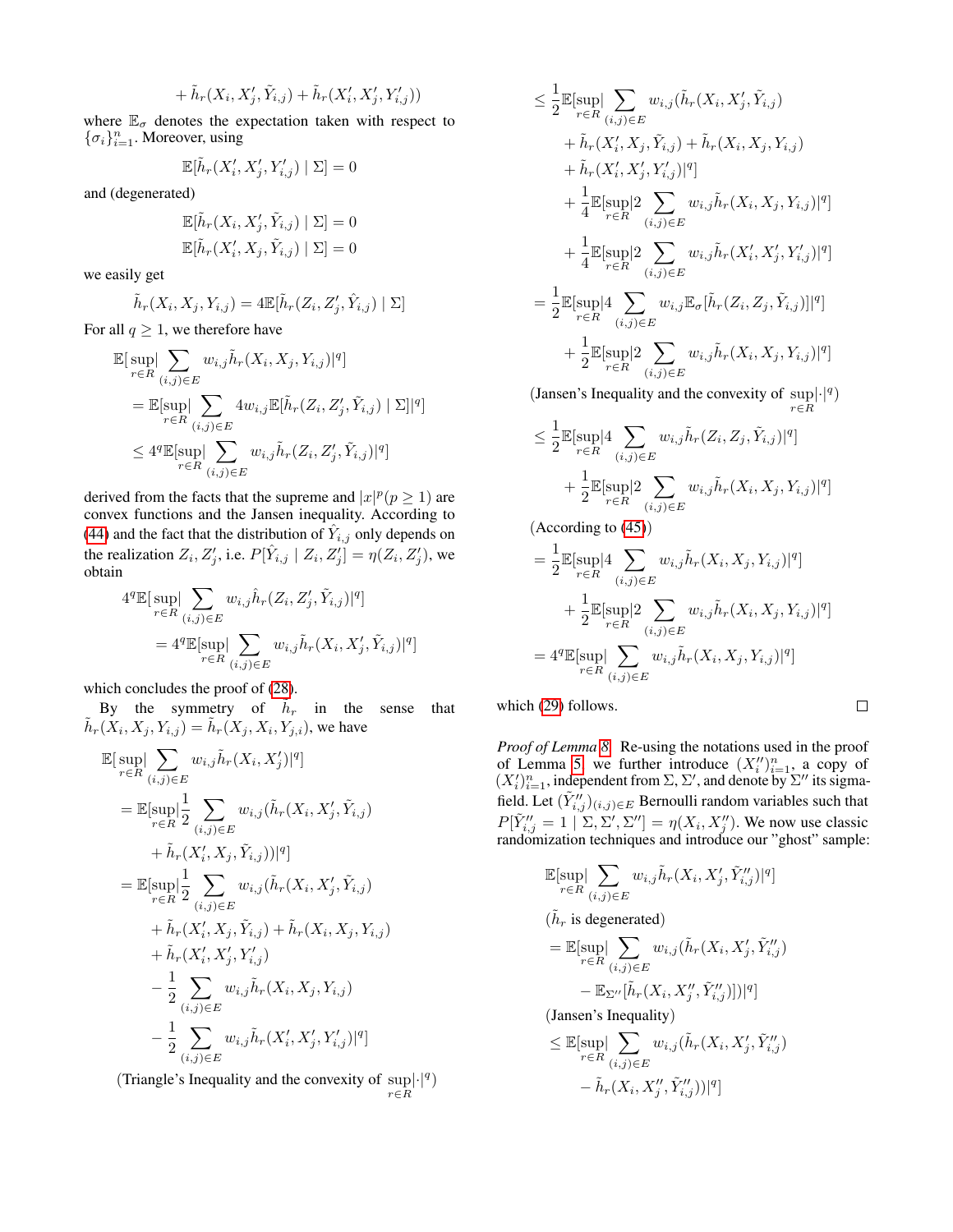$$
= \mathbb{E}[\sup_{r \in R} \Big| \sum_{j=1}^{n} \sum_{i:(i,j) \in E} w_{i,j}(\tilde{h}_r(X_i, X'_j, \tilde{Y}''_{i,j})) - \tilde{h}_r(X_i, X''_j, \tilde{Y}''_{i,j}))|^q]
$$

Let  $(\sigma_i)_{i=1}^n$  be independent Rademacher variables, independent of  $\Sigma$ ,  $\Sigma'$  and  $\Sigma''$ , then we have:

$$
\mathbb{E}[\sup_{r \in R} \Big| \sum_{j=1}^{n} \sum_{i:(i,j) \in E} w_{i,j}(\tilde{h}_r(X_i, X'_j, \tilde{Y}_{i,j}) - \tilde{h}_r(X_i, X''_j, \tilde{Y}''_{i,j}))|^q \Big| \Sigma]
$$
  

$$
= \mathbb{E}[\sup_{r \in R} \Big| \sum_{j=1}^{n} \sigma_j \sum_{i:(i,j) \in E} w_{i,j}(\tilde{h}_r(X_i, X'_j, \tilde{Y}_{i,j})) - \tilde{h}_r(X_i, X''_j, \tilde{Y}''_{i,j}))|^q \Big| \Sigma]
$$

 $\overline{v}$ 

(Triangle's Inequality and the convexity of  $\sup | \cdot |^q)$  $r \in R$ 

$$
\leq 2^q \mathbb{E}[\sup_{r \in R} \Bigl| \sum_{j=1}^n \sigma_j \sum_{i:(i,j) \in E} w_{i,j} \tilde{h}_r(X_i, X'_j, \tilde{Y}_{i,j})|^q \Bigr| \Sigma] + 2^q \mathbb{E}[\sup_{r \in R} \Bigl| \sum_{j=1}^n \sigma_j \sum_{i:(i,j) \in E} w_{i,j} \tilde{h}_r(X_i, X''_j, \tilde{Y}''_{i,j})|^q \Bigr| \Sigma] \leq 2^q \mathbb{E}[\sup_{r \in R} \Bigl| \sum_{j=1}^n \sigma_j \sum_{i:(i,j) \in E} w_{i,j} \tilde{h}_r(X_i, X'_j, \tilde{Y}_{i,j})|^q \Bigr| \Sigma]
$$

and get

$$
\mathbb{E}[\sup_{r \in R} \left| \sum_{(i,j) \in E} w_{i,j} \tilde{h}_r(X_i, X'_j, \tilde{Y}_{i,j}) \right|^q]
$$
  

$$
\leq 2^q \mathbb{E}[\sup_{r \in R} \left| \sum_{j=1}^n \sigma_j \sum_{i:(i,j) \in E} w_{i,j} \tilde{h}_r(X_i, X'_j, \tilde{Y}_{i,j}) \right|^q]
$$

Then repeating the same argument but for the  $(X_i)_{i=1}^n$  will give the similar inequality. The desired inequality will follows putting these two inequalities together.  $\Box$ 

*Proof of Theorem [7.](#page-11-3)* By the decoupling, undecoupling and randomization techniques (see Lemma [5,](#page-10-2) Lemma [6\)](#page-10-3), the symmetry and the degeneration of  $f$  and the symmetry of  $(w_{i,j})_{(i,j)\in E}$ , we have

$$
\mathbb{E}[\sup_{f} \left| \sum_{(i,j) \in E} w_{i,j} f(X_i, X_j) \right|^q]
$$
\n
$$
\leq 16^q \mathbb{E}[\sup_{f} \left| \sum_{(i,j) \in E} w_{i,j} \sigma_i \sigma'_j f(X_i, X'_j) \right|^q]
$$
\n
$$
\leq 64^q \mathbb{E}[\sup_{f} \left| \sum_{(i,j) \in E} w_{i,j} \sigma_i \sigma_j f(X_i, X_j) \right|^q]
$$

It means we can convert the moment of the original  $U$ -process to the moment of Rademacher chaos which can be handled by moment inequalities of [\(Boucheron et al. 2005\)](#page-7-23).

In particular, for any  $q \geq 2$ ,

$$
(\mathbb{E}_{\sigma}[Z^q_{\sigma}])^{1/q} \leq \mathbb{E}_{\sigma}[Z_{\sigma}] + (E_{\sigma}[(Z_{\sigma} - \mathbb{E}_{\sigma}[Z_{\sigma}])^q_+])^{1/q}
$$

$$
\leq \mathbb{E}_{\sigma}[Z_{\sigma}] + 3\sqrt{q} \mathbb{E}_{\sigma} U_{\sigma} + 4qB
$$

where  $B$  is defined below

$$
B = \sup_{f} \sup_{\alpha,\alpha': ||\alpha||_2, ||\alpha'||_2 \leq 1} |\sum_{(i,j) \in E} w_{i,j} \alpha_i \alpha'_j f(X_i, X_j)|.
$$

The second inequality above follows by Theorem 14 of [\(Boucheron et al. 2005\)](#page-7-23).

Using the inequality  $(a+b+c)^q \leq 3^{(q-1)}(a^q + b^q + c^q)$ valid for  $q \ge 2, a, b, c > 0$ , we have

$$
\mathbb{E}_{\sigma}[Z_{\sigma}^q] \leq 3^{q-1} \left( \mathbb{E}_{\sigma}[Z_{\sigma}]^q + 3^q q^{q/2} \mathbb{E}_{\sigma}[U_{\sigma}]^q + 4^q q^q B^q \right).
$$

It remains to derive suitable upper bounds for the expectation of the three terms on the right hand side.

*First term:*  $\mathbb{E}[\mathbb{E}_{\sigma}[Z_{\sigma}]^q]$ . Using the symmetrization trick, we have

$$
\mathbb{E}[\mathbb{E}_{\sigma}[Z_{\sigma}]^q] \leq 4^q \mathbb{E}[\mathbb{E}_{\sigma}[Z_{\sigma}']^q]
$$

which  $Z_{\sigma}' = \sup_f \big| \sum_{(i,j) \in E} \sigma_i \sigma_j' f(X_i, X_j) \big|$ . Note that  $\mathbb{E}_{\sigma}$ now denotes expectation taken with respect to both the  $\sigma$  and the  $\sigma'$ . For simplicity, we denote by  $\vec{A} = \mathbb{E}_{\sigma}[Z_{\sigma}']$ . In order to apply Corollary 3 of [\(Boucheron et al.](#page-7-23) 2005), define, for  $k = 1, \ldots, n$ , the random variables

$$
A_k = \mathbb{E}_{\sigma}[\sup_f |\sum_{(i,j)\in E, i,j\neq k} w_{i,j} \sigma_i \sigma'_j f(X_i, X_j)|].
$$

It is easy to see that  $A_k \leq A$ . On the other hand, defining

$$
R_k = \sup_f \sum_{i:(i,k)\in E} w_{i,k} \sigma_i f(X_i, X_k)|,
$$
  

$$
M = \max_k R_k
$$

and denoting by  $f^*$  the function achieving the maximum in the definition of  $Z$ , we clearly have

$$
A - A_k \leq 2\mathbb{E}_{\sigma}[M]
$$

and

$$
\sum_{k=1}^{n} (A - A_k) \le 2A.
$$

Therefore,

$$
\sum_{k=1}^{n} (A - A_k)^2 \le 4A \mathbb{E}_{\sigma} M.
$$

Then by Corollary 3 of [\(Boucheron et al. 2005\)](#page-7-23), we obtain

<span id="page-17-0"></span>
$$
\mathbb{E}[\mathbb{E}_{\sigma}[Z_{\sigma}']^{q}] \leq 2^{q-1} (2^{q} (E[Z_{\sigma}'])^{q} + 5^{q} q^{q} \mathbb{E}[\mathbb{E}_{\sigma}[M]^{q}]) \tag{46}
$$

To bound  $\mathbb{E}[\mathbb{E}_{\sigma}[M]^{q}]$ , observe that  $\mathbb{E}_{\sigma}[M]$  is a conditional Rademacher average, for which Theorem 13 of [\(Boucheron et al.](#page-7-23) 2005) could be applied. Since  $\max_k \sup_{f,i} w_{i,k} f(X_i,X_k) \leq \|\mathbf{w}\|_\infty F,$  we have

<span id="page-17-1"></span>
$$
\mathbb{E}[\mathbb{E}_{\sigma}[M]^q] \le 2^{q-1} (2^q \mathbb{E}[M]^q + 5^q q^q \|\mathbf{w}\|_{\infty}^q F^q). \tag{47}
$$

By undecoupling, we have  $\mathbb{E}[Z_{\sigma}] = \mathbb{E}[\mathbb{E}_{\sigma,\sigma'}[Z_{\sigma}']] \leq$  $\mathbb{E}[4\mathbb{E}_{\sigma}[Z_{\sigma}]] = 4\mathbb{E}[Z_{\sigma}].$  Collecting all terms, we have

$$
\mathbb{E}[\mathbb{E}_{\sigma}[Z_{\sigma}]^q] \leq 64^q \mathbb{E}[Z_{\sigma}]^q + 160^q q^q \mathbb{E}[M]^q
$$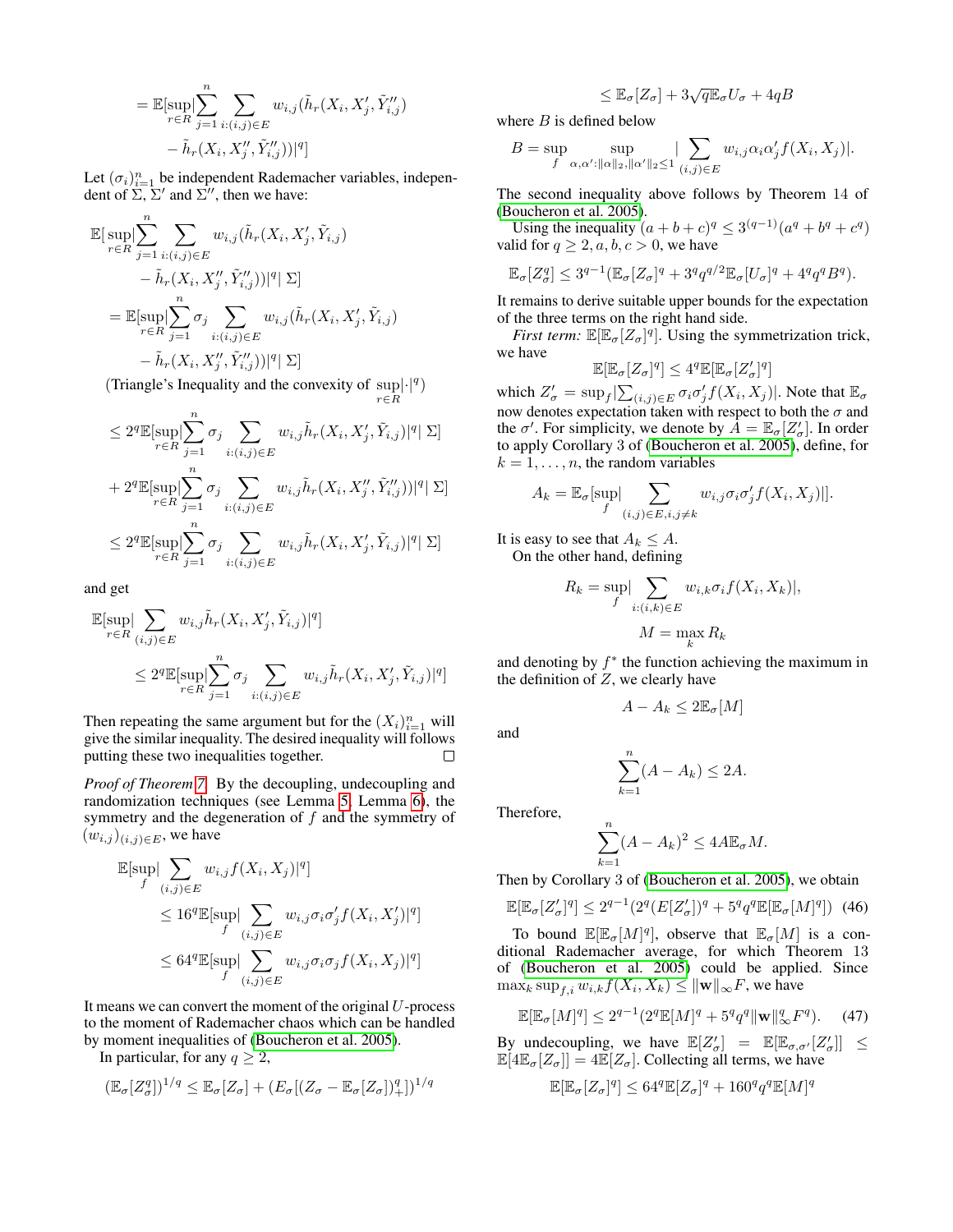$$
+ 400^q \|\mathbf{w}\|_{\infty}^q F^q q^{2q}.
$$

*Second term:*  $\mathbb{E}[\mathbb{E}_{\sigma}[U_{\sigma}]^q]$ .

By the Cauchy-Schwartz inequality we can observe that

$$
\sup_{f,i} \sup_{\alpha: ||\alpha||_2 \le 1} \sum_{j:(i,j) \in E} w_{i,j} \alpha_j f(X_i, X_j) \le ||\mathbf{w}||_{\max} F.
$$

Then similar to the bound of  $\mathbb{E}[\mathbb{E}_{\sigma}[M]^q]$ , we have

$$
\mathbb{E}[\mathbb{E}_{\sigma}[U_{\sigma}]^q] \le 2^{q-1} (2^q \mathbb{E}[U_{\sigma}]^q + 5^q q^q \|\mathbf{w}\|_{\max}^q F^q).
$$

*Third term:*  $\mathbb{E}[B^q]$ . By the Cauchy-Schwartz inequality, we have  $B \leq \sqrt{\sum_{(i,j)\in E} w_{i,j}^2}F = \|\mathbf{w}\|_2 F$  so

$$
\mathbb{E}[B^q] \le ||\mathbf{w}||_2^q F^q.
$$

Now it remains to simply put the pieces together to obtain

$$
\mathbb{E}[\sup_{f} \left| \sum_{(i,j) \in E} w_{i,j} f(X_i, X_j) \right|^q]
$$
\n
$$
\leq C (\mathbb{E}[Z_{\sigma}]^q + q^{q/2} \mathbb{E}[U_{\sigma}]^q + q^q \mathbb{E}[M]^q
$$
\n
$$
+ \| \mathbf{w} \|_{\infty}^q F^q q^{2q} + \| \mathbf{w} \|_{\max}^q F^q q^{3q/2}
$$
\n
$$
+ F^q \| \mathbf{w} \|_2^q q^q)
$$

for an appropriate constant  $C$ . In order to derive the exponential inequality, we use Markov inequality  $P[X \ge t] \le$  $t^{-q} \mathbb{E}[Z^q]$  and choose

$$
q = C \min\left( (\frac{t}{\mathbb{E}[U_{\sigma}]})^2, \frac{t}{\mathbb{E}[M]}, \frac{t}{F \|\mathbf{w}\|_2}, (\frac{t}{\|\mathbf{w}\|_{\max} F})^{2/3}, \frac{t}{\|\mathbf{w}\|_{\max} F} \right)
$$

for an appropriate constant C.

*Proof of Corollary [1.](#page-11-4)* From Theorem 3, it is easy to know

<span id="page-18-1"></span>
$$
\kappa = C(\mathbb{E}[Z_{\sigma}] + \max(\mathbb{E}[U_{\sigma}]\sqrt{\log(1/\delta)}, \mathbb{E}[M]\log(1/\delta),
$$
  
\n
$$
\log(1/\delta) \|\mathbf{w}\|_2, (\log(1/\delta))^{3/2} \|\mathbf{w}\|_{\max},
$$
  
\n
$$
(\log(1/\delta))^2 \|\mathbf{w}\|_{\infty}).
$$
\n(48)

An important character of these Rademacher processes in [\(48\)](#page-18-1) is that they all satisfy the Khinchine inequality [\(50\)](#page-19-0). For simplicity, we denote the weighted Rademacher processes of  $Z_{\sigma}$  by

$$
\{z_{\sigma}(f) = \sum_{(i,j) \in E_{<}} w_{i,j} \sigma_i \sigma_j f(X_i, X_j), f \in \mathcal{F}\}.
$$

where  $E_ < = \{ (i, j) : \{ i, j \} \in E, i < j \}.$  Let  $z'_\sigma =$  $z_{\sigma}/\|\mathbf{w}\|_2$ , following Theorem [8,](#page-18-2) we can easily have that  $z'_\text{o}$  satisfies [\(50\)](#page-19-0) with degree 2. Thus from Theorem [9,](#page-19-1) we have

<span id="page-18-3"></span>
$$
\mathbb{E}_{\sigma}[\sup_{f,g}|z'_{\sigma}(f)-z'_{\sigma}(s)|] \leq K \int_0^D \log N(\mathcal{F}, \mathbb{L}_2, \epsilon) d\epsilon. \tag{49}
$$

Recall that  $\sup_{f} ||f||_{\infty} = F$ , we have  $D = 2F$ . Since this metric function  $d$  is intractable, we need to convert it to

the  $\mathbb{L}_{\infty}$  metric. For all f, s, we have  $\mathbb{L}_{2}(z_{\sigma}(f), z_{\sigma}'(g)) \leq$  $\mathbb{L}_{\infty}(f,g)$ . The fact that if  $\forall f, s \in \mathcal{F}, \mathbb{L}(f,s) \leq \mathbb{L}'(f,s)$  then  $N(\mathcal{F}, \mathbb{L}, \epsilon) \leq N(\mathcal{F}, \mathbb{L}', \epsilon)$  combined with [\(49\)](#page-18-3) will give

$$
\mathbb{E}[Z_{\sigma}] = 2\mathbb{E}[\mathbb{E}_{\sigma}[\sup_{f} |z_{\sigma}(f)|]]
$$
  
\n
$$
\leq 2K \|\mathbf{w}\|_2 \int_0^{2F} \log N(\mathcal{F}, \mathbb{L}_2, \epsilon) d\epsilon
$$
  
\n
$$
\leq 2K \|\mathbf{w}\|_2 \int_0^{2F} \log N_{\infty}(\mathcal{F}, \epsilon) d\epsilon
$$

where K is a universal constant. Similarly,<br>we can also bound  $\mathbb{E}[M]$  by  $K \|\mathbf{w}\|_{\text{max}}$ we can also bound  $\mathbb{E}[M]$  by  $K\|\mathbf{w}\|_{\text{max}}$  $\int_0^{2F} \sqrt{\log N_{\infty}(\mathcal{F}, \epsilon)} d\epsilon$ . For  $U_{\sigma}$ , let  $\alpha^*$  be the (random) vector that maximizes  $U_\sigma$  and define

$$
\{u_{\sigma}(f) = \sum_{i=1}^{n} \sigma_i \sum_{(i,j) \in \mathbb{E}} w_{i,j} \alpha_j^* f(X_i, X_j), f \in \mathcal{F}\}.
$$

Clearly,  $u_{\sigma}$  satisfies the Khintchine inequality with degree 1. Also, we need to convert its metric distance and  $\mathbb{L}_2(u_\sigma(f), u_\sigma(g)) \leq \mathbb{L}_\infty(f, g)$ . Thus,  $\mathbb{E}[U_\sigma] \leq$  $K\|\mathbf{w}\|_2\int_0^{2F} \sqrt{\log N_\infty(\mathcal{F},\epsilon)}d\epsilon.$ 

Plugging all these part into [\(48\)](#page-18-1) will complete the corollary.  $\Box$ 

#### E Metric Entropy Inequality

<span id="page-18-0"></span>The following theorems are more or less classical and well known. We present them here for the sake of completeness.

<span id="page-18-2"></span>Theorem 8 (Khinchine inequality for Rademacher chaos, De la Pena and Giné [\(2012,](#page-7-29) Theorem 3.2.1)). *Let F be a normed vector space and let*  $\{\sigma_i\}_{i=1}^{\infty}$  *be a Rademacher sequence. Denote by*

$$
X = x + \sum_{i=1}^{n} x_i \sigma_i + \sum_{i_1 < i_2 \le n} x_{i_1, i_2} \sigma_{i_1} \sigma_{i_2} + \dots + \sum_{i_1 < \dots < i_d \le n} x_{i_1 \dots i_d} \sigma_{i_1} \dots \sigma_{i_d}
$$

*the Rademacher chaos of order d. Let*  $1 < p \le q < \infty$  *and let*

$$
\gamma=(\frac{p-1}{q-1})^{1/2}.
$$

*Then, for all*  $d \geq 1$ *,* 

 $\Box$ 

$$
(\mathbb{E}[|x + \sum_{i=1}^{n} \gamma x_i \sigma_i + \sum_{i_1 < i_2 \le n} \gamma^2 x_{i_1, i_2} \sigma_{i_1} \sigma_{i_2} + \dots
$$
\n
$$
+ \sum_{i_1 < \dots < i_d \le n} \gamma^d x_{i_1 \dots i_d} \sigma_{i_1} \dots \sigma_{i_d} |q|)^{1/q}
$$
\n
$$
\le (\mathbb{E}[|x + \sum_{i=1}^{n} x_i \sigma_i + \sum_{i_1 < i_2 \le n} x_{i_1, i_2} \sigma_{i_1} \sigma_{i_2} + \dots
$$
\n
$$
+ \sum_{i_1 < \dots < i_d \le n} x_{i_1 \dots i_d} \sigma_{i_1} \dots \sigma_{i_d} |p|)^{1/p}
$$